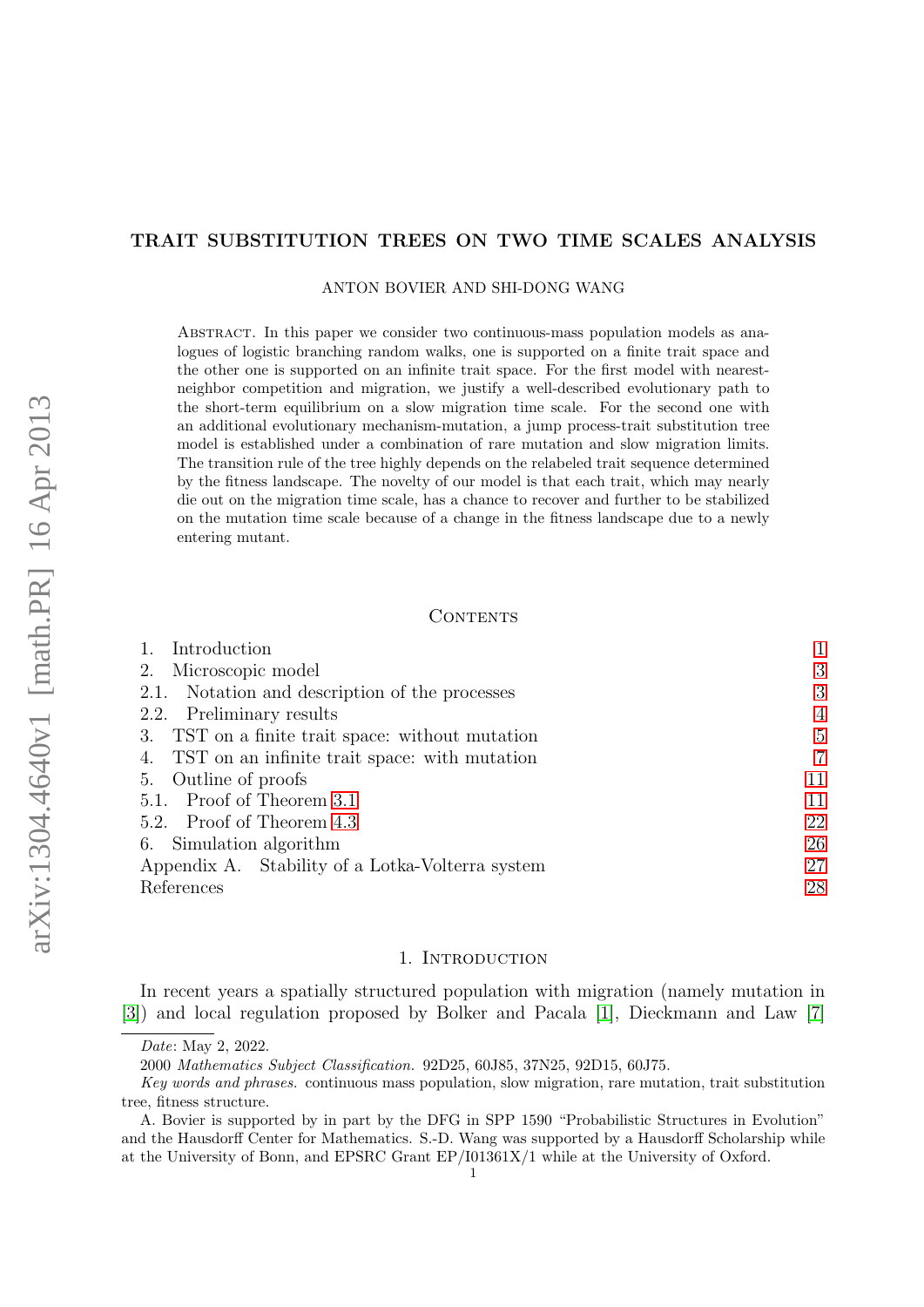### TRAIT SUBSTITUTION TREE 2

(BPDL process) has attracted particular interest both from biologists and mathematicians. It has several advantages over the traditional branching processes, which make it more natural as a population model: the quadratic competition term is used to prevent the population size from escaping to infinity, and the mutation term is used to create an alternative trait type of the population for selection. Over the last decade, a lot of work has been addressing different aspects on this model. For instance, Etheridge [\[9\]](#page-27-4), Fournier and Méléard  $[10]$ , and Hutzenthaler and Wakolbinger  $[14]$  study the extinction and survival problems. Champagnat [\[3\]](#page-27-1), Champagnat and Lambert [\[4\]](#page-27-7), Champagnat and Méléard [\[5\]](#page-27-8), Méléard and Tran  $[16]$ , Dawson and Greven [\[6\]](#page-27-10) mainly focus on its long time behavior by multi-scale analysis methods.

The present work is largely motivated by the derivation of macroscopic phenomena on the level of populations from the individual based models in the joint limits of large population size and small mutation rates. We mention in particular the work of Fournier and Méléard  $[10]$ , Champagnat  $[3]$  where under certain conditions convergence to the socalled "trait substitution sequence (TSS)" was obtained. More recently, this type of results was extended in Champagnat and Méléard [\[5\]](#page-27-8) to include further evolutionary phenomena such as evolutionary branching. A common feature of these works is the following setup: one assumes that mutations rates are so small that a monomorphic population, after a single mutation event has sufficient time to move to a new equilibrium where either the mutant trait gets extinct or the mutant trait fixated and the resident trait gets extinct. In this way, one obtains, on the time scale at which such rare mutations occur, a sequence of populations evolving towards increasing fitness, the so-called trait substitution sequence. In certain singular situations, one may also reach an equilibrium with co-existing traits, leading to the above-mentioned phenomenon of evolutionary branching [\[5\]](#page-27-8).

What we wish to add to this picture in the present paper is a more complex structure of populations. The general idea is to consider populations with multiple traits where individual may change (upon birth or otherwise) between a *finite* set of traits at a given (population size independent) rate. We will term such switches "migrations". In addition, there are rare mutations where an individual can be born with a new trait which has never been existing in the population.

This set-up is motivated from ideas that are currently discussed intensely in cancer research. The *migration* events can be interpreted as epigenetic switch in the geneexpression of a cell between a variety of possible "metastable" state (see e.g. Huang [\[13\]](#page-27-11) and Gillies et al [\[11\]](#page-27-12) and references therein). Mutations are then true mutations that lead to a change in the epigenetically accessible trait-space. See also Hölzel et al for a discussion in the context of cancer evolution [\[12\]](#page-27-13). In this paper we consider a very simple caricature of such a complex situations. Our purpose here is limited to showing that such models are still accessible to the mathematical methods developed in recent years, and that such systems give rise to new and interesting mathematical structures.

In this paper we investigate the long term behavior in a two-step limiting procedure where we first let the population size tend to infinity, and then let the migration rate tend to zero while rescaling time in an appropriate way to obtain a non-trivial limit. For a finite trait space, specific conditions are imposed on the fitness and demographic parameters, and a well-described evolutionary path to approach the short-term equilibrium will be obtained on an appropriate time scale. The noteworthy feature here is that these equilibria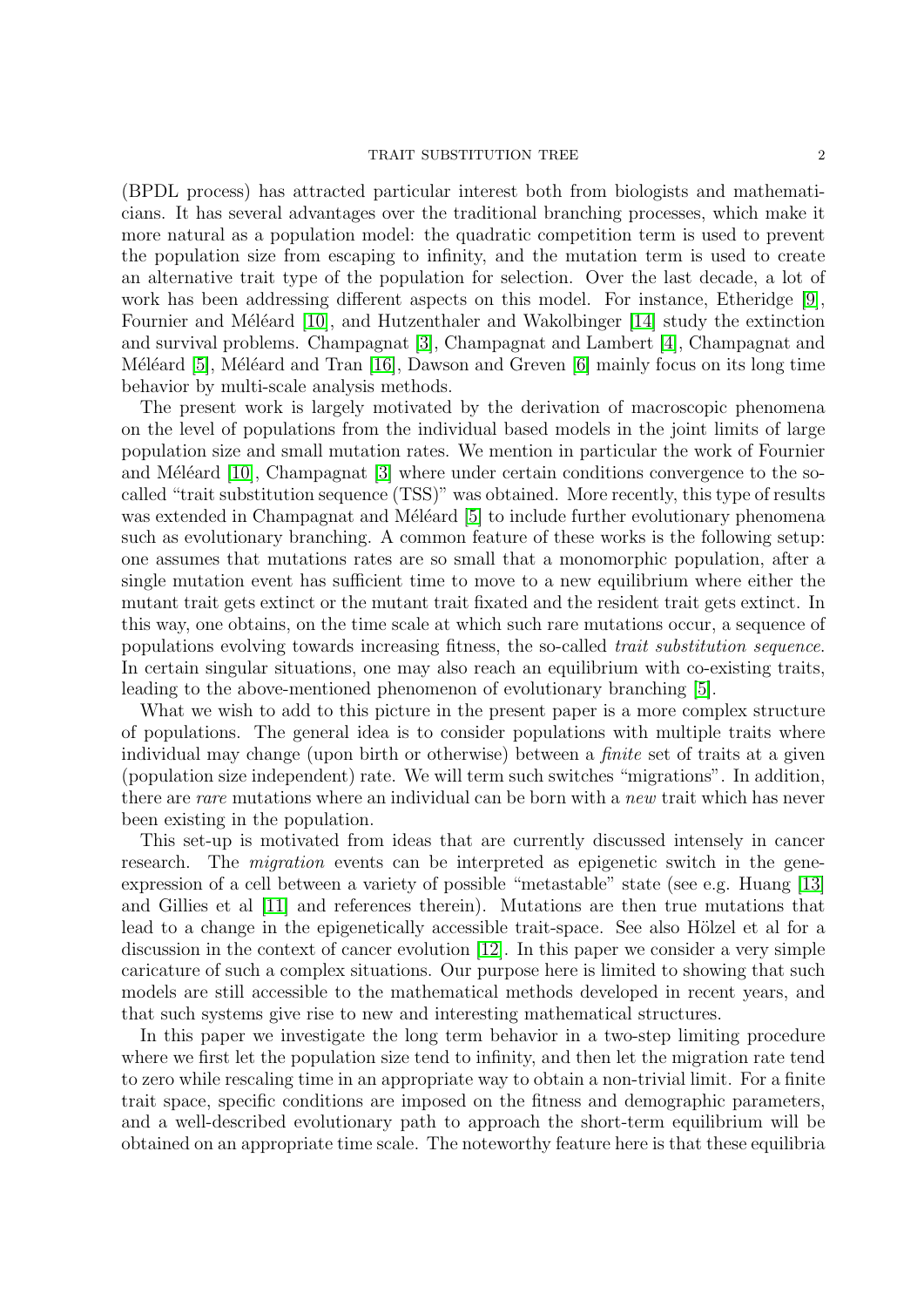can be polymorphic. We call this process a trait substitution tree (TST) on the finite trait space. For any given sequence of traits, the equilibrium configuration is determined by their labeled order according to their fitness landscape.

In a second step, we add random mutations on a longer time scale. This is modeled here as the appearance of mass at hitherto unoccupied locations in trait space driven by some Poisson process. The effect of the appearance of such new mass is a reshuffling of the migration part of the process that ends in a new equilibrium configuration. As this process continues, we obtain what we call the trait substitution tree (TST) process on infinite state space. The somewhat artificial introduction for mutations in the infinite population model is motivated on the basis of a limit of a finite population model with migration and mutation rates at distinct time scales. Such a model is studied in a companion paper [\[2\]](#page-27-14).

The remainder of the paper is organized as follows. In Section [2,](#page-2-0) we briefly describe the microscopic model and give some preliminary results. In particular, we recall the law of large numbers of the BPDL processes. In Section [3,](#page-4-0) as  $\epsilon$  tends to 0, on a finite trait space we retrieve a well-defined short-term evolution path to its TST configuration on the migration time scale  $O\left(\ln\frac{1}{\epsilon}\right)$ . In Section [4,](#page-6-0) under the rare mutation constraint we obtain a jump-type TST process on a longer time scale-the mutation time scale. In Section [5,](#page-10-0) we provide proofs of the results in Section [3](#page-4-0) and Section [4.](#page-6-0) Finally, for better understanding the TST process we provide a simulation algorithm in Section [6.](#page-25-0)

# 2. Microscopic model

<span id="page-2-1"></span><span id="page-2-0"></span>2.1. Notation and description of the processes. Following [\[1\]](#page-27-2), we assume the population at time t is composed of a finite number  $I(t)$  of individuals characterized by their phenotypic traits  $x_1(t), \dots, x_{I(t)}(t)$  taking values (which can be equal) in a compact subset  $\mathcal{X}$  of  $\mathbb{R}^d$ .

We denote by  $\mathcal{M}_F(\mathcal{X})$  the set of non-negative finite measures on X. Let  $\mathcal{M}_a(\mathcal{X}) \subset$  $\mathcal{M}_F(\mathcal{X})$  be the set of atomic measures on  $\mathcal{X}$ :

$$
\mathcal{M}_a(\mathcal{X}) = \left\{ \sum_{i=1}^n \delta_{x_i} : x_1, \cdots, x_n \in \mathcal{X}, n \in \mathbb{N} \right\}.
$$

Then the population process can be represented as:

$$
\nu_t = \sum_{i=1}^{I(t)} \delta_{X_i(t)}.
$$

Let  $B(\mathcal{X})$  denote the totality of bounded and measurable functions on X. Let  $B(\mathcal{M}_F(\mathcal{X}))$ (and  $B(\mathcal{M}_a(\mathcal{X}))$ ) be totality of bounded and measurable functions on  $\mathcal{M}_F(\mathcal{X})$  (and  $\mathcal{M}_a(\mathcal{X})$ ). For  $\nu \in \mathcal{M}_F(\mathcal{X})$  and  $\phi \in B(\mathcal{X})$ , denote by  $\langle \nu, \phi \rangle = \int \phi d\nu$ .

Let's specify the population processes  $(\nu_t^n)_{t>0}$  by introducing a sequence of demographic parameters, for  $n \in \mathbb{N}$ :

- $b_n(x)$  is the rate of birth from an individual with trait x.
- $d_n(x)$  is the rate of death of an individual with trait x because of "aging".
- $\alpha_n(x, y)$  is the competition kernel felt by some individual with trait x from another individual with trait y.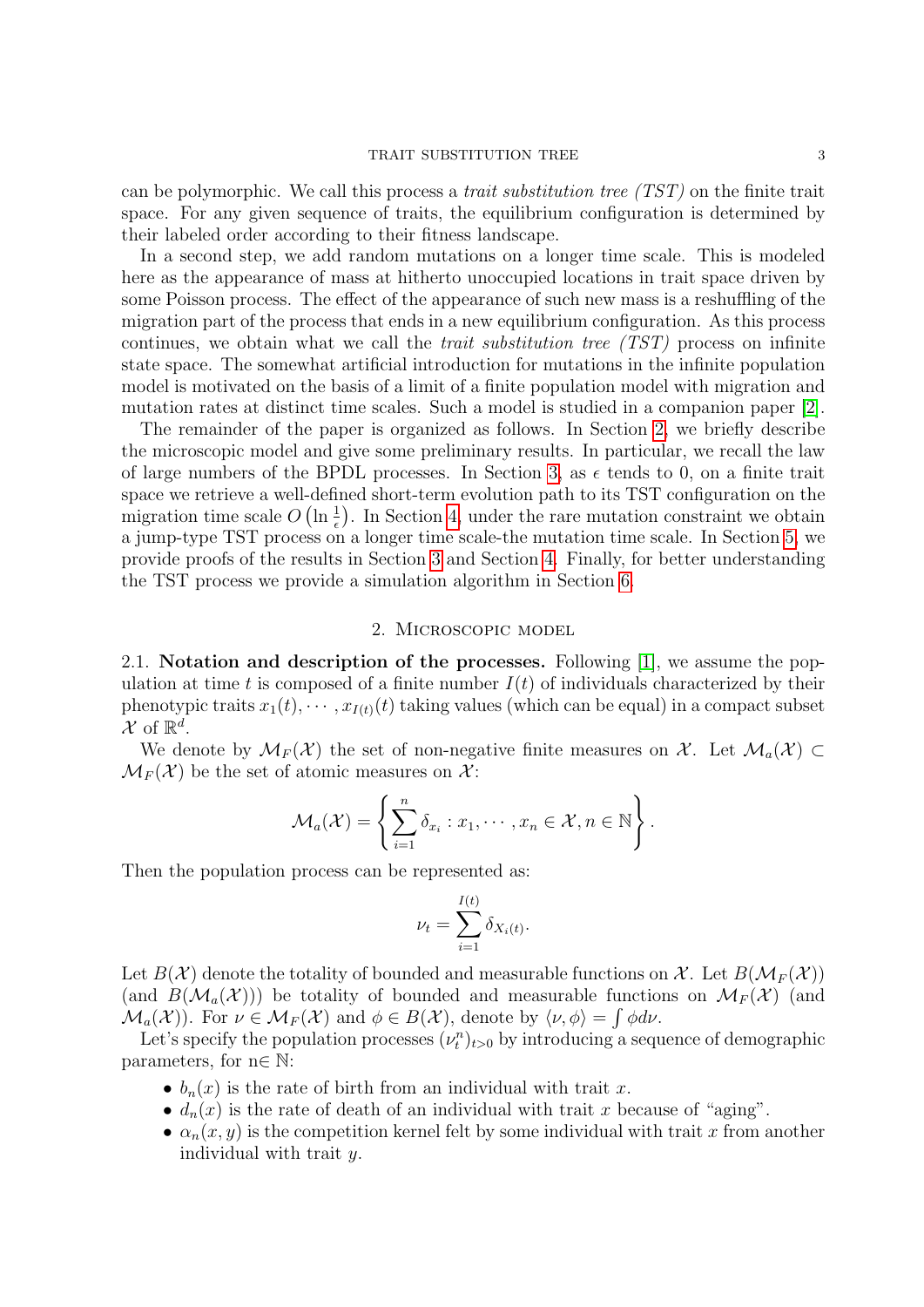•  $D_n(x, dy)$  is the children's dispersion law from its mother with trait x. In particular, it can be decomposed into two parts-local birth at location  $x$  and a small portion of migration based on birth, i.e.

<span id="page-3-4"></span>
$$
D_n(x, dy) = (1 - \epsilon)1_{x=y} + \epsilon m_n(x, dy)1_{x \neq y}.
$$
\n
$$
(2.1)
$$

Here,  $m_n(x, dy)$  is the transition law for migration, which satisfies

$$
\int_{y \in \mathcal{X}} m_n(x, dy) = 1.
$$

We will omit the superscript  $\epsilon$  in  $D_n$  in the sequel when this leads no ambiguity. Fournier and Méléard [\[10\]](#page-27-5) formulated a pathwise construction of the BPDL process  $\{(\nu_t^n)_{t\geq 0}; n \in \mathbb{N}\}\$  in terms of Poisson random measures and justified its infinitesimal generator defined for any  $\Phi \in B(\mathcal{M}_a(\mathcal{X}))$ :

<span id="page-3-1"></span>
$$
L_0^n \Phi(\nu) = \int_{\mathcal{X}} \nu(dx) \int_{\mathbb{R}^d} \left[ \Phi(\nu + \delta_y) - \Phi(\nu) \right] b_n(x) D_n(x, dy) + \int_{\mathcal{X}} \nu(dx) \left[ \Phi(\nu - \delta_x) - \Phi(\nu) \right] \left[ d_n(x) + \int_{\mathcal{X}} \alpha_n(x, y) \nu(dy) \right].
$$
 (2.2)

The first term is used to model birth events, while the second term which is nonlinear is interpreted as natural death and competing death.

Instead of studying the original BPDL processes defined by [\(2.2\)](#page-3-1), our goal is to study the rescaled processes

<span id="page-3-3"></span>
$$
X_t^n := \frac{\nu_t^n}{n}, \qquad t \ge 0 \tag{2.3}
$$

since it provides us a macroscopic approximation when we take the large population limits (we will see later, the initial population is proportional to  $n$  in some sense). The infinitesimal generator of the rescaled BPDL process has the following form, for any  $\Phi \in B(\mathcal{M}_F(\mathcal{X}))$ :

<span id="page-3-2"></span>
$$
L^{n}\Phi(\nu) = \int_{\mathcal{X}} n\nu(dx) \int_{\mathbb{R}^{d}} \left[ \Phi(\nu + \frac{\delta_{y}}{n}) - \Phi(\nu) \right] b_{n}(x) D_{n}(x, dy) + \int_{\mathcal{X}} n\nu(dx) \left[ \Phi(\nu - \frac{\delta_{x}}{n}) - \Phi(\nu) \right] \left[ d_{n}(x) + \int_{\mathcal{X}} \alpha_{n}(x, y) n\nu(dy) \right].
$$
 (2.4)

<span id="page-3-0"></span>2.2. **Preliminary results.** Let's denote by  $(A)$  the following assumptions:

(A1) There exist  $b(x)$ ,  $d(x)$ ,  $\bar{m}(x) \in B(\mathcal{X})$ ,  $\alpha(x, y) \in B(\mathcal{X} \times \mathcal{X})$  with  $\bar{m}(x)$  a probability density for  $x, y \in \mathcal{X}, n \in \mathbb{N}$ , such that

$$
0 < b_n(x) \equiv b(x), \qquad 0 < d_n(x) \equiv d(x), \qquad m_n(x, y) \leq \bar{m}(y),
$$
\n
$$
0 \leq \alpha_n(x, y) = \frac{\alpha(x, y)}{n}
$$

(A2)  $b(x) - d(x) > 0$ .

The first assumption implies that there exist constants  $\bar{b}$ ,  $\bar{d}$ ,  $\bar{\alpha}$  such that  $b(x) \leq \bar{b}$ ,  $d(x) \leq$  $\overline{d}, \alpha(x, y) \leq \overline{\alpha}$ . Furthermore, it guarantees the existence of the BPDL process (see [\[10\]](#page-27-5)).

By neglecting the high order moment, Bolker and Pacala [\[1\]](#page-27-2) use the "moment closure" procedure to approximate the stochastic population processes. As we can see from the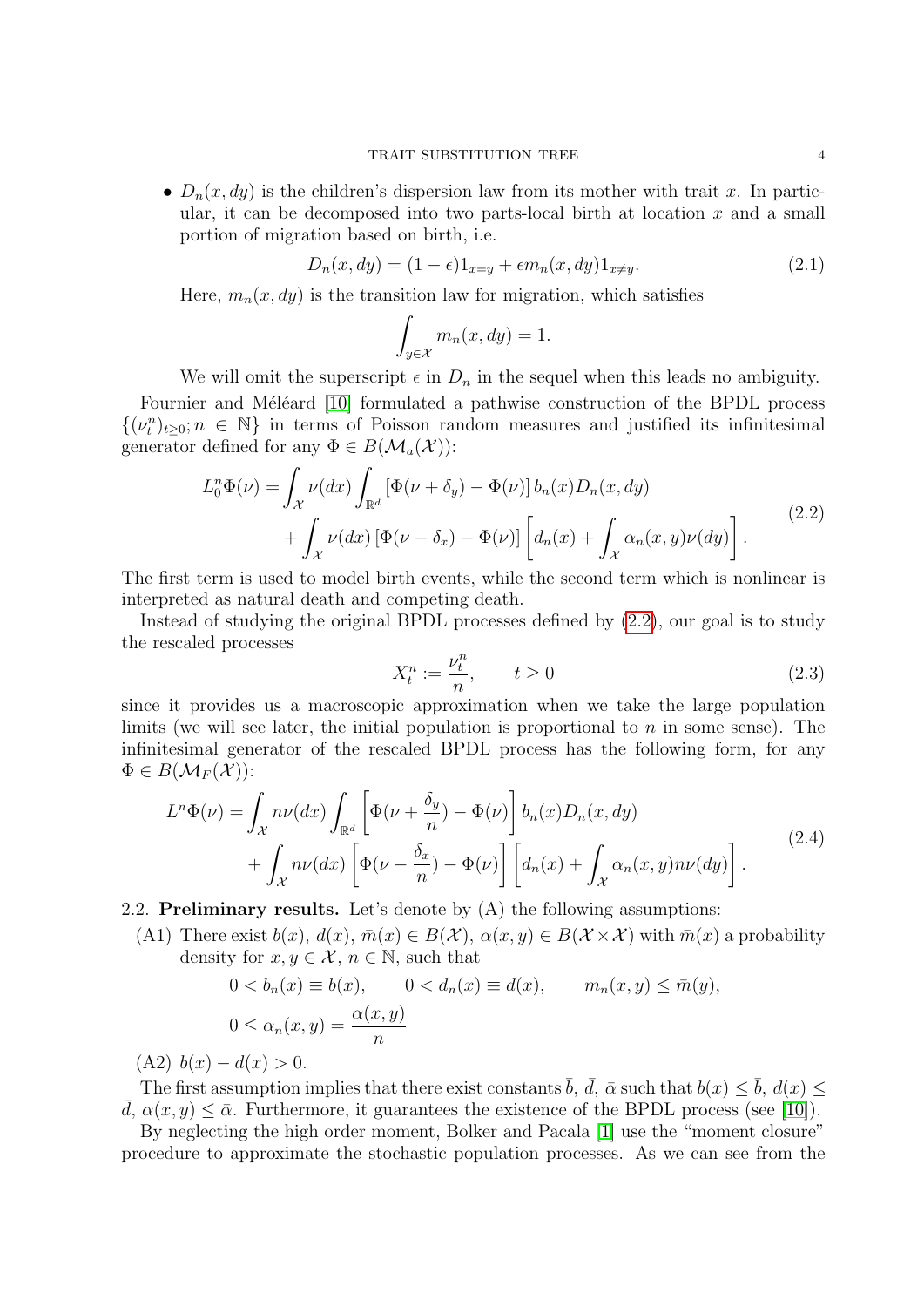generator formula [\(2.4\)](#page-3-2), due to the quadratic nonlinear term, it should be enough to set the third order moments to be uniformly bounded and "close" the equation up to second order moment. Then Fournier and Méléard [\[10\]](#page-27-5) obtain a deterministic measure-valued process in the large population limit.

<span id="page-4-1"></span>**Theorem 2.1** (Fournier and Méléard [\[10\]](#page-27-5), convergence to an integro-differential equation). Under the assumption (A1), consider a sequence of processes  $(X_t^n)_{t\geq0}$  defined in [\(2.3\)](#page-3-3). Suppose that  $(X_0^n)$  converges in law to some deterministic finite measure  $X_0 \in (2.3)$ .  $\mathcal{M}_F(\mathcal{X})$  as  $n \to \infty$  and satisfies sup  $\mathbb{E}\langle X_0^n,1\rangle^3 < \infty$ . Then the sequence of processes  $(X_t^n)_{t\geq 0}$  converges in law as  $n \to \infty$ , on  $D([0,\infty), \mathcal{M}_F(\mathcal{X}))$ , to a deterministic measurevalued process  $(X_t)_{t>0} \in C([0,\infty), \mathcal{M}_F(\mathcal{X}))$ , where  $(X_t)_{t>0}$  is the unique solution satisfy-

$$
\sup_{t \in [0,T]} \langle X_t, 1 \rangle < \infty,\tag{2.5}
$$

and for any  $\phi \in B(\mathcal{X}),$ 

ing

<span id="page-4-2"></span>
$$
\langle X_t, \phi \rangle = \langle X_0, \phi \rangle + \int_0^t ds \int_{\mathcal{X}} X_s(dx) b(x) \int_{\mathbb{R}^d} \phi(y) D(x, dy) - \int_0^t ds \int_{\mathcal{X}} X_s(dx) \phi(x) \left[ d(x) + \int_{\mathcal{X}} \alpha(x, y) X_s(dy) \right]. \tag{2.6}
$$

## 3. TST on a finite trait space: without mutation

<span id="page-4-0"></span>The trait substitution sequence (TSS) model is a powerful tool in understanding various evolutionary phenomena, such as evolutionary branching which may lead to speciation (see Champagnat and Méléard  $[5]$ ). Moreover, the population follows the "hill climbing" process on the increasing fitness landscape, and holds monomorphic trait on a long time scale. This model is proposed by Metz et al. [\[17\]](#page-27-15) (so called "invasion implies fixation") and mathematically studied by Champagnat et al. [\[3,](#page-27-1) [4,](#page-27-7) [16\]](#page-27-9).

Notice that the dispersal kernel  $D(x, dz)$  implicitly depends on a parameter  $\epsilon$  (see [\(2.1\)](#page-3-4)). Rather than taking large population and rare migration limits simultaneously as in [\[3\]](#page-27-1), we justify a so-called trait substitution tree (TST) from a macroscopic point of view. More precisely, we first consider the large population limit to attain a macroscopic approximation of the individual-based model (see Theorem [2.1\)](#page-4-1). Then, we consider the slow migration limit by a rescaling procedure based on the macroscopic limit. In contrast to the model in Champagnat [\[3\]](#page-27-1), the migration rate here is not constrained in terms of the demographic parameter (population size).

Here, the so-called TST process arises under the slow migration limit when we assume the nearest-neighbor competition. Note that a variety of short-term evolution paths can be attained by specifying different competition strengths. In other words, the order of invasion and recovery has no special significance even though in this section we restrict the picture by forward invasion into the fitter direction and backward recovery into the unfit direction along the fitness landscape. However, these paths are indistinguishable on a longer scale-the mutation time scale followed by the next section. Nevertheless, apart from the interesting tree structure the TST model also brings us some insights into speciation phenomena - evolution from a monomorphic ancestor to diverse species.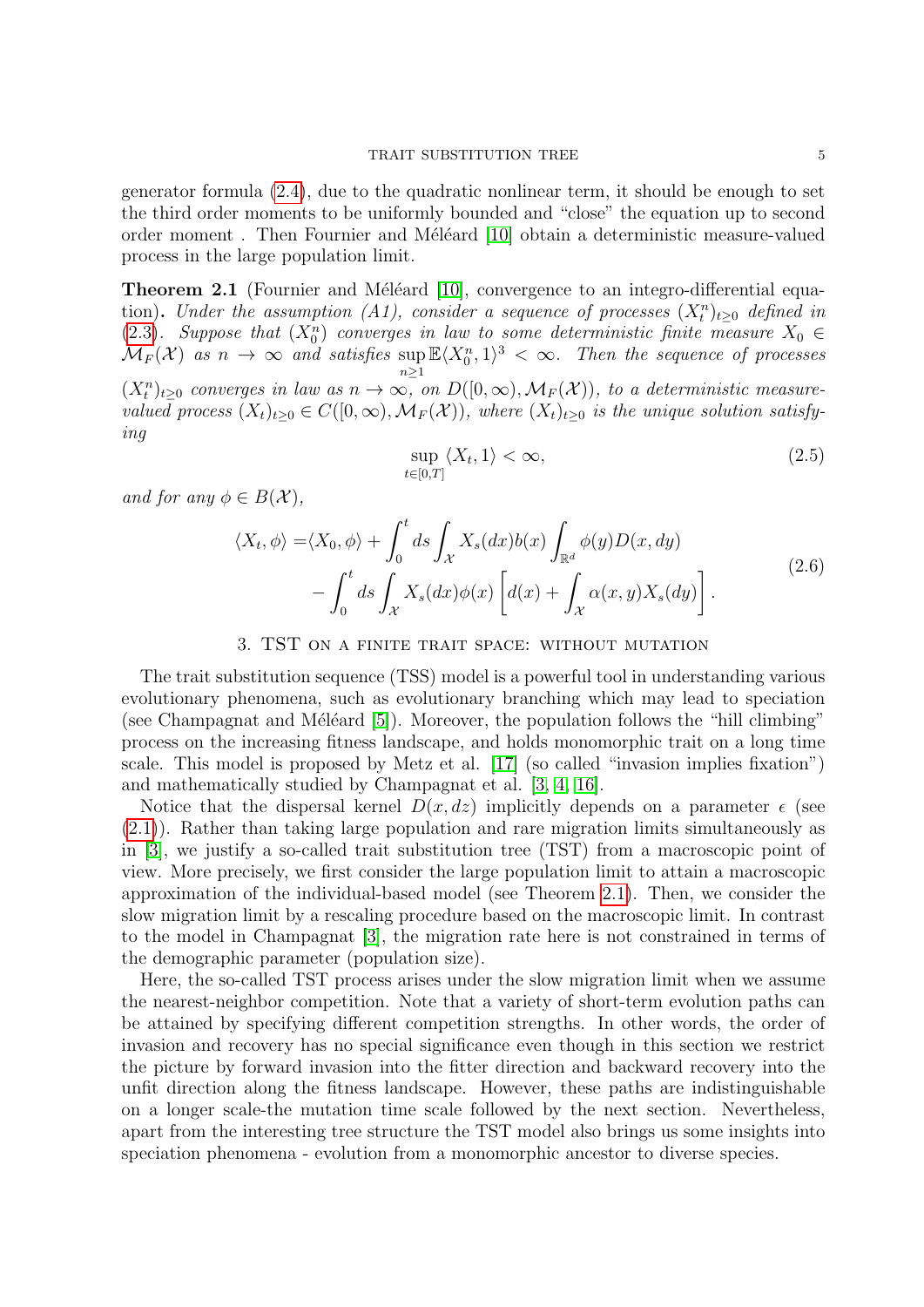Denote by (C) the following assumptions:

- (C1) Assume  $\mathcal{X} = \{x_0, x_1, x_2, \cdots, x_L\}$  comprised of distinct traits with index up to  $L \in \mathbb{N}$ . Monomorphic initial trait:  $X_0^n = \frac{N_0^n}{n} \delta_{x_0}$ , and  $\frac{N_0^n}{n}$  $\stackrel{\text{law}}{\rightarrow} \bar{\xi}(x_0)$  as  $n \to \infty$ .
- (C2) Nearest-neighbor competition and migration:  $\alpha(x_i, x_j) = m(x_i, x_j) \equiv 0$  for  $|i-j| >$ 1, and

$$
x_0 \prec x_1 \prec \cdots \prec x_{L-1} \prec x_L \tag{3.1}
$$

where  $x_{i-1} \prec x_i$  means  $f_{i,i-1} > 0, f_{i-1,i} < 0$  for any  $1 \leq i \leq L$  with fitness function  $f_{i,j} := b(x_i) - d(x_i) - \alpha(x_i, x_j) \bar{\xi}(x_j)$ , and  $\bar{\xi}(x_j) := \frac{b(x_j) - d(x_j)}{\alpha(x_j, x_j)}$ .

(C3) For any  $i \geq 2$ ,

$$
\frac{i}{b(x_i) - d(x_i)} \ge \frac{1}{f_{i,i-1}} + \frac{1}{f_{i-1,i-2}} + \dots + \frac{1}{f_{1,0}}.\tag{3.2}
$$

(C4) For any 
$$
i \ge 0
$$
,  $\frac{|f_{i,i+1}|}{f_{i+2,i+1}} < 1$ , and  

$$
\frac{|f_{i,i+1}|}{f_{i+2,i+1}(b(x_i) - d(x_i))} - \frac{1}{f_{i+3,i+2}} > \frac{|f_{i+1,i+2}|}{f_{i+3,i+2}(b(x_{i+1}) - d(x_{i+1}))}.
$$
(3.3)

Notice that (C3-C4) are just technical assumptions for results in this section but not necessary for results in next section. In fact, assumption (C3) guarantees that the pattern for fixation of fitter traits is in a form of one-by-one replacements until the fittest trait rather than immediate establishments (see proof of Proposition [5.2](#page-11-0) and Proposition [5.3\)](#page-17-0). (C4) implies that the recovery time of trait  $x_i$  is later than that of type  $x_{i+1}$  (see Lemma [5.4\)](#page-19-0).

We first consider the macroscopic limit [\(2.6\)](#page-4-2) which involves the parameter  $\epsilon > 0$ , and rewrite it in another form, for any  $\phi \in B(\mathcal{X}),$ 

$$
\langle X_t^{\epsilon}, \phi \rangle = \langle X_0, \phi \rangle + \epsilon \int_0^t ds \int_{\mathcal{X}} X_s^{\epsilon}(dx) b(x) \int_{\mathcal{X}} [\phi(y) - \phi(x)] m(x, dy) + \int_0^t ds \int_{\mathcal{X}} X_s^{\epsilon}(dx) \phi(x) \left[ b(x) - d(x) - \int_{\mathcal{X}} \alpha(x, y) X_s^{\epsilon}(dy) \right].
$$
\n(3.4)

Suppose that the process is supported on a finite trait space

$$
\mathcal{X} = \{x_0, x_1, \cdots, x_L\},\
$$

and allow only nearest-neighbour competition and migration. The infinite population size limit then yields a dynamical system given by

<span id="page-5-0"></span>
$$
\xi_t(x_i) = \xi_0(x_i) + \int_0^t \left[ b(x_i) - d(x_i) - \sum_{j=i\pm 1, i} \alpha(x_i, x_j) \xi_s(x_j) \right] \xi_s(x_i) ds
$$
  
+  $\epsilon \int_0^t \sum_{j=i\pm 1} \left[ b(x_j) \xi_s(x_j) m(x_j, x_i) - b(x_i) \xi_s(x_i) m(x_i, x_j) \right] ds, \qquad 1 \le i \le L.$  (3.5)

Global existence and uniqueness of the processes follows from Theorem [2.1.](#page-4-1)

In the following theorem, we derive a trait substitution tree model based on the above macroscopic approximation by letting  $\epsilon$  tend to zero while rescaling time.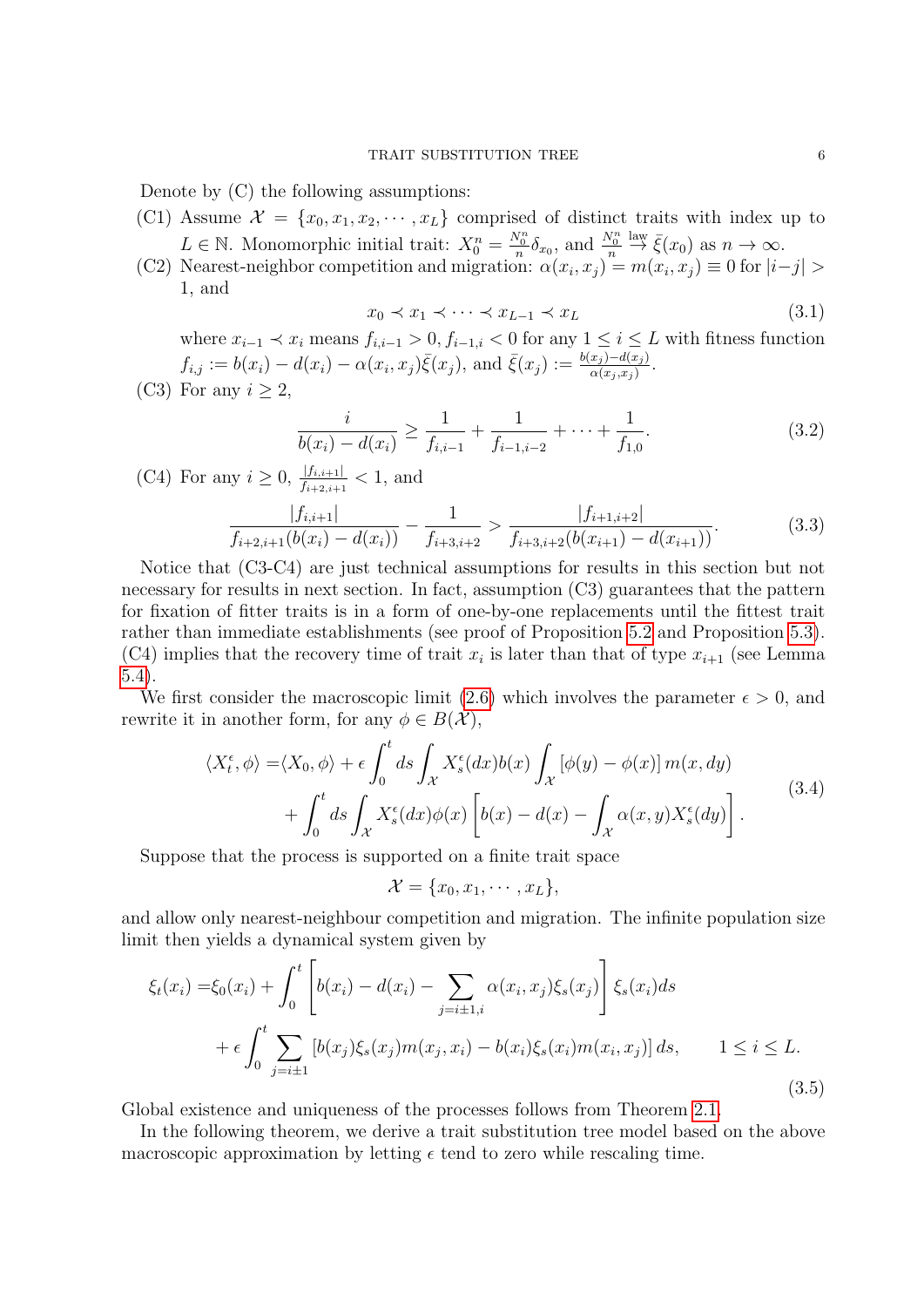<span id="page-6-1"></span>**Theorem 3.1.** Admit assumptions  $(A)$  and  $(C)$ , consider the deterministic measurevalued processes  $(X_t^{\epsilon})_{t\geq 0}$  specified by [\(3.5\)](#page-5-0) on the trait space  $\mathcal{X} = \{x_0, x_1, x_2, \cdots, x_L\}$ , for any  $L \in \mathbb{N}$ . Then the sequence of rescaled processes  $\left(X_{t\cdot\ln\frac{1}{\epsilon}}^{\epsilon}\right)$  $\setminus$ converges, as  $\epsilon \to 0$ , to  $(U_t)_{t\geq0}$  which has the following forms depending on the integer L is even or odd.

(i) When  $L = 2l$  for some  $l \in \mathbb{N} \cup 0$ ,

<span id="page-6-3"></span>
$$
U_{t} \equiv \begin{cases} \frac{\bar{\xi}(x_{0})\delta_{x_{0}}}{\bar{\xi}(x_{k})\delta_{x_{k}}} & \text{for } 0 \leq t \leq I_{1}, \\ \frac{\bar{\xi}(x_{k})\delta_{x_{k}}}{\bar{\xi}(x_{L})\delta_{x_{L}}} & \text{for } I_{k} < t \leq I_{L} + S_{L-2}, \\ \frac{l}{\bar{\xi}(x_{2i})\delta_{x_{2i}}} & \text{for } I_{2j+2} + S_{2j} < t \leq I_{2j} + S_{2j-2}, \ j = l - 1, \cdots, 1, \\ \frac{l}{\bar{\xi}(x_{2i})\delta_{x_{2i}}} & \text{for } t > I_{2} + S_{0}. \end{cases}
$$
\n
$$
(3.6)
$$

where 
$$
I_k = \sum_{i=1}^k \frac{1}{f_{i,i-1}}
$$
, and  $S_k = \frac{|f_{k,k+1}|}{f_{k+2,k+1}(b(x_k) - d(x_k))}$ .  
When  $L = 2l + 1$  for some  $l \in \mathbb{N} \cup \{1\}$ .

(ii) When 
$$
L = 2l + 1
$$
 for some  $l \in \mathbb{N} \cup 0$ ,

$$
U_{t} \equiv \begin{cases} \frac{\bar{\xi}(x_{0})\delta_{x_{0}}}{\bar{\xi}(x_{k})\delta_{x_{k}}} & \text{for } 0 \leq t \leq I_{1}, \\ \frac{\bar{\xi}(x_{k})\delta_{x_{k}}}{\bar{\xi}(x_{L})\delta_{x_{L}}} & \text{for } I_{k} < t \leq I_{k+1}, \ k = 1, \cdots, L-1, \\ \frac{l+1}{\bar{\xi}(x_{L})\delta_{x_{L}}} & \text{for } I_{L} < t \leq I_{L} + S_{L-2}, \\ \sum_{\substack{i=j \ i \neq 1}}^{l+1} \bar{\xi}(x_{2i-1})\delta_{x_{2i-1}} & \text{for } I_{2j+1} + S_{2j-1} < t \leq I_{2j-1} + S_{2j-3}, \ j = l, \cdots 2, \\ \sum_{i=1}^{l+1} \bar{\xi}(x_{2i-1})\delta_{x_{2i-1}} & \text{for } t > I_{3} + S_{1}. \end{cases} (3.7)
$$

<span id="page-6-2"></span>**Remark 3.2.** (1) As time passes on, the limiting process  $(U_t)_{t\geq0}$  starts with monomorphic substitutions up to the domination of the fittest trait. Afterwards, the relatively unfit traits start to recover along the fitness decreasing direction. From the fittest trait back to the initial one every second one appears in the limit. For instance, when  $\mathcal{X} = \{x_0, x_1, x_2\}$ , the stable configuration has support  $\{x_0, x_2\}$ ; when  $\mathcal{X} = \{x_0, x_1, x_2, x_3\}$ , the stable configuration has support  $\{x_1, x_3\}$  (see Figure [1\)](#page-7-0). This is because the competition is restricted between nearest neighbors, and the trait on the right hand side is always fitter than the traits on the left.

(2) The TST process indexed by  $L+2$  can be constructed from the TST process indexed by  $L$  by adding a three-type sub-tree on top of it. For instance, it is shown in the Figure [2](#page-7-1) that the TST (when  $L = 4$ ) can be constructed from a smaller TST (when  $L = 2$ ) by connecting another excursion consisting of traits  $\{x_2, x_3, x_4\}.$ 

<span id="page-6-0"></span>We postpone the proof of the above result to Section [5.1.](#page-10-1)

## 4. TST on an infinite trait space: with mutation

In Section [3](#page-4-0) we analyze a continuous-mass population on a finite trait space defined by equation [\(3.5\)](#page-5-0). On the way towards its equilibrium configuration, under some restrictive conditions, a deterministic evolutionary picture arises on the slow migration time scale  $O\left(\ln \frac{1}{\epsilon}\right)$ .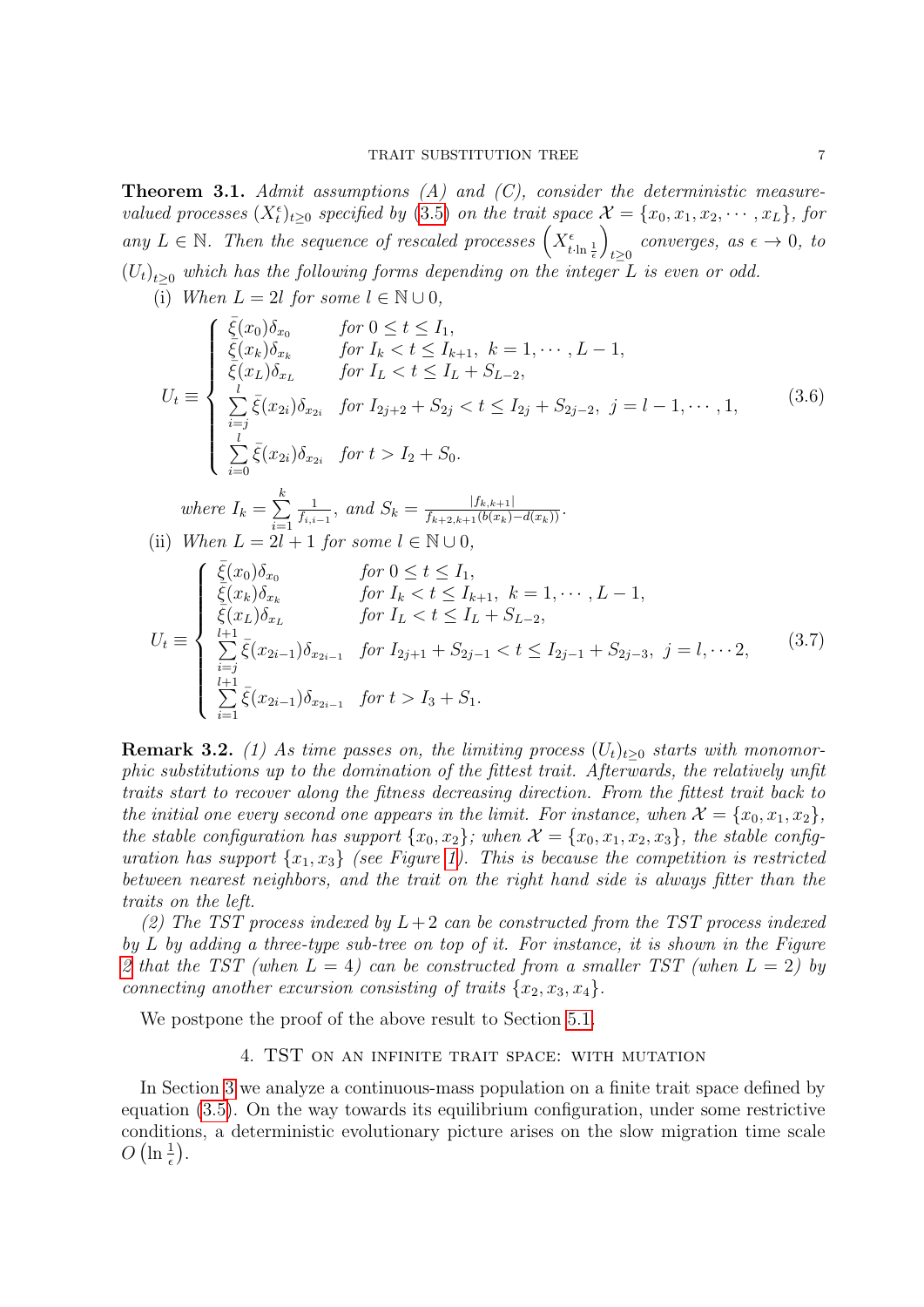

<span id="page-7-0"></span>FIGURE 1. Numerical simulations of evolution of a dynamical system with monomorphic initial type and finite trait space (the upper left one has  $\mathcal{X} = \{x_0, x_1, x_2\}$  while the upper right one has  $\mathcal{X} = \{x_0, x_1, x_2, x_3\}$ . Curves describing  $\xi_t(x_0), \xi_t(x_1), \xi_t(x_2), \xi_t(x_3)$ are colored black, blue, red, green, resp.. The equilibrium configuration for the first case is  $\delta_{x_0} + 3\delta_{x_2}$  and is  $2\delta_{x_1} + 4\delta_{x_3}$  for the second one. The lower panel gives their corresponding "trait substitution tree" structure.



<span id="page-7-1"></span>FIGURE 2. Trait substitution tree constructed by embedding excursions.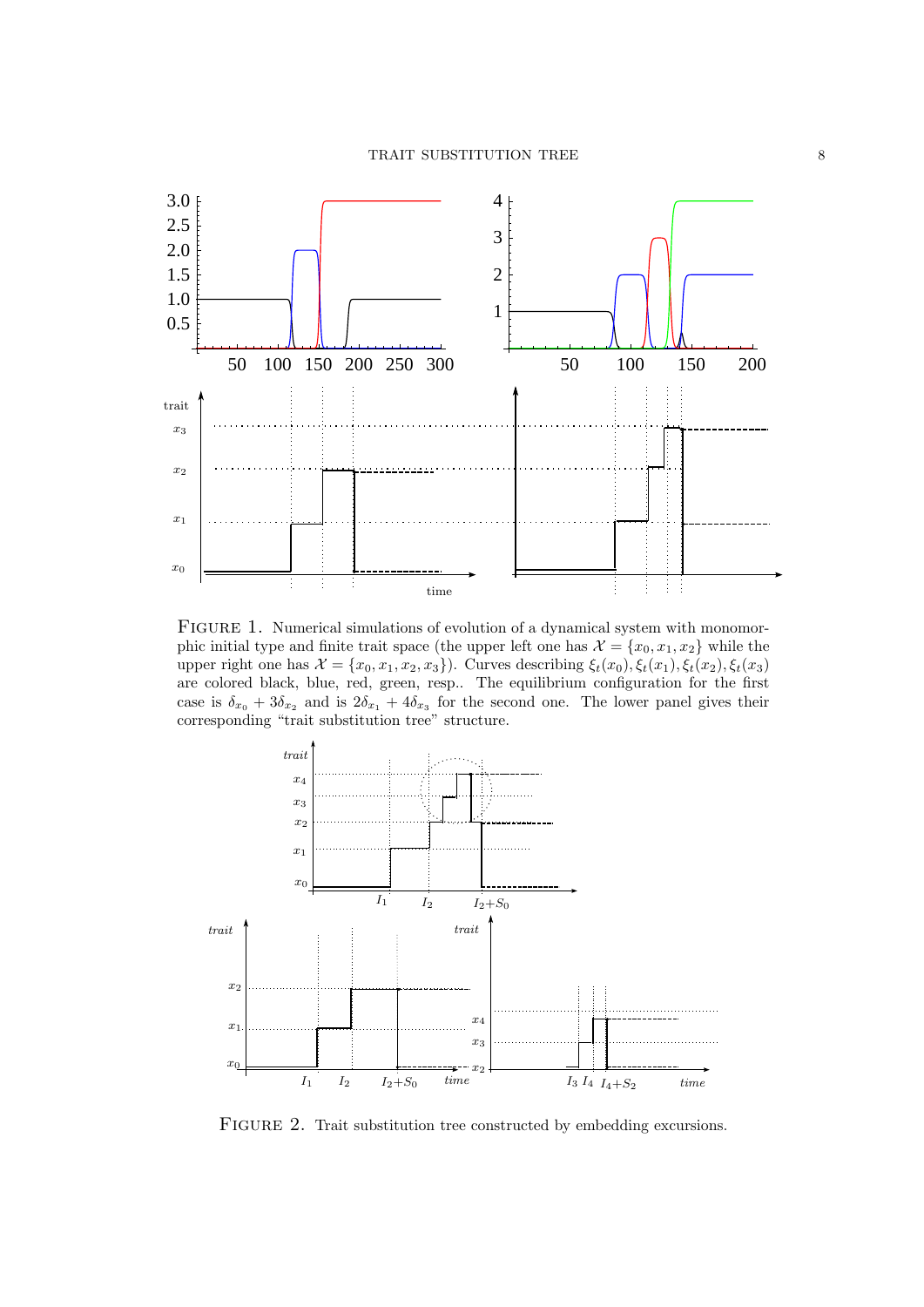#### TRAIT SUBSTITUTION TREE 9

In order to generalize the process to infinite trait space, we introduce another evolutionary mechanism, mutation of a trait x with a transition kernel  $p(x, dh)$  for mutant variation such that  $x+h \in \mathcal{X}$ . Notice that the essential difference between mutation and migration is that mutation creates some new trait, while migration is only allowed among the existing traits. More precisely, we specify a new model  $\{X_t^{\epsilon,\sigma}$  $t^{\epsilon, \sigma}, t \geq 0$ } on  $D([0, \infty), \mathcal{M}_F(\mathcal{X}))$ with the following infinitesimal generator, for any  $\epsilon, \sigma \geq 0$  and proper test functions F and  $\phi$ ,

<span id="page-8-0"></span>
$$
L^{\epsilon,\sigma}F(\nu) = \int_{\mathcal{X}} \left[ b(x) - d(x) - \int_{\mathcal{X}} \alpha(x, y)\nu(dy) \right] \frac{\delta F(\nu; x)}{\delta \nu} \nu(dx)
$$
  
+  $\epsilon \int_{\mathcal{X}} A\left(\frac{\delta F(\nu; x)}{\delta \nu}\right) \nu(dx)$   
+  $\sigma \int_{\mathcal{X}} \int_{\mathbb{R}^d} \left[ F(\nu + \rho \delta_{x+h}) - F(\nu) \right] \mu(x)p(x, dh)\nu(dx),$   
simities of  $F$  is defined by

where the derivative of  $F$  is defined by

$$
\frac{\delta F(\nu; x)}{\delta \nu} = \lim_{\varepsilon \to 0+} \frac{F(\nu + \varepsilon \delta_x) - F(\nu)}{\varepsilon} \tag{4.2}
$$

and the operator  $A$  coincides with the migration term in  $(3.5)$ 

$$
A\phi(x) = \int_{\mathcal{X}} \left[ \phi(y) - \phi(x) \right] 1_{\{y \in \text{supp}\{\nu\}\}} m(x, dy). \tag{4.3}
$$

The first term of the generator describes the local regulation of population dynamics. The second term describes migration among supporting trait sites. Note that migration is not restricted to birth events any more as in [\(3.5\)](#page-5-0), which is reasonable if we interpret them as a changes in gene expression. The last term creates a new mutant trait to the current population. The mutant mass is specified by a magnitude of  $\rho > 0$ , which can be taken to zero in a final step. The non-negative function  $\mu(x)$  describes the mutation rate of the resident trait x. The parameters  $\epsilon$  and  $\sigma$  are used to rescale the strength of migration and mutation of the population. For any fixed  $\epsilon, \sigma > 0$ , the process  $\{X_t^{\epsilon, \sigma}\}$  $t_t^{\epsilon,\sigma}, t \geq 0$ } can be obtained as a large population limit (as  $n \to \infty$ ) of the processes specified by the generator

$$
L^{n,\epsilon,\sigma}F(\nu) = \int_{\mathcal{X}} \left[ F(\nu + \frac{\delta_x}{n}) - F(\nu) \right] b(x) n\nu(dx) + \int_{\mathcal{X}} \left[ F(\nu - \frac{\delta_x}{n}) - F(\nu) \right] \left( d(x) + \int_{\mathcal{X}} \alpha(x, y) \nu(dy) \right) n\nu(dx) + \epsilon \int_{\mathcal{X}} \int_{\mathcal{X}} \left[ F(\nu + \frac{\delta_y}{n} - \frac{\delta_x}{n}) - F(\nu) \right] 1_{\{y \in \text{supp}\{\nu\}\}} m(x, dy) n\nu(dx) + \sigma \int_{\mathcal{X}} \int_{\mathbb{R}^d} \left[ F(\nu + \rho \delta_{x+h}) - F(\nu) \right] \mu(x) p(x, dh) \nu(dx).
$$
\n(4.4)

For more discussion on discontinuous superprocesses with a general branching mechanism, one can refer to [\[15\]](#page-27-16). We will not expand the discussion here.

The following assumptions (D) ensure that the limiting TST process is well-defined.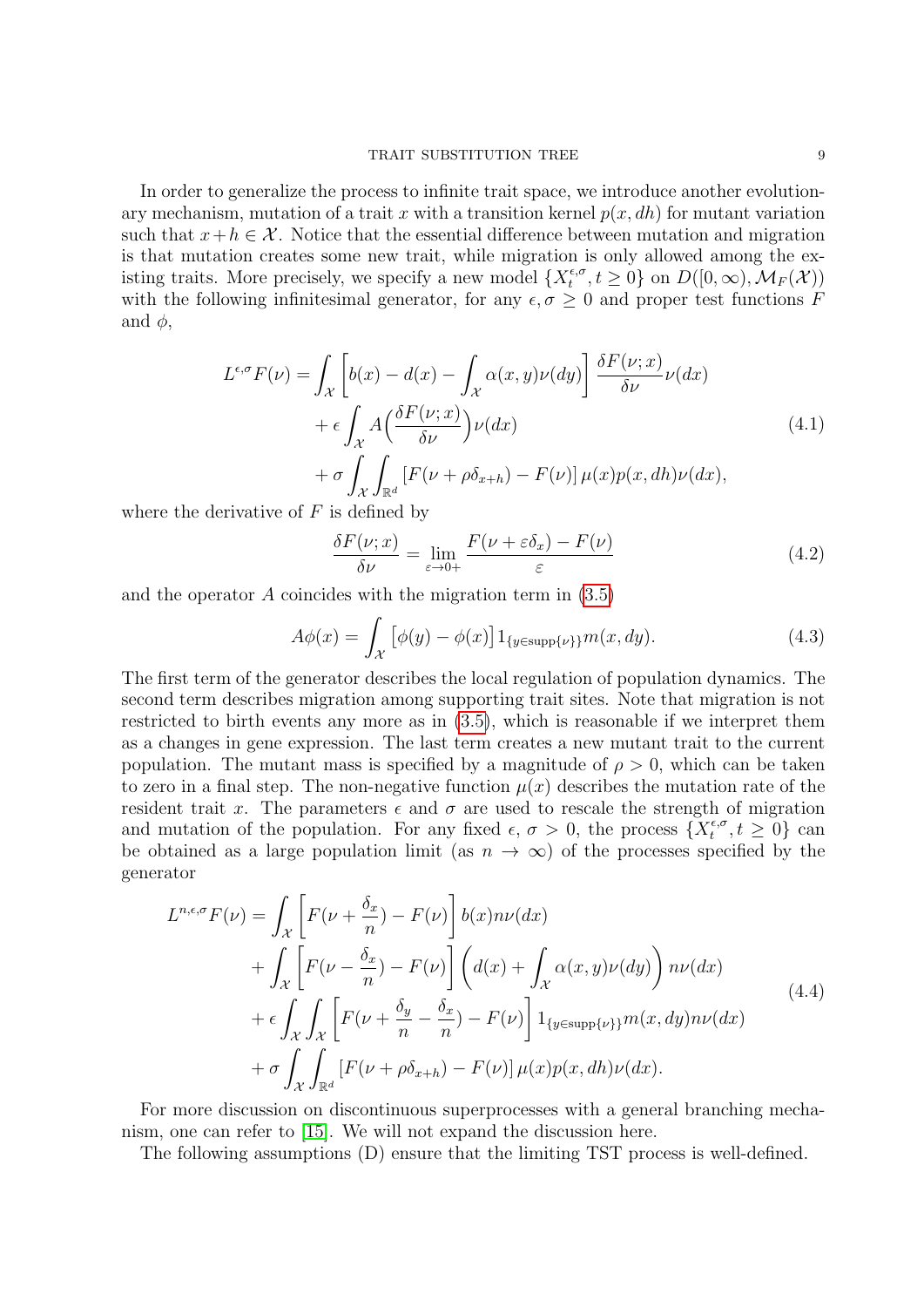(D1) For any given set of distinct traits  $\{x_0, x_1, \dots, x_n\} \subset \mathcal{X}, n \in \mathbb{N}$ , there exists a total order permutation

$$
x_{n_0} \prec x_{n_1} \prec \cdots \prec x_{n_{n-1}} \prec x_{n_n}, \tag{4.5}
$$

where  $x \prec y$  means that the fitness functions satisfy  $f(x, y) := b(x) - d(x) \alpha(x, y)\bar{\xi}(y) < 0$ , and  $f(y, x) := b(y) - d(y) - \alpha(y, x)\bar{\xi}(x) > 0$ .

For simplicity, we always assume  $x_0^{(n)} \prec x_1^{(n)} \prec \cdots \prec x_n^{(n)}$  with  $x_i^{(n)} = x_{n_i}$ ,  $1 \leq i \leq n$ . Every time a new trait x appears whose fitness is between  $x_i^{(n)}$  $j^{(n)}$  and  $x_{j+1}^{(n)}$  for some  $0 \leq j \leq n$ , we relabel the traits as follows

$$
x_0^{(n+1)} \prec x_1^{(n+1)} \prec \cdots \prec x_n^{(n+1)} \prec x_{n+1}^{(n+1)}, \tag{4.6}
$$

where  $x_i^{(n+1)} = x_i^{(n)}$  $i^{(n)}$  for  $0 \leq i \leq j$ ,  $x_{j+1}^{(n+1)} = x$  and  $x_i^{(n+1)} = x_{i-1}^{(n)}$  $\sum_{i=1}^{(n)}$  for  $j+2 \leq i \leq n+1$ . (D2) Competition and migration only occurs between nearest neighbors, i.e., for totally ordered traits in (D1), we have  $m(x_i^{(n)})$  $\binom{n}{i},x_j^{(n)}$  $j^{(n)}$ ) =  $\alpha(x_i^{(n)}$  $\binom{n}{i},x_j^{(n)}$  $j^{(n)}$  = 0 for  $|i - j| > 1$ .

Notice that assumptions (C3-C4) provide a convenient setting for which the evolutionary path on the migration time scale can be easily identified. More complex situations can, however, be analyzed in a similar way and lead to qualitatively similar results.

We now give a description of the limiting process on the mutation time-scale.

<span id="page-9-0"></span>**Definition 4.1.** A  $\mathcal{M}_F(\mathcal{X})$ -valued Markov jump process  $\{\Gamma_t : t \geq 0\}$  characterized as follows is called a trait substitution tree with the ancestor  $\Gamma_0 = \bar{\xi}(x_0)\delta_{x_0}$ .

- (i) For any non-negative integer l, it jumps from  $\Gamma^{(2l)} := \sum_{i=0}^{l} \bar{\xi}(x_{2i}^{(2l)})$  $\sum_{i=2i}^{(2l)}\bigl)\delta_{x_{2i}^{(2l)}}$  to  $\Gamma^{(2l+1)}$ with transition rate  $\bar{\xi}(x_{2k}^{(2l)})\mu(x_{2k}^{(2l)})p(x_{2k}^{(2l)}, dh)$  for any  $0 \le k \le l$ , where  $_{2k}^{(2l)})\mu(x_{2k}^{(2l)}$  $\binom{(2l)}{2k}p(x_{2k}^{(2l)})$  $\sum_{2k}^{(2l)} dh$  for any  $0 \leq k \leq l$ , where  $-\Gamma^{(2l+1)} = \sum_{i=1}^j \bar{\xi}(x_{2i-1}^{(2l)})$  $\frac{(2l)}{2i-1} \Big) \delta_{x_{2i-1}^{(2l)}} + \bar{\xi}(x_{2k}^{(2l)} + h) \delta_{x_{2k}^{(2l)}+h} + \sum_{i=j+1}^{l} \bar{\xi}(x_{2i}^{(2l)} + h)$  $\binom{2i}{2i}$  $\delta_{x_{2i}^{(2l)}}$ if there exists  $0 \le j \le l$  s.t.  $x_{2j}^{(2l)} \prec x_{2k}^{(2l)} + h \prec x_{2j+1}^{(2l)}$ ,
	- $-\Gamma^{(2l+1)} = \sum_{i=1}^j \bar{\xi}(x_{2i-1}^{(2l)})$  $\sum_{i=1}^{(2l)}\delta_{x_{2i-1}^{(2l)}} + \sum_{i=j}^{l} \bar{\xi}(x_{2i}^{(2l)})$  $2i-1$   $\longrightarrow$   $e-y$   $\longrightarrow$   $2i$  $\delta_{x_{2i}^{(2l)}}^{(2l)}\big)\delta_{x_{2i}^{(2l)}}$ if there exists  $0 \le j \le l$  s.t.  $x_{2j-1}^{(2l)} \prec x_{2k}^{(2l)} + h \prec x_{2j}^{(2l)}$  $\frac{(2i)}{2j}$  .

Then, we relabel the trait sequence according to the total order relation as in  $(D1)$ :

$$
x_0^{(2l+1)} \prec x_1^{(2l+1)} \prec \cdots \prec x_{2l}^{(2l+1)} \prec x_{2l+1}^{(2l+1)}, \tag{4.7}
$$

where in associate with the first case

$$
x_i^{(2l+1)} := x_i^{(2l)} \text{ for } 0 \le i \le 2j, \qquad x_{2j+1}^{(2l+1)} := x_{2k}^{(2l)} + h,
$$
  

$$
x_i^{(2l+1)} := x_{i-1}^{(2l)} \text{ for } 2j+2 \le i \le 2l+1,
$$

and in associate with the second case

$$
\begin{aligned} x_i^{(2l+1)} &:= x_i^{(2l)} \; for \; 0 \leq i \leq 2j-1, \quad x_{2j}^{(2l+1)} := x_{2k}^{(2l)} + h, \\ x_i^{(2l+1)} &:= x_{i-1}^{(2l)} \; for \; 2j+1 \leq i \leq 2l+1. \end{aligned}
$$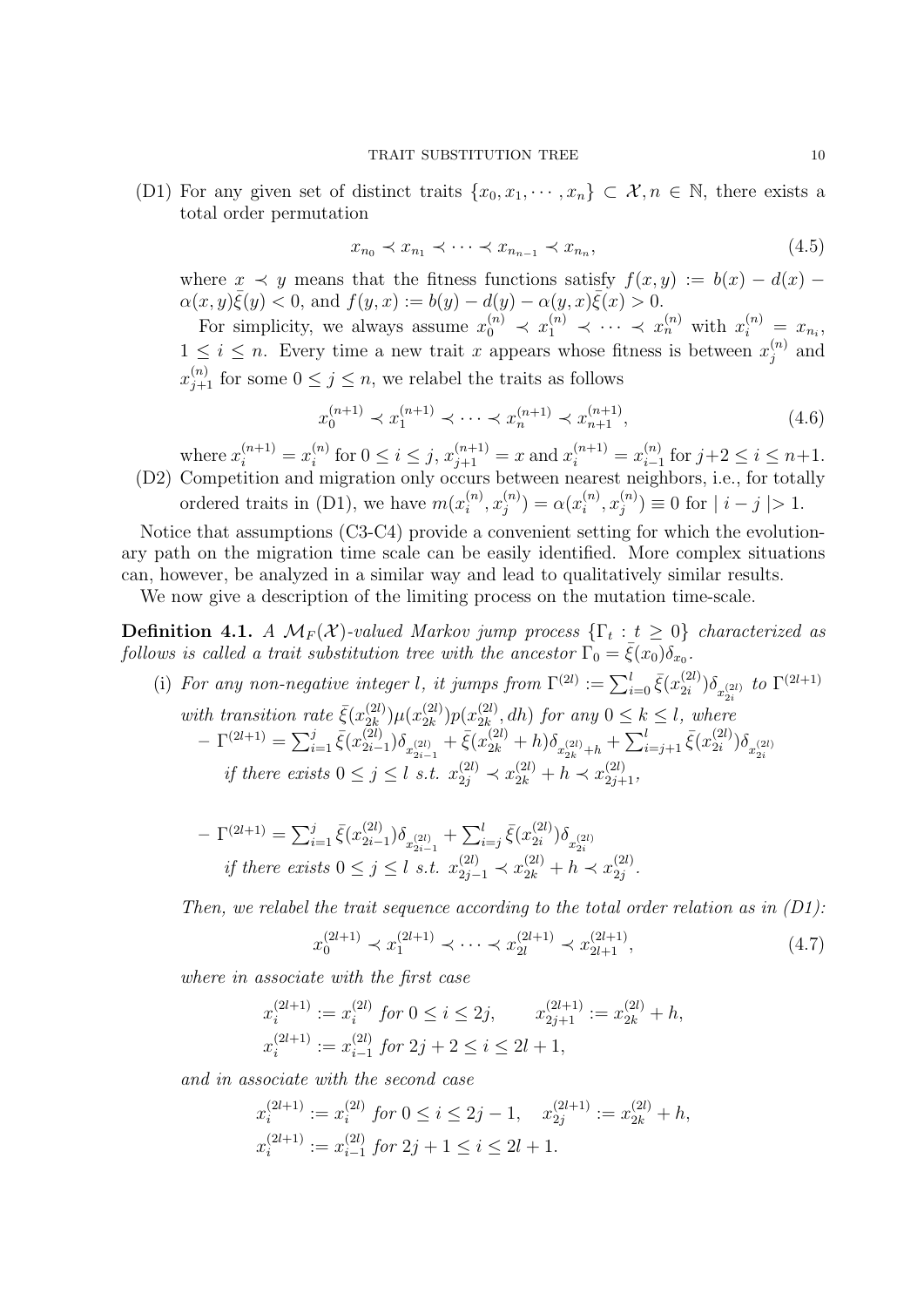(ii) For non-negative integer l, it jumps from  $\Gamma^{(2l+1)} := \sum_{i=1}^{l+1} \bar{\xi}(x_{2i-1}^{(2l+1)})$  $\sum_{2i-1}^{(2l+1)}$ )  $\delta_{x_{2i-1}^{(2l+1)}}$  to  $\Gamma^{(2l+2)}$ with transition rate  $\bar{\xi}(x_{2k-1}^{(2l+1)})$  $_{2k-1}^{(2l+1)}$  $\mu(x_{2k-1}^{(2l+1)}$  $\binom{(2l+1)}{2k-1} p(x_{2k-1}^{(2l+1)}$  $2k-1 \choose 2k-1}$ , dh) for any  $1 \leq k \leq l+1$ , where

$$
-\Gamma^{(2l+2)}=\textstyle{\sum}_{i=1}^j\bar\xi(x_{2(i-1)}^{(2l+1)})\delta_{x_{2(i-1)}^{(2l+1)}}+\bar\xi(x_{2k-1}^{(2l+1)}+h)\delta_{x_{2k-1}^{(2l+1)}+h}+\textstyle{\sum}_{i=j+1}^{l+1}\bar\xi(x_{2i-1}^{(2l+1)})\delta_{x_{2i-1}^{(2l+1)}}\\ \text{if there exists }1\leq j\leq l+1 \textit{ s.t. } x_{2j-1}^{(2l+1)}\prec x_{2k-1}^{(2l+1)}+h\prec x_{2j}^{(2l+1)},\\
$$

$$
-\Gamma^{(2l+1)} = \sum_{i=1}^{j} \bar{\xi}(x_{2(i-1)}^{(2l+1)}) \delta_{x_{2(i-1)}^{(2l+1)}} + \sum_{i=j}^{l+1} \bar{\xi}(x_{2i-1}^{(2l+1)}) \delta_{x_{2i-1}^{(2l+1)}}
$$
  
if there exists  $1 \le j \le l+1$  s.t.  $x_{2j-2}^{(2l+1)} \prec x_{2k-1}^{(2l+1)} + h \prec x_{2j-1}^{(2l+1)}$ .

Then, we relabel the trait sequence according to the total order relation as in  $(D1)$ :

$$
x_0^{(2l+2)} \prec x_1^{(2l+2)} \prec \cdots \prec x_{2l+1}^{(2l+2)} \prec x_{2l+2}^{(2l+2)},
$$
\n(4.8)

where in the first case

$$
x_i^{(2l+2)} := x_i^{(2l+1)} \text{ for } 0 \le i \le 2j-1, \quad x_{2j}^{(2l+2)} := x_{2k-1}^{(2l+1)} + h,
$$
  

$$
x_i^{(2l+2)} := x_{i-1}^{(2l+1)} \text{ for } 2j+1 \le i \le 2l+2,
$$

and in the second case

$$
\begin{aligned} x_i^{(2l+2)}&:=x_i^{(2l+1)}\;for\;0\le i\le 2j-2,\quad x_{2j-1}^{(2l+2)}:=x_{2k-1}^{(2l+1)}+h,\\ x_i^{(2l+2)}&:=x_{i-1}^{(2l+1)}\;for\;2j\le i\le 2l+2.\end{aligned}
$$

Remark 4.2. (see Figure [3\)](#page-11-1). According to the definition, the new configuration is constructed in a way that every second trait gets stabilized when one "looks down" from the fittest trait along the fitness landscape. Once a mutant is inserted between two trait levels (say, i and  $i+1$ ), we relabel all the traits above the mutant's level. However, the mutation only alters the configuration below the  $i + 1$ th level and not above. To some extent, the construction here is similar to the look-down idea of Coalescent processes (see [\[8\]](#page-27-17)).

<span id="page-10-2"></span>**Theorem 4.3.** Admit assumption (A) and (D), and consider processes  $\{X_t^{\epsilon,\sigma}$  $\{t^{\epsilon,\sigma}, t \geq 0\}$ described by the generator [\(4.1\)](#page-8-0). Suppose that  $X_0^{\epsilon,\sigma} = \xi^{\epsilon}(x_0)\delta_{x_0}$  and  $\xi^{\epsilon}(x_0) \to \overline{\xi}(x_0)$  in law and  $\rho \rightarrow 0$ , as  $\epsilon \rightarrow 0$ . If it holds that

$$
\frac{1}{\sigma} \gg \ln \frac{1}{\epsilon},\tag{4.9}
$$

then  $(X_{\frac{t}{\sigma}}^{\epsilon,\sigma})_{t\geq0}$  converges, as  $\epsilon\to0$ , to the trait substitution tree  $(\Gamma_t)_{t\geq0}$  given in Definition [4.1.](#page-9-0) Convergence is in the sense of finite dimensional distribution.

<span id="page-10-0"></span>We postpone the proof of the above result in Section [5.2.](#page-21-0)

# 5. Outline of proofs

<span id="page-10-1"></span>5.1. Proof of Theorem [3.1.](#page-6-1) In this section we present the proofs of the results of Section [3.](#page-4-0) The main idea behind the proofs is that the migration spreads linearly and the nearest neighbor competitive growth spreads exponentially fast. Before proving Theorem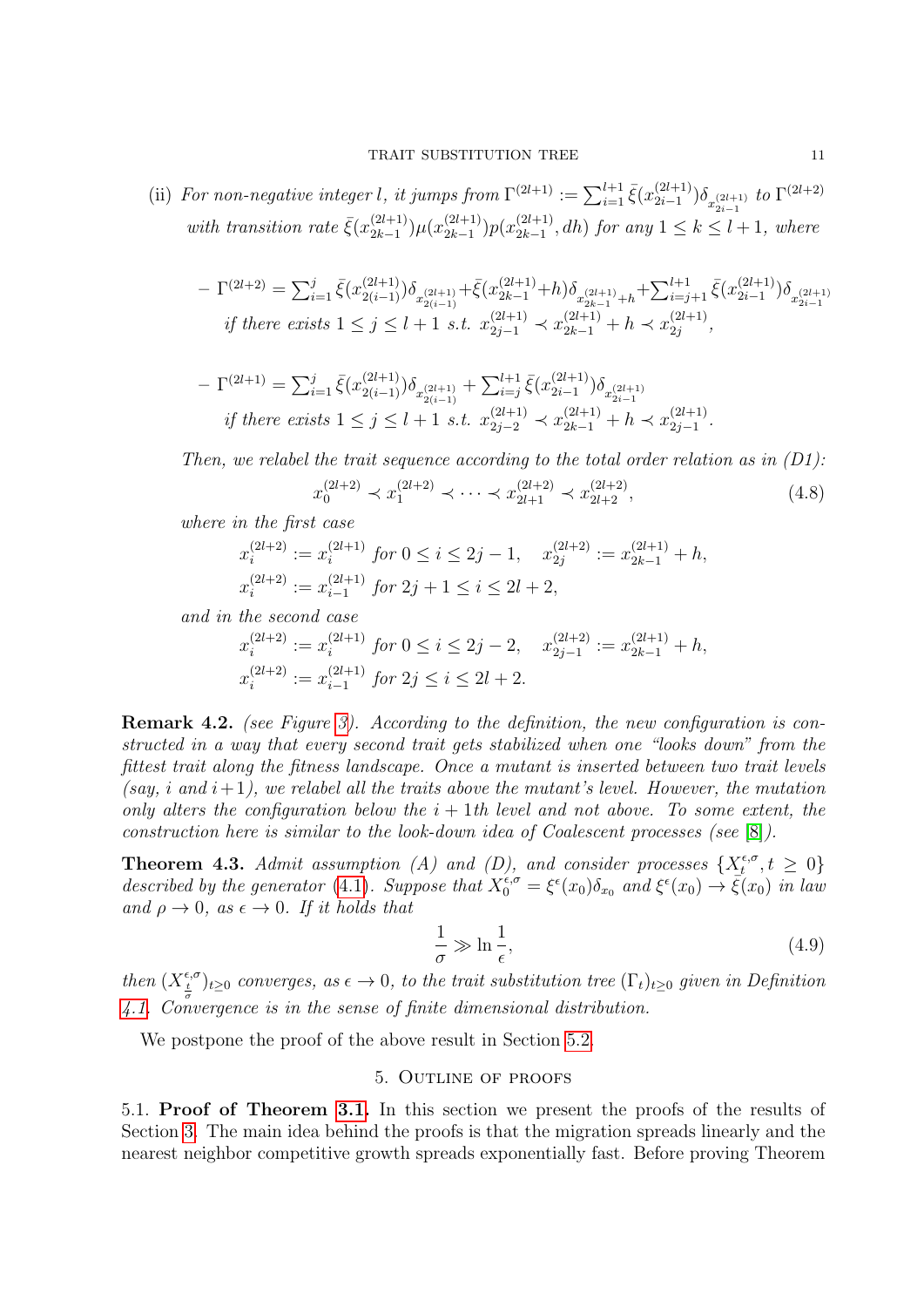

<span id="page-11-1"></span>FIGURE 3. A partial path  $(\Gamma^{(3)} \to \Gamma^{(4)} \to \Gamma^{(5)})$  of the supporting set of the Trait Substitution Tree process defined by Definition [4.1.](#page-9-0) Solid lines with "diamond" get fixed in the TST process, dotted lines denote virtual traits which are temporarily lost, while dashed lines denote new mutant traits. Arrows denote creation of new mutant types. Starting with state  $\Gamma^{(3)}$ , the first mutant arises from trait  $x_1^{(3)}$ , and new trait fits into  $x_1^{(3)} \prec x_1^{(3)} + h_1 \prec x_2^{(3)}$ . According to Definition [4.1](#page-9-0) (ii), traits  $x_0^{(3)}$ ,  $x_1^{(3)} + h_1$ ,  $x_3^{(3)}$  get fixed. Consecutively, based on state configuration  $\Gamma^{(4)}$ , the second mutant arises from trait  $x_4^{(4)}$ , and new trait fits into  $x_3^{(4)} \prec x_4^{(4)} + h_2 \prec x_4^{(4)}$ . By Definition [4.1](#page-9-0) (i), traits  $x_1^{(4)}$ ,  $x_3^{(4)}$ ,  $x_4^{(4)}$  get fixed.

[3.1](#page-6-1) we state some preliminary results which are key ingredients for the proof of Theorem [3.1.](#page-6-1)

The following lemma ensures the non-coexistence condition for a dimorphic Lotka-Volterra system. We give the proof in the appendix.

<span id="page-11-3"></span>Lemma 5.1. Consider a dimorphic system

<span id="page-11-2"></span>
$$
\begin{cases} \n\dot{\xi}_t(x_i) = \left( b(x_i) - d(x_i) - \alpha(x_i, x_i) \xi_t(x_i) - \alpha(x_i, x_{i+1}) \xi_t(x_{i+1}) \right) \xi_t(x_i) \\
\dot{\xi}_t(x_{i+1}) = \left( b(x_{i+1}) - d(x_{i+1}) - \alpha(x_{i+1}, x_i) \xi_t(x_i) - \alpha(x_{i+1}, x_{i+1}) \xi_t(x_{i+1}) \right) \xi_t(x_{i+1}),\n\end{cases} \tag{5.1}
$$

with some positive initial condition. If  $f_{i,i+1} < 0$ ,  $f_{i+1,i} > 0$ , then  $(0, \bar{\xi}(x_{i+1}))$  is the only stable equilibrium of [\(5.1\)](#page-11-2).

The following two propositions are used to prove Theorem [3.1.](#page-6-1)

<span id="page-11-0"></span>**Proposition 5.2.** Under the assumptions of Theorem [3.1,](#page-6-1) for the case when  $L = 2$  (i.e.  $\mathcal{X} = \{x_0, x_1, x_2\}$ , the limit process  $(U_t)_{t>0}$  has the form

<span id="page-11-4"></span>
$$
U_t \equiv \begin{cases} \bar{\xi}(x_0)\delta_{x_0} & \text{for } 0 \le t \le I_1, \\ \bar{\xi}(x_1)\delta_{x_1} & \text{for } I_1 < t \le I_2, \\ \bar{\xi}(x_2)\delta_{x_2} & \text{for } I_2 < t \le I_2 + S_0, \\ \bar{\xi}(x_0)\delta_{x_0} + \bar{\xi}(x_2)\delta_{x_2} & \text{for } t > I_2 + S_0, \end{cases}
$$
(5.2)  
where  $I_1 = \frac{1}{f_{1,0}}, I_2 = \frac{1}{f_{1,0}} + \frac{1}{f_{2,1}}, \text{ and } S_0 = \frac{|f_{0,1}|}{f_{2,1}(b(x_0) - d(x_0))}.$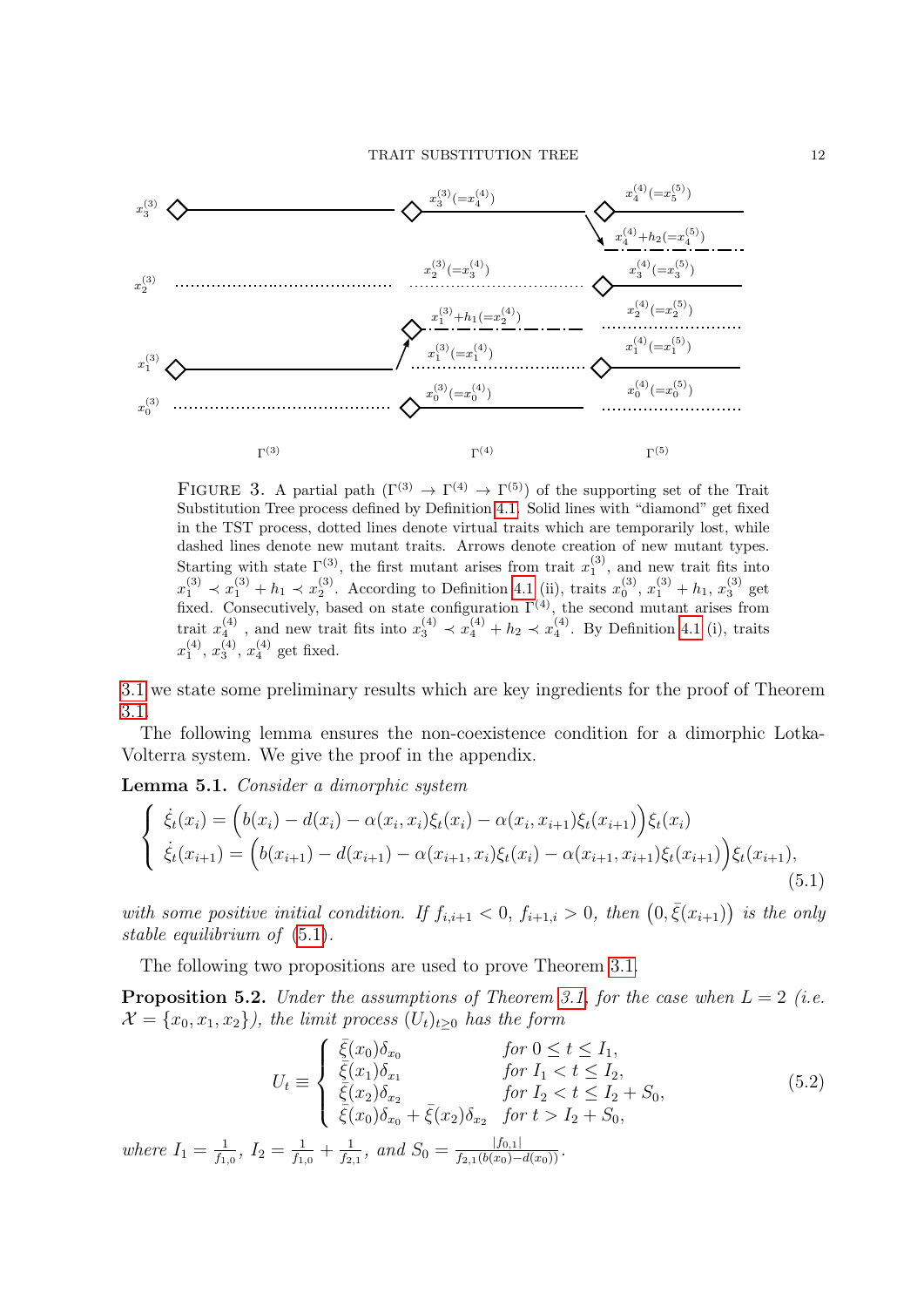*Proof.* (a) First, suppose that the population consists of only two types,  $\mathcal{X} = \{x_0, x_1\}$ . We divide the entire invasion period into four steps, as shown in Figure [4.](#page-12-0)



<span id="page-12-0"></span>FIGURE 4. Four-step invasion analysis for a dimorphic system .

Let 
$$
\xi_t^{\epsilon}(x_0) := \langle X_t^{\epsilon}, 1_{\{x_0\}} \rangle
$$
 and  $\xi_t^{\epsilon}(x_1) := \langle X_t^{\epsilon}, 1_{\{x_1\}} \rangle$ . From (3.5) one obtains  
\n
$$
\dot{\xi}_t^{\epsilon}(x_0) = (b(x_0) - d(x_0) - \alpha(x_0, x_0)\xi_t^{\epsilon}(x_0) - \alpha(x_0, x_1)\xi_t^{\epsilon}(x_1))\xi_t^{\epsilon}(x_0) - \epsilon \xi_t^{\epsilon}(x_0)b(x_0)m(x_0, x_1) + \epsilon \xi_t^{\epsilon}(x_1)b(x_1)m(x_1, x_0),
$$
\n(5.3)

and

<span id="page-12-2"></span><span id="page-12-1"></span>
$$
\dot{\xi}_t^{\epsilon}(x_1) = (b(x_1) - d(x_1) - \alpha(x_1, x_0)\xi_t^{\epsilon}(x_0) - \alpha(x_1, x_1)\xi_t^{\epsilon}(x_1))\xi_t^{\epsilon}(x_1) \n- \epsilon\xi_t^{\epsilon}(x_1)b(x_1)m(x_1, x_0) + \epsilon\xi_t^{\epsilon}(x_0)b(x_0)m(x_0, x_1),
$$
\n(5.4)

where  $\xi_0^{\epsilon}(x_0) = \bar{\xi}(x_0)$  and  $\xi_0^{\epsilon}(x_1) = 0$ .

**Step 1.** For any fixed  $\eta > 0$ ,  $\forall 0 < \epsilon < \eta$ , let  $T^{\epsilon,1}$  be the time when  $(\xi_t^{\epsilon}(x_0), \xi_t^{\epsilon}(x_1))$  leaves the  $\epsilon$ -neighborhood of  $(\bar{\xi}(x_0), 0)$ , i.e.

$$
T^{\epsilon,1} = \inf \left\{ t \ge 0 : \xi_t^{\epsilon}(x_1) > \epsilon, \text{ or } \xi_t^{\epsilon}(x_0) < \bar{\xi}(x_0) - \epsilon \right\}.
$$

From [\(5.4\)](#page-12-1) it follows that, for  $t < T^{\epsilon,1}, \xi_t^{\epsilon}(x_1)$  satisfies the following differential inequality:

$$
\dot{\xi}_t^{\epsilon}(x_1) \ge (b(x_1) - d(x_1) - \alpha(x_1, x_0)\bar{\xi}(x_0) - \epsilon \alpha(x_1, x_1) - \epsilon b(x_1)m(x_1, x_0))\xi_t^{\epsilon}(x_1) \n+ \epsilon(\bar{\xi}(x_0) - \epsilon)b(x_0)m(x_0, x_1) \n= (f_{1,0} - \epsilon(\alpha(x_1, x_1) + b(x_1)m(x_1, x_0)))\xi_t^{\epsilon}(x_1) + \epsilon(\bar{\xi}(x_0) - \epsilon)b(x_0)m(x_0, x_1).
$$
\n(5.5)

Since  $f_{1,0} = b(x_1) - d(x_1) - \alpha(x_1, x_0) \overline{\xi}(x_0) > 0$ , we can choose  $\epsilon$  sufficiently small so that the first term on the right hand side of the above inequality is positive. Omitting this positive term, one sees that  $\check{\xi}_t(x_1) \leq \xi_t^{\epsilon}(x_1)$ , where  $\check{\xi}_0(x_1) = 0$ , and

$$
\dot{\tilde{\xi}}_t(x_1) = \epsilon(\bar{\xi}(x_0) - \epsilon)b(x_0)m(x_0, x_1).
$$
\n(5.6)

Thus,  $T^{\epsilon,1}$  can be bounded from above by  $\check{T}^{\epsilon,1} = ((\bar{\xi}(x_0) - \epsilon)b(x_0)m(x_0, x_1))^{-1}$ , which is the time when  $\check{\xi}_t(x_1)$  reaches the level  $\epsilon$ -level. Thus,  $T^{\epsilon,1}$  is of order  $O(1)$ .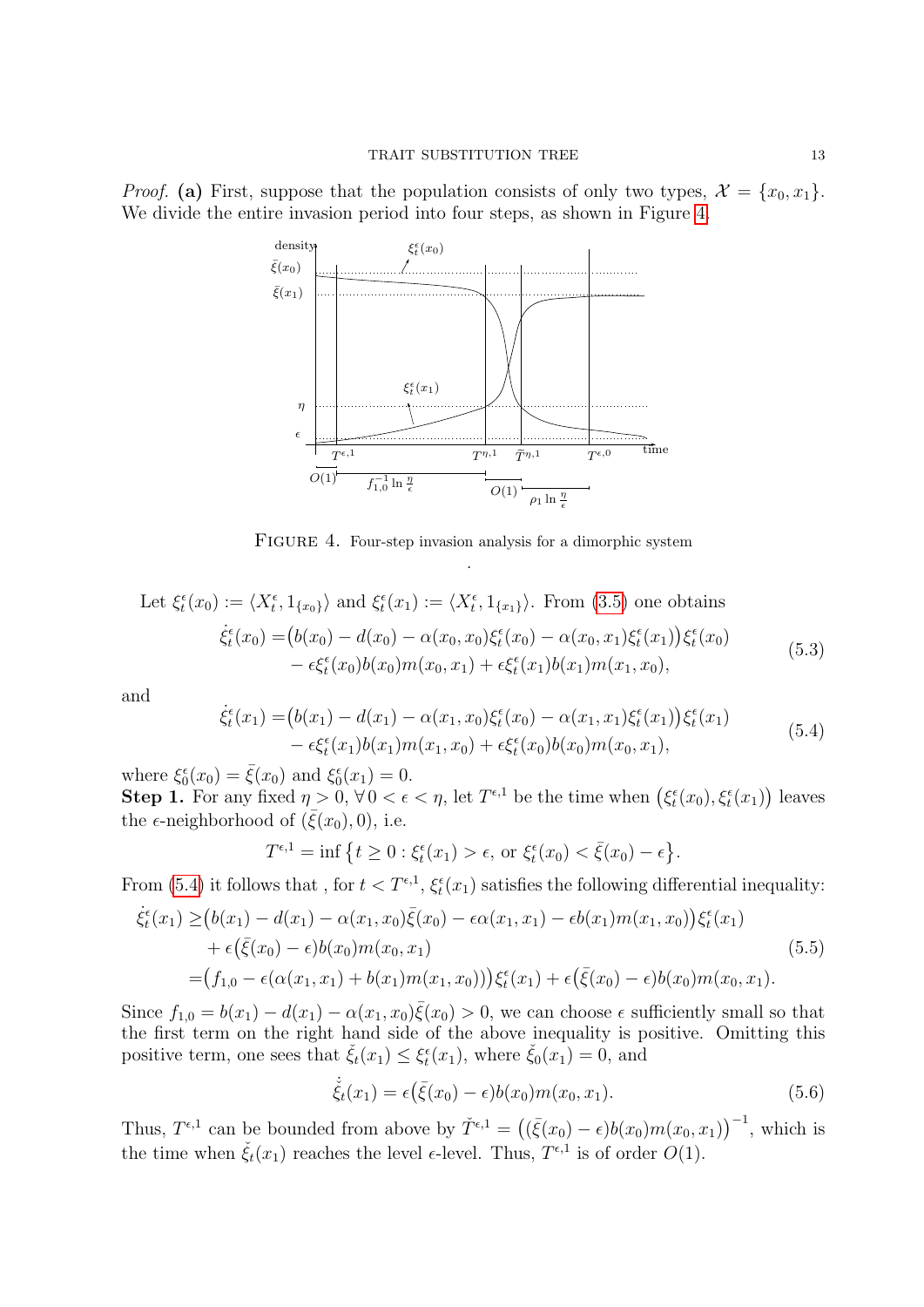**Step 2.** After time  $T^{\epsilon,1}$ , we consider the evolution of the population  $(\xi_t^{\epsilon}(x_0), \xi_t^{\epsilon}(x_1))$ until the time (denoted by  $T^{\eta,1}$ ) when it leaves the *η*-neighborhood of  $(\bar{\xi}(x_0),0)$ . From [\(5.4\)](#page-12-1), omitting the term  $\epsilon \xi_t^{\epsilon}(x_0) b(x_0) m(x_0, x_1)$ , we get

<span id="page-13-0"></span>
$$
\dot{\xi}_{t}^{\epsilon}(x_{1})\n\geq (b(x_{1}) - d(x_{1}) - \alpha(x_{1}, x_{0})\xi_{t}^{\epsilon}(x_{0}) - \alpha(x_{1}, x_{1})\xi_{t}^{\epsilon}(x_{1}))\xi_{t}^{\epsilon}(x_{1}) - \epsilon\xi_{t}^{\epsilon}(x_{1})b(x_{1})m(x_{1}, x_{0})\n\geq (b(x_{1}) - d(x_{1}) - \alpha(x_{1}, x_{0})\bar{\xi}(x_{0}) - \eta\alpha(x_{1}, x_{1}))\xi_{t}^{\epsilon}(x_{1}) - \eta\xi_{t}^{\epsilon}(x_{1})b(x_{1})m(x_{1}, x_{0})\n= (f_{1,0} - \eta\check{C})\xi_{t}^{\epsilon}(x_{1}),
$$
\n(5.7)

where  $\check{C} = \alpha(x_1, x_1) + b(x_1)m(x_1, x_0)$ . On the other hand, by omitting some negative terms in [\(5.4\)](#page-12-1), we get

<span id="page-13-1"></span>
$$
\dot{\xi}_t^{\epsilon}(x_1) \le (b(x_1) - d(x_1) - \alpha(x_1, x_0)\xi_t^{\epsilon}(x_0))\xi_t^{\epsilon}(x_1) + \epsilon \xi_t^{\epsilon}(x_0)b(x_0)m(x_0, x_1) \n\le (b(x_1) - d(x_1) - \alpha(x_1, x_0)(\bar{\xi}(x_0) - \eta))\xi_t^{\epsilon}(x_1) + \epsilon \bar{\xi}(x_0)b(x_0)m(x_0, x_1) \qquad (5.8) \n\le (f_{1,0} + \eta \hat{C})\xi_t^{\epsilon}(x_1),
$$

where  $\hat{C} = \alpha(x_1, x_0) + \bar{\xi}(x_0)b(x_0)m(x_0, x_1)$ .

Applying Gronwall's inequality to [\(5.7\)](#page-13-0) and [\(5.8\)](#page-13-1), the density  $\xi_t^{\epsilon}(x_1)$ , starting with  $\xi_{T^{\epsilon,1}}^{\epsilon}(x_1) = \epsilon$ , can be bounded from below by  $\check{\xi}_t(x_1)$  and from above by  $\hat{\xi}_t(x_1)$ , which satisfy the equations

$$
\dot{\xi}_t(x_1) = (f_{1,0} - \check{C}\eta)\check{\xi}_t(x_1),\tag{5.9}
$$

and

$$
\dot{\hat{\xi}}_t(x_1) = (f_{1,0} + \hat{C}\eta)\hat{\xi}_t(x_1),\tag{5.10}
$$

with initial conditions  $\check{\xi}_{T^{\epsilon,1}}(x_1) = \hat{\xi}_{T^{\epsilon,1}}(x_1) = \epsilon$ , respectively.

The times needed for  $\check{\xi}_t(x_1)$  and  $\hat{\xi}_t(x_1)$  to reach the *η*-level can be computed explicitly. They are given by  $\check{T}^{n,1} - T^{\epsilon,1} = (f_{1,0} - \check{C}\eta)^{-1} \ln \frac{\eta}{\epsilon}$  and  $\hat{T}^{n,1} - T^{\epsilon,1} = (f_{1,0} + \hat{C}\eta)^{-1} \ln \frac{\eta}{\epsilon}$ , respectively. Since  $\hat{T}^{\eta,1} < T^{\eta,1} < \check{T}^{\eta,1}$ , for any  $\eta > 0$ ,  $T^{\eta,1} - T^{\epsilon,1}$  is of order  $f_{1,0}^{-1} \ln \frac{1}{\epsilon}$ .

**Step 3.** From [\(3.5\)](#page-5-0), the process  $(\xi_t^{\epsilon}(x_0), \xi_t^{\epsilon}(x_1))$  starting from time  $T^{\eta,1}$  converges, as  $\epsilon \to 0$ , to the solution of the following system:

$$
\begin{cases}\n\dot{\xi}_t(x_0) = (b(x_0) - d(x_0) - \alpha(x_1, x_0)\xi_t(x_0) - \alpha(x_1, x_1)\xi_t(x_1))\xi_t(x_0) \\
\dot{\xi}_t(x_1) = (b(x_1) - d(x_1) - \alpha(x_1, x_0)\xi_t(x_0) - \alpha(x_1, x_1)\xi_t(x_1))\xi_t(x_1),\n\end{cases}
$$
\n(5.11)

which has a nontrivial initial value  $\xi_{T^{n,1}}(x_1) = \eta$ , and  $\xi_{T^{n,1}}(x_0) \in (\bar{\xi}(x_0) - \eta, \bar{\xi}(x_0) + \eta)$ . By Lemma [5.1,](#page-11-3) this dimorphic system has a unique stable equilibrium  $(0, \bar{\xi}(x_1))$  under the assumption that  $f_{1,0} > 0$ ,  $f_{0,1} < 0$ . Let  $T^{\eta,1}$  be the time when  $(\xi_t^{\epsilon}(x_0), \xi_t^{\epsilon}(x_1))$  enters the  $\eta$ -neighborhood of the equilibrium  $(0, \bar{\xi}(x_1))$ , i.e.  $\xi_{\tilde{T}^{\eta,1}}(x_0) = \eta$ . Since  $\eta$  is a given fixed constant,  $\tilde{T}^{\eta,1} - T^{\eta,1}$  is of order  $O(1)$  as  $\epsilon \to 0$ .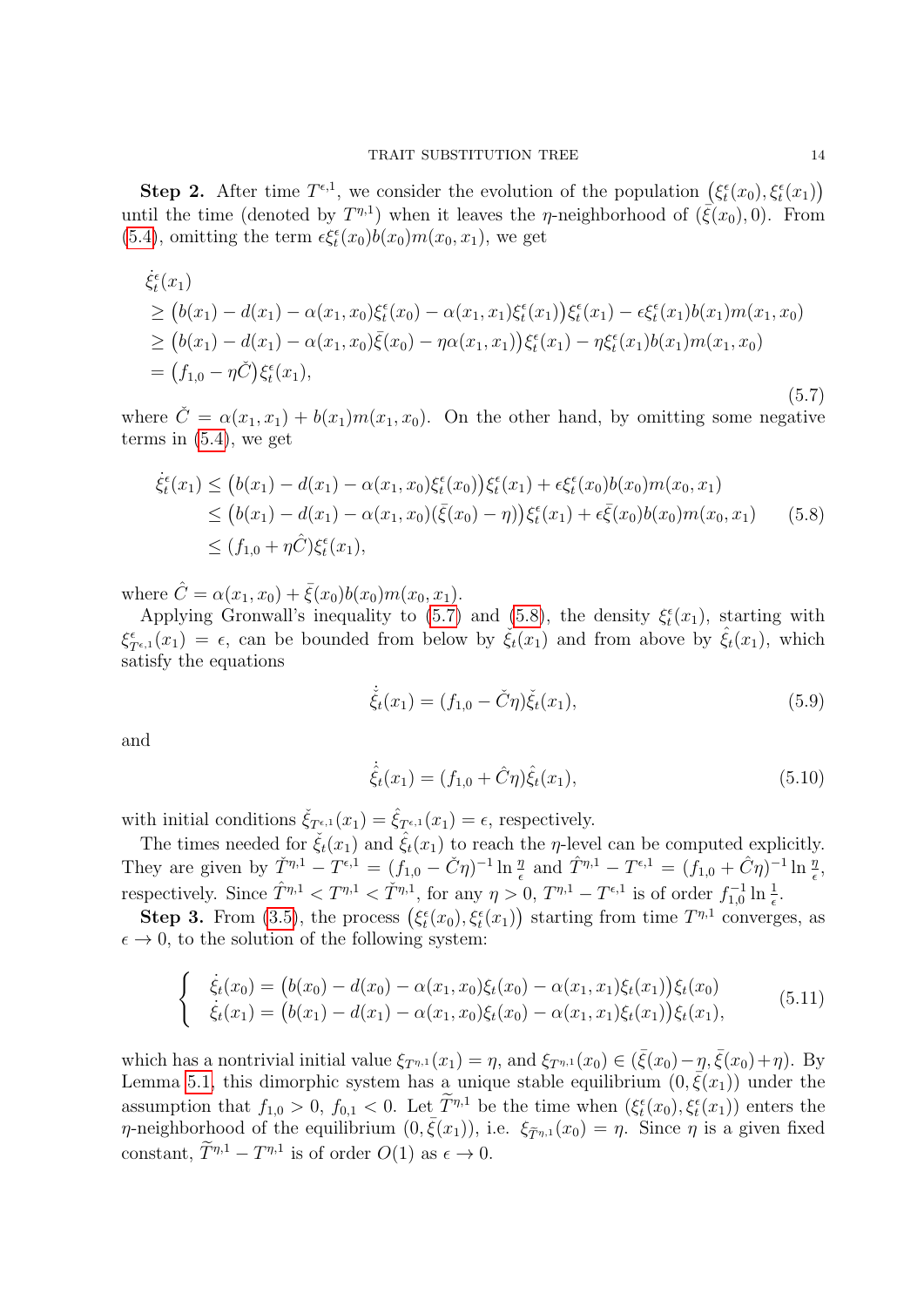**Step 4.** After time  $T^{\eta,1}$ , we consider the time needed for  $x_1$  to get fixated (i.e. for  $x_0$ gets absorbed at 0). From [\(5.3\)](#page-12-2), one obtains the differential lower bound:

<span id="page-14-0"></span>
$$
\dot{\xi}_{t}^{\epsilon}(x_{0})\n\geq (b(x_{0}) - d(x_{0}) - \alpha(x_{0}, x_{0})\xi_{t}^{\epsilon}(x_{0}) - \alpha(x_{0}, x_{1})\xi_{t}^{\epsilon}(x_{1}))\xi_{t}^{\epsilon}(x_{0}) - \epsilon\xi_{t}^{\epsilon}(x_{0})b(x_{0})m(x_{0}, x_{1})\n\geq (b(x_{0}) - d(x_{0}) - \eta\alpha(x_{0}, x_{0}) - \alpha(x_{0}, x_{1})\bar{\xi}(x_{1}))\xi_{t}^{\epsilon}(x_{0}) - \eta b(x_{0})m(x_{0}, x_{1})\xi_{t}^{\epsilon}(x_{0})\n= (f_{0,1} - \eta\check{C})\xi_{t}^{\epsilon}(x_{0}),
$$
\n(5.12)

where  $\check{C} = \alpha(x_0, x_0) + b(x_0)m(x_0, x_1)$ . As for the upper bound, we observe that

<span id="page-14-1"></span>
$$
\dot{\xi}_t^{\epsilon}(x_0) \le (b(x_0) - d(x_0) - \alpha(x_0, x_1)\xi_t^{\epsilon}(x_1))\xi_t^{\epsilon}(x_0) + \epsilon \xi_t^{\epsilon}(x_1)b(x_1)m(x_1, x_0) \n\le (b(x_0) - d(x_0) - \alpha(x_0, x_1)(\bar{\xi}(x_1) - \eta))\xi_t^{\epsilon}(x_0) + \epsilon \bar{\xi}(x_1)b(x_1)m(x_1, x_0)
$$
(5.13)  
\n
$$
\le (f_{1,0} + \eta \hat{C})\xi_t^{\epsilon}(x_0),
$$

where  $\hat{C} = \alpha(x_0, x_1) + \bar{\xi}(x_1)b(x_1)m(x_1, x_0).$ 

Applying again Gronwall's inequality to [\(5.12\)](#page-14-0) and [\(5.13\)](#page-14-1), we see that  $\xi_t^{\epsilon}(x_0)$ , starting with  $\xi_{\hat{\tau}}^{\epsilon}$  $\tilde{\tilde{\tau}}_{\eta,1}(x_0) = \eta$ , can be bounded from below by  $\tilde{\xi}_t(x_0)$  and from above by  $\hat{\xi}_t(x_0)$ , which satisfy the equations

<span id="page-14-2"></span>
$$
\dot{\tilde{\xi}}_t(x_0) = (f_{0,1} - \tilde{C}\eta)\tilde{\xi}_t(x_0),
$$
\n(5.14)

and

<span id="page-14-3"></span>
$$
\dot{\hat{\xi}}_t(x_0) = (f_{0,1} + \hat{C}\eta)\hat{\xi}_t(x_0),
$$
\n(5.15)

with  $\check{\xi}_{\widetilde{T}^{\eta,1}}(x_0) = \hat{\xi}_{\widetilde{T}^{\eta,1}}(x_0) = \eta.$ 

Since  $f_{0,1} = b(x_0) - d(x_0) - \alpha(x_0, x_1) \bar{\xi}(x_1) < 0$ , we can choose  $\eta$  small enough so that  $f_{0,1} + \hat{C}\eta < 0$ . Therefore, both  $\check{\xi}_t(x_0)$  and  $\hat{\xi}_t(x_0)$  decay exponentially. For any  $\rho_1 > 0$ , the process  $\hat{\xi}_t(x_0)$ , in time of order  $\rho_1 \ln \frac{\eta}{\epsilon}$ , reaches the  $\epsilon^{-\rho_1(f_{0,1}+\eta\hat{C})}$ -neighborhood of 0, while  $\check{\xi}_t(x_0)$  reaches the  $\epsilon^{-\rho_1(f_{0,1}-\eta\check{C})}$ -neighborhood of 0. Let  $T^{\epsilon,0} := \widetilde{T}^{\eta,1} + \rho_1 \ln \frac{\eta}{\epsilon}$ . Then,

$$
\lim_{\epsilon \to 0} \hat{\xi}_{T^{\epsilon,0}}^{\epsilon}(x_0) = \lim_{\epsilon \to 0} \hat{\xi}_{\tilde{T}^{\eta,1}}^{\epsilon}(x_0) \exp\left((f_{0,1} + \hat{C}\eta)(T^{\epsilon,0} - \tilde{T}^{\eta,1})\right)
$$
\n
$$
= \lim_{\epsilon \to 0} \eta \exp\left((f_{0,1} + \hat{C}\eta) \cdot \rho_1 \log \frac{\eta}{\epsilon}\right)
$$
\n
$$
= \lim_{\epsilon \to 0} \epsilon^{-\rho_1 f_{0,1}} \cdot O(\eta)
$$
\n
$$
= 0.
$$
\n(5.16)

Similarly, we obtain  $\lim_{\epsilon \to 0} \check{\xi}_{T^{\epsilon,0}}^{\epsilon}(x_0) = 0$ . Therefore,  $\lim_{\epsilon \to 0} \xi_{T^{\epsilon,0}}^{\epsilon}(x_0) = 0$ . Therefore the subpopulation at  $x_1$  eventually gets fixated as  $\epsilon \to 0$ .

Combining the four steps above, one concludes that the right time scale for the fitter population  $x_1$  to get fixated is

$$
(f_{1,0}^{-1} + \rho_1) \ln \frac{1}{\epsilon}.\tag{5.17}
$$

(b) (Recovery process: see Figure [5\)](#page-15-0) Next, we consider the case when there are three distinct trait types,  $\mathcal{X} = \{x_0, x_1, x_2\}$ . At the same time as the population on the site  $x_0$ migrates towards the new site  $x_1$  (as shown in (a)), the population of trait  $x_1$  can migrate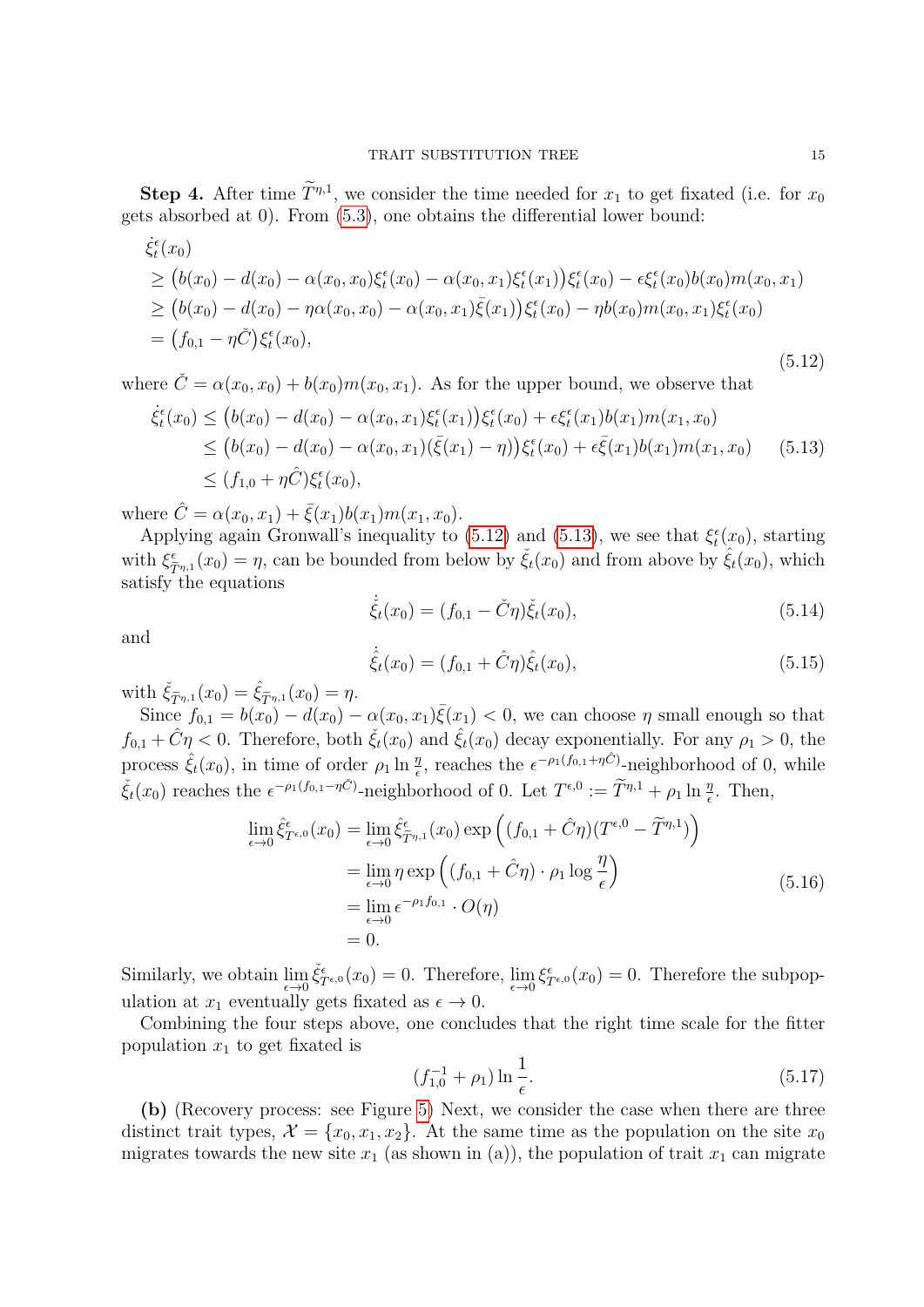to the site  $x_2$ . Let  $\xi_t^{\epsilon}(x_2) := \langle X_t^{\epsilon}, 1_{\{x_2\}} \rangle$ . In the following, we re-analyze the evolution process after adding one more trait  $x_2$  to the previous case with trait space  $\{x_0, x_1\}$ . Due to an  $\epsilon$ -fraction of initial migration from the subpopulation  $x_0$  to  $x_1$  it follows that a  $\epsilon^2$ fraction migrates from subpopulation  $x_1$  to  $x_2$ . We have  $\xi_{T^{\epsilon,1}}^{\epsilon}(x_2) = \epsilon \xi_{T^{\epsilon,1}}^{\epsilon}(x_1) = \epsilon^2 \overline{\xi}(x_0)$ . Since the population growth of trait  $x_2$  is in an exponential rate  $b(x_2) - d(x_2)$ , the time needed for  $\xi_t^{\epsilon}(x_2)$ , starting with mass of order  $\epsilon^2$  to reach the given  $\eta$ -level, is of order 2  $\frac{2}{b(x_2)-d(x_2)}\ln\frac{1}{\epsilon}.$ 

As shown in Figure [5,](#page-15-0) because of assumption (C3) we have that  $\frac{2}{b(x_2)-d(x_2)} > \frac{1}{f_1}$  $\frac{1}{f_{1,0}},$  and the influence of the population at  $x_2$  is negligible before the time  $T^{\eta,1}$  when the population at  $x_1$  reaches the level  $\eta$ . Since  $T^{\eta,1} - T^{\eta,1} = O(1)$ , the population at  $x_2$ , starting with  $\xi_{\hat{\sigma}}^{\epsilon}$  $\tilde{T}_{T_{n,1}}(x_2) = \epsilon \cdot O(1)$ , evolves under the competition from its resident population  $x_1$  as follows

$$
\dot{\xi}_{t}^{\epsilon}(x_{2}) = (b(x_{2}) - d(x_{2}) - \alpha(x_{2}, x_{1})\xi_{t}^{\epsilon}(x_{1}) - \alpha(x_{2}, x_{2})\xi_{t}^{\epsilon}(x_{2}))\xi_{t}^{\epsilon}(x_{2}) \n- \epsilon\xi_{t}^{\epsilon}(x_{2})b(x_{2})m(x_{2}, x_{1}) + \epsilon\xi_{t}^{\epsilon}(x_{1})b(x_{1})m(x_{1}, x_{2}),
$$
\n(5.18)

where  $\xi_{\tilde{T}^{\eta,1}}^{\epsilon}(x_1) \in (\bar{\xi}(x_1) - \eta, \bar{\xi}(x_1) + \eta)$ . On the other hand, until time  $\tilde{T}^{\eta,1}$  the populations at  $x_0$  and  $x_1$  still behave the same as in Step 1-Step [4](#page-12-0). Thus, we embed Figure 4 into Figure [5](#page-15-0) and continue the proof based on the four-step analysis in (a).



<span id="page-15-0"></span>FIGURE 5. Three-type density evolution  $(\xi_t^{\epsilon}(x_0), \xi_t^{\epsilon}(x_1), \xi_t^{\epsilon}(x_2))$ .

Let  $T^{\eta,2}$  be the first time when  $\xi_t^{\epsilon}(x_2)$  enters above the level  $\eta$ . By similar arguments as used in Step 2, one can control  $\xi_t^{\epsilon}(x_2)$  by two other curves  $\check{\xi}_t(x_2) \leq \xi_t^{\epsilon}(x_2) \leq \hat{\xi}_t(x_2)$ described as follows, for  $\tilde{T}^{\eta,1} < t < T^{\eta,2}$ ,

$$
\dot{\check{\xi}}_t(x_2) = (f_{2,1} - \check{C}\eta)\check{\xi}_t(x_2),\tag{5.19}
$$

and

$$
\dot{\hat{\xi}}_t(x_2) = (f_{2,1} + \hat{C}\eta)\hat{\xi}_t(x_2),\tag{5.20}
$$

where the constants  $\check{C}, \hat{C}$  change from line to line and  $\check{\xi}_{\widetilde{T}^{\eta,1}}(x_2) = \hat{\xi}_{\widetilde{T}^{\eta,1}}(x_2) = \epsilon \cdot O(1)$ . It follows that

<span id="page-15-1"></span>
$$
\frac{1}{f_{2,1} + \tilde{C}\eta} \ln \frac{1}{\epsilon} < T^{\eta,2} - \tilde{T}^{\eta,1} < \frac{1}{f_{2,1} - \tilde{C}\eta} \ln \frac{1}{\epsilon}.\tag{5.21}
$$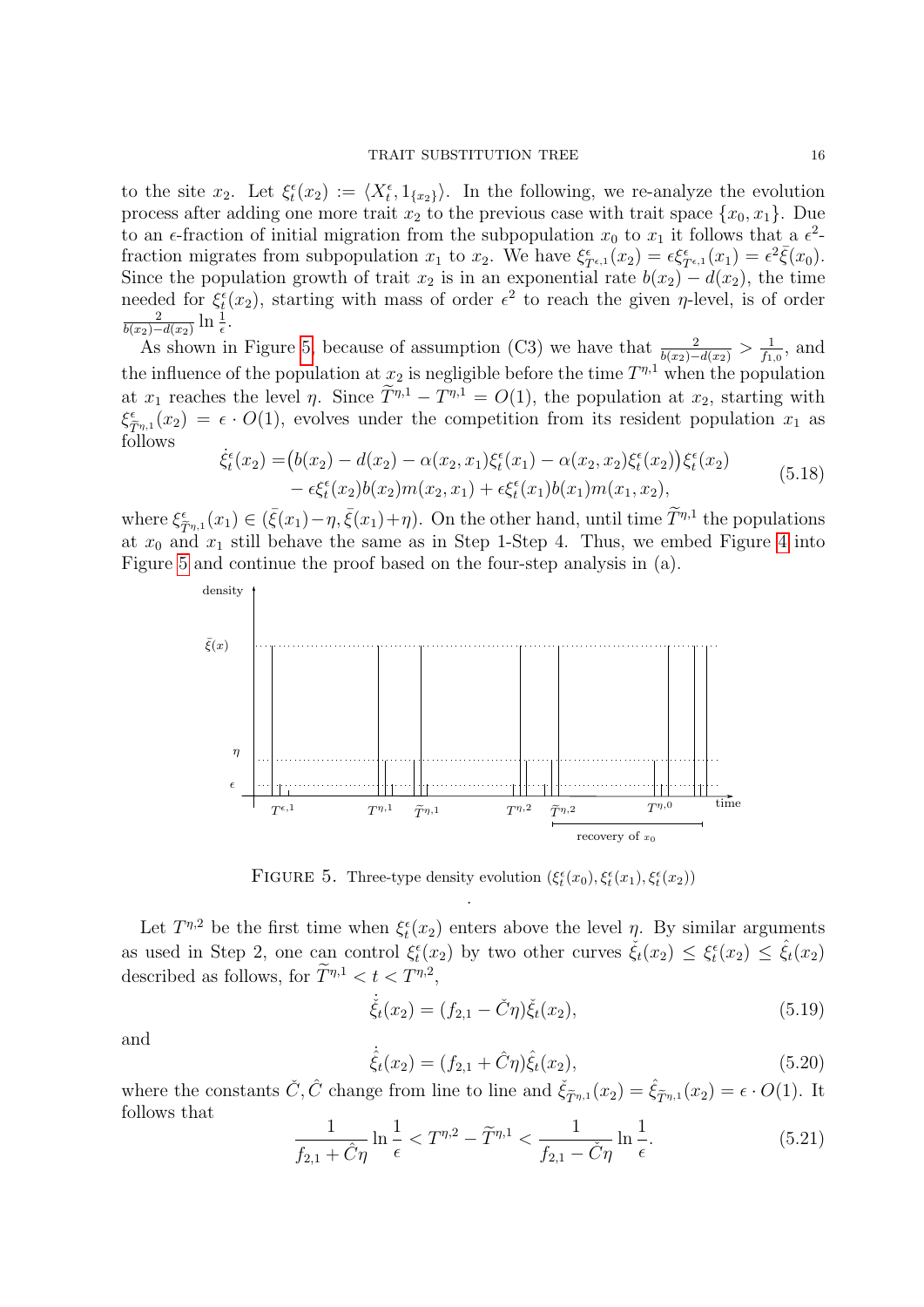On other other hand, due to the comparison assumption (C3):  $\frac{2}{b(x_2)-d(x_2)} > \frac{1}{f_1}$  $\frac{1}{f_{1,0}} + \frac{1}{f_2}$  $\frac{1}{f_{2,1}}$ , we conclude that the shorter time length among the two for  $\xi_t^{\epsilon}(x_2)$  to reach  $\eta$ -level satisfies

$$
\left(\frac{1}{f_{1,0}} + \frac{1}{f_{2,1}} - \delta\right) \ln \frac{1}{\epsilon} < T^{\eta,2} < \left(\frac{1}{f_{1,0}} + \frac{1}{f_{2,1}} + \delta\right) \ln \frac{1}{\epsilon}.\tag{5.22}
$$

During time interval  $[T^{n,1}, T^{n,2}]$ , consider the population  $\xi_t^{\epsilon}(x_0)$ . We inherit the estimate  $\check{\xi}_t(x_0) < \xi_t(x_0) < \hat{\xi}_t(x_0)$  from Step 4. Subpopulations  $\check{\xi}_t(x_0)$  and  $\hat{\xi}_t(x_0)$  are described by solutions of two equations [\(5.14\)](#page-14-2) and [\(5.15\)](#page-14-3), which imply that

$$
\check{\xi}_t(x_0) = \check{\xi}_{\widetilde{T}^{\eta,1}}(x_0) e^{(f_{0,1} - \check{C}\eta)(t - \widetilde{T}^{\eta,1})},\tag{5.23}
$$

and

$$
\hat{\xi}_t(x_0) = \hat{\xi}_{\tilde{T}^{\eta,1}}(x_0) e^{(f_{0,1} + \tilde{C}\eta)(t - \tilde{T}^{\eta,1})}
$$
\n(5.24)

with  $\check{\xi}_{\widetilde{T}\eta,1}(x_0) = \hat{\xi}_{\widetilde{T}\eta,1}(x_0) = \eta.$ 

Combining above with [\(5.21\)](#page-15-1), one obtains

$$
\eta \epsilon^{-\frac{f_{0,1} - \tilde{C}\eta}{f_{2,1} - \tilde{C}\eta}} < \tilde{\xi}_{T^{\eta,2}}(x_0) < \xi_{T^{\eta,2}}^{\epsilon}(x_0) < \hat{\xi}_{T^{\eta,2}}(x_0) < \eta \epsilon^{-\frac{f_{0,1} + \tilde{C}\eta}{f_{2,1} + \tilde{C}\eta}}.
$$
\n(5.25)

Taking  $\epsilon$ -migration from its neighbor site  $x_1$  into account, the mass on  $x_0$  is of order  $\epsilon$  $\frac{|f_{0,1}|}{f_{2,1}} \vee \epsilon$ . Due to assumption  $(C4)$ :  $\frac{|f_{0,1}|}{f_{2,1}} < 1$ , one obtains that  $\epsilon$  $|f_{0,1}|$  $\overline{f_{2,1}}$   $\vee$   $\epsilon = \epsilon$  $|f_{0,1}|$  $\frac{f_{2,1}}{f_{2,1}}$ .

Short after  $T^{\eta,2}$ , as  $\epsilon$  tends to 0, there follows an immediate swap between  $\xi_t^{\epsilon}(x_1)$  and  $\xi_t^{\epsilon}(x_2)$  approximated by a Lotka-Volterra system as in Step 3. Denote by  $\overline{T}^{n,2}$  the first time when  $(\xi_t^{\epsilon}(x_1), \xi_t^{\epsilon}(x_2))$  enters the *η*-neighborhood of the equilibrium  $(0, \bar{\xi}(x_2))$ , i.e.  $\xi_{\hat{\sigma}}^{\epsilon}$  $\sum_{\tilde{T}^{n,2}}^{\epsilon}(x_1) = \eta$ . Also,  $\tilde{T}^{n,2} - T^{n,2}$  is of order  $O(1)$ . Thus, one obtains

<span id="page-16-0"></span>
$$
\epsilon^{-\frac{f_{0,1}-\tilde{C}\eta}{f_{2,1}-\tilde{C}\eta}} \cdot O(\eta) < \xi^{\epsilon}_{\tilde{T}^{\eta,2}}(x_0) = \xi^{\epsilon}_{T^{\eta,2}}(x_0) \cdot O(1) < \epsilon^{-\frac{f_{0,1}+\tilde{C}\eta}{f_{2,1}+\tilde{C}\eta}} \cdot O(\eta). \tag{5.26}
$$

Let  $T^{\eta,0}$  denote the first time after time  $\widetilde{T}^{\eta,2}$  when  $\xi_t^{\epsilon}(x_0)$  reaches  $\eta$ -level. For  $\widetilde{T}^{\eta,2} < t <$  $T^{\eta,0}, \xi_t^{\epsilon}(x_0)$  is governed approximately by a logistic equation

$$
\dot{\xi}_t(x_0) = (b(x_0) - d(x_0) - \alpha(x_0, x_0)\xi_t(x_0))\xi_t(x_0).
$$
\n(5.27)

Then, we have the differential inequality

$$
(b(x_0) - d(x_0) - \alpha(x_0, x_0)\eta)\xi_t(x_0) < \dot{\xi}_t(x_0) < (b(x_0) - d(x_0))\xi_t(x_0),\tag{5.28}
$$

where  $\xi_{\widetilde{T}^{n,2}}(x_0)$  satisfies [\(5.26\)](#page-16-0). Then, by Gronwall's inequality, one obtains

<span id="page-16-1"></span>
$$
-\frac{f_{0,1} + \hat{C}\eta}{(f_{2,1} + \hat{C}\eta)(b(x_0) - d(x_0))} \ln \frac{1}{\epsilon} < T^{\eta,0} - \tilde{T}^{\eta,2}
$$
  

$$
< -\frac{f_{0,1} - \tilde{C}\eta}{(f_{2,1} - \tilde{C}\eta)(b(x_0) - d(x_0) - \alpha(x_0, x_0)\eta)} \ln \frac{1}{\epsilon}.
$$
(5.29)

After  $T^{\eta,0}$ ,  $\xi_t^{\epsilon}(x_0)$  approaches  $\bar{\xi}(x_0)$  in time length of order 1.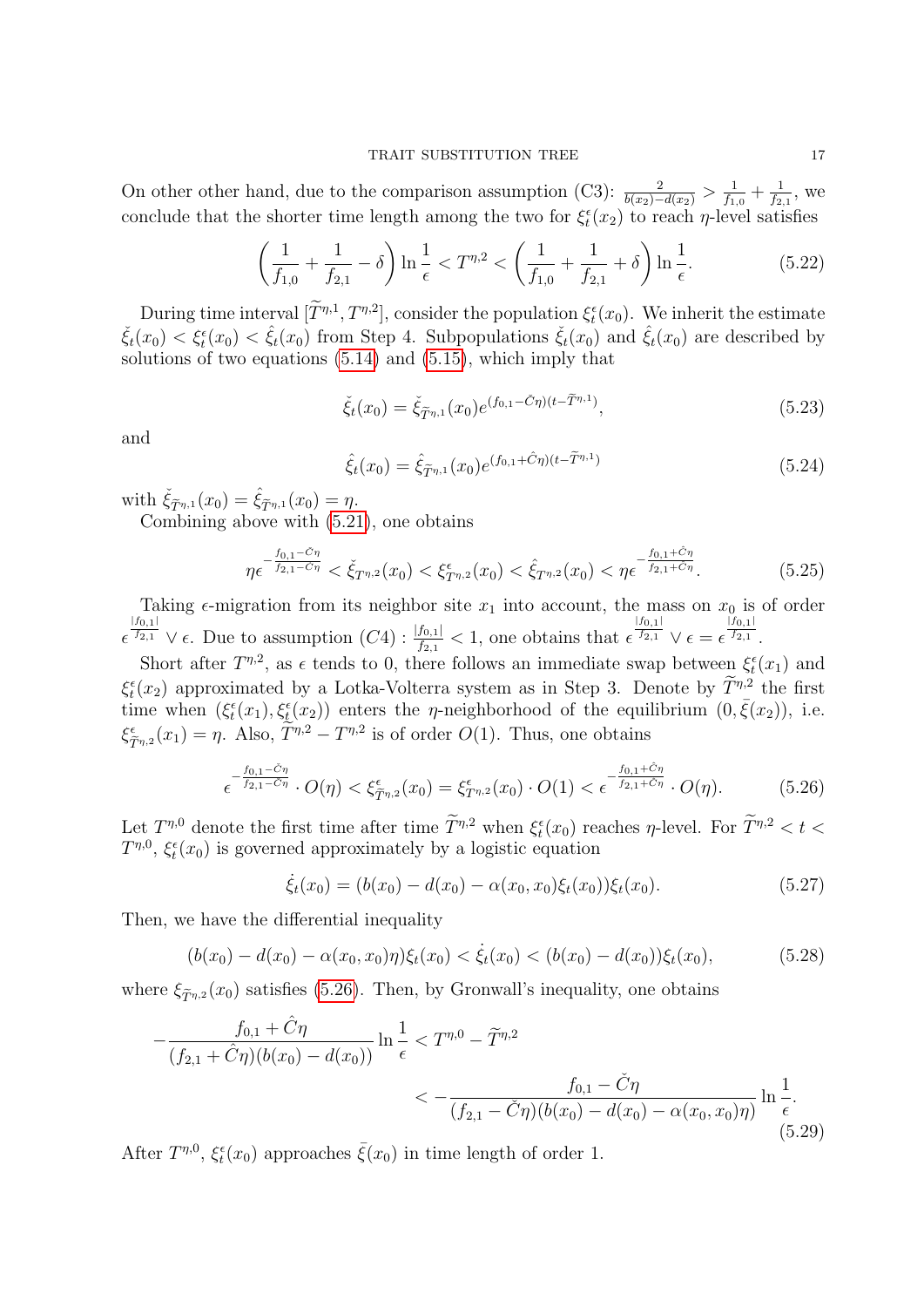Combining the analysis on  $T^{\eta,1}$  in Step 2, and the estimates in [\(5.21\)](#page-15-1) and [\(5.29\)](#page-16-1), since  $\eta > 0$  is arbitrary, we obtain that

<span id="page-17-3"></span>
$$
\lim_{\eta \to 0} \frac{T^{\eta,1}}{\ln \frac{1}{\epsilon}} = \frac{1}{f_{1,0}} =: I_1,
$$
\n
$$
\lim_{\eta \to 0} \frac{T^{\eta,2} - \tilde{T}^{\eta,1}}{\ln \frac{1}{\epsilon}} = \frac{1}{f_{2,1}} =: I_2 - I_1,
$$
\n
$$
\lim_{\eta \to 0} \frac{T^{\eta,0} - \tilde{T}^{\eta,2}}{\ln \frac{1}{\epsilon}} = \frac{-f_{0,1}}{f_{2,1}(b(x_0) - d(x_0))} =: S_0.
$$
\n(5.30)

Therefore,  $X_t^{\epsilon}$ , rescaled on a time scale of order  $\ln \frac{1}{\epsilon}$ , converges to the TST process  $U_t$  $(L = 2)$  with the form  $(5.2)$ .

<span id="page-17-0"></span>Proposition 5.3. Admit the same conditions as in Theorem [3.1.](#page-6-1) Consider the case when L = 3, i.e.  $\mathcal{X} = \{x_0, x_1, x_2, x_3\}$ . Then the limit process  $(U_t)_{t\geq0}$  has the form

$$
U_{t} \equiv \begin{cases} \bar{\xi}(x_{0})\delta_{x_{0}} & \text{for } 0 \leq t \leq I_{1}, \\ \bar{\xi}(x_{1})\delta_{x_{1}} & \text{for } I_{1} < t \leq I_{2}, \\ \bar{\xi}(x_{2})\delta_{x_{2}} & \text{for } I_{2} < t \leq I_{3}, \\ \bar{\xi}(x_{3})\delta_{x_{3}} & \text{for } I_{3} < t \leq I_{3} + S_{1}, \\ \bar{\xi}(x_{1})\delta_{x_{1}} + \bar{\xi}(x_{3})\delta_{x_{3}} & \text{for } t > I_{3} + S_{1} \end{cases}
$$
(5.31)

where  $I_3 = \frac{1}{f_1}$  $\frac{1}{f_{1,0}} + \frac{1}{f_2}$  $\frac{1}{f_{2,1}}+\frac{1}{f_{3,1}}$  $\frac{1}{f_{3,2}}$ , and  $S_1 = \frac{|f_{1,2}|}{f_{3,2}(b(x_1)-1)}$  $f_{3,2}(b(x_1)-d(x_1))$ 

*Proof.* (See Figure [6\)](#page-18-0) Due to an  $\epsilon$ -fraction of migration from a subpopulation to its neighbor subpopulation it follows that  $\xi_{T^{\epsilon,1}}^{\epsilon}(x_3) = \epsilon \xi_{T^{\epsilon,1}}^{\epsilon}(x_2) = \epsilon^2 \xi_{T^{\epsilon,1}}^{\epsilon}(x_1) = \epsilon^3 \overline{\xi}(x_0)$ . Since the density of trait type  $x_3$  increases in an exponential speed  $b(x_3)-d(x_3)$ , the time needed to reach a level  $\eta$ -level is of order  $\frac{3}{b(x_3)-d(x_3)}\ln\frac{1}{\epsilon}$ . By assumption (C3):  $\frac{3}{b(x_3)-d(x_3)} > \frac{1}{f_1}$  $\frac{1}{f_{1,0}} + \frac{1}{f_2}$  $\frac{1}{f_{2,1}},$ it implies that the population on trait site  $x_3$  is negligible, i.e. of order  $\epsilon$ , before the time  $T^{\eta,2}$ . Thus until that time the evolution of the populations at the other sites preoceeds as if this site did not exist. The analysis and notations such as  $T^{\eta,1}, \tilde{T}^{\eta,1}, T^{\eta,2}, \tilde{T}^{\eta,2}$  then carry over from the proof of Proposition [5.2.](#page-11-0)

The evolution of  $\dot{\xi}_t^{\epsilon}(x_3)$  after time  $\widetilde{T}^{\eta,2}$  is governed by the equation

$$
\dot{\xi}_t^{\epsilon}(x_3) = (b(x_3) - d(x_3) - \alpha(x_3, x_2)\xi_t^{\epsilon}(x_2) - \alpha(x_3, x_3)\xi_t^{\epsilon}(x_3))\xi_t^{\epsilon}(x_3) \n- \epsilon\xi_t^{\epsilon}(x_3)b(x_3)m(x_3, x_2) + \epsilon\xi_t^{\epsilon}(x_2)b(x_2)m(x_2, x_3),
$$
\n(5.32)

with initial value  $\xi^{\epsilon}_{\hat{a}}$  $\tilde{\tilde{T}}_{\eta,2}(\tilde{x}_3) = \epsilon \cdot O(1).$ 

Let  $T^{\eta,0}$  and  $T^{\eta,3}$  be the first time (resp.) for  $\xi_t^{\epsilon}(x_0)$  and  $\xi_t^{\epsilon}(x_3)$  to reach  $\eta$ -level after  $T^{\eta,2}$ . Similarly as in the derivation of Eq. [\(5.21\)](#page-15-1), we get

<span id="page-17-2"></span>
$$
T^{\eta,3} - \tilde{T}^{\eta,2} \sim \frac{1}{f_{3,2}} \ln \frac{1}{\epsilon}
$$
 (5.33)

where  $f(\epsilon) \sim g(\epsilon)$  means  $\lim_{\epsilon \to 0} f(\epsilon)/g(\epsilon) = 1$ .

Recall from [\(5.29\)](#page-16-1) that

<span id="page-17-1"></span>
$$
T^{\eta,0} - \widetilde{T}^{\eta,2} \sim \frac{-f_{0,1}}{f_{2,1}(b(x_0) - d(x_0))} \ln \frac{1}{\epsilon}.
$$
 (5.34)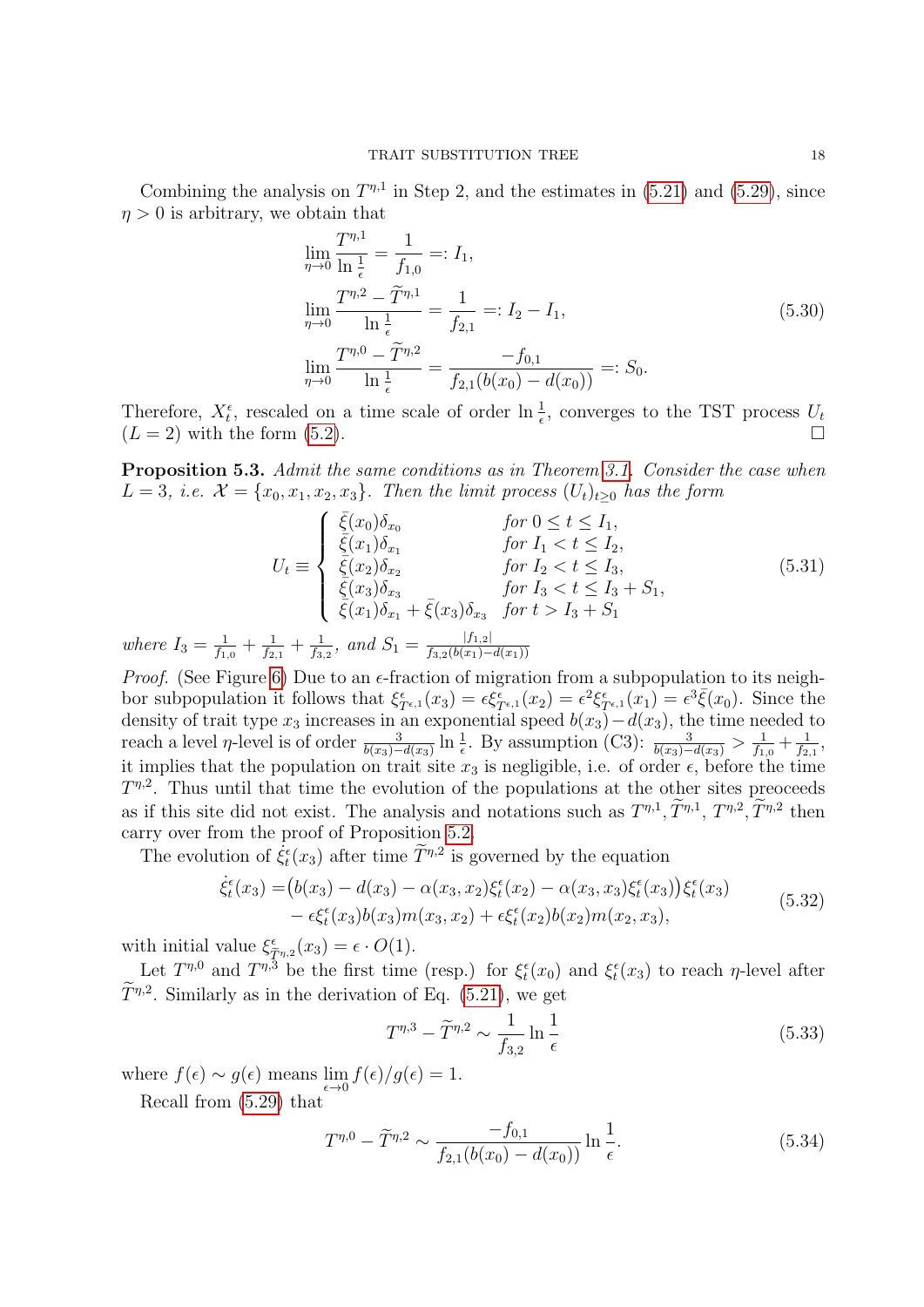

<span id="page-18-0"></span>FIGURE 6. Four-type density evolution  $(\xi_t^{\epsilon}(x_0), \xi_t^{\epsilon}(x_1), \xi_t^{\epsilon}(x_2), \xi_t^{\epsilon}(x_3))$ .

From assumption (C4), one obtains that

<span id="page-18-1"></span>
$$
\frac{-f_{0,1}}{f_{2,1}(b(x_0) - d(x_0))} - \frac{1}{f_{3,2}} > \frac{-f_{1,2}}{f_{3,2}(b(x_1) - d(x_1))} > 0,\tag{5.35}
$$

which implies that  $T^{\eta,3} < T^{\eta,0}$ . Hence, for  $t \in [T^{\eta,2}, T^{\eta,3}]$ , the population at site  $x_0, \xi_t^{\epsilon}(x_0)$ , stays in some small  $\epsilon$ -dependent neighborhood of 0. Furthermore,  $\xi_t^{\epsilon}(x_1)$  is influenced mainly from the competition with  $\bar{\xi}(x_2)$ . Using comparison arguments as above, one derives that at time  $T^{\eta,3}$ 

$$
\xi_{T^{\eta,3}}^{\epsilon}(x_1) = \xi_{\tilde{T}^{\eta,2}}^{\epsilon}(x_1) e^{f_{1,2}(T^{\eta,3} - \tilde{T}^{\eta,2})}
$$
  
 
$$
\sim \eta e^{f_{1,2} f_{3,2}^{-1} \ln \frac{1}{\epsilon}}
$$
  
 
$$
\sim \eta \epsilon^{-\frac{f_{1,2}}{f_{3,2}}}.
$$
 (5.36)

Similarly as in Step 3, after the time  $T^{\eta,3}$ ,  $\xi_t^{\epsilon}(x_2)$  and  $\xi_t^{\epsilon}(x_3)$  swap their mass in a time of order 1, and  $\xi_t^{\epsilon}(x_2)$  decreases below a level  $\eta$  at time  $T^{\eta,3}$ . After time  $T^{\eta,3}$ ,  $\xi_t^{\epsilon}(x_1)$  evolves approximately as a logistic growth curve since there is only negligible competition from neighbors  $x_0, x_2$ , i.e.

$$
\dot{\xi}_t^{\epsilon}(x_1) = (b(x_1) - d(x_1) - \alpha(x_1, x_1)\xi_t^{\epsilon}(x_1))\xi_t^{\epsilon}(x_1),
$$
\n(5.37)

with initial value  $\xi_{\hat{a}}^{\epsilon}$  $\tilde{\tau}_{\eta,3}(x_1) \sim \eta \epsilon^{-\frac{f_{1,2}}{f_{3,2}}}$  $\overline{f_{3,2}}$ .

Denote by  $T^{\eta,1,1}$  the second time for the population at site  $x_1$  to increase to the level  $\eta$ . Because of the exponential growth property, as in the derivation of  $(5.34)$ , one obtains

<span id="page-18-2"></span>
$$
T^{\eta,1,1} - \tilde{T}^{\eta,3} \sim \frac{-f_{1,2}}{f_{3,2}(b(x_1) - d(x_1))} \ln \frac{1}{\epsilon}.
$$
 (5.38)

Comparing the times computed above with the estimate  $(5.35)$  on  $T^{\eta,0}$ , one observes that  $T^{\eta,1,1} < T^{\eta,0}$ . This means that  $\xi_t^{\epsilon}(x_1)$  recovers to level  $\eta$  faster than  $\xi_t^{\epsilon}(x_0)$  did. Consequently,  $\xi_t^{\epsilon}(x_0)$  will be pushed to 0 due to competition from the fitter type  $x_1$ .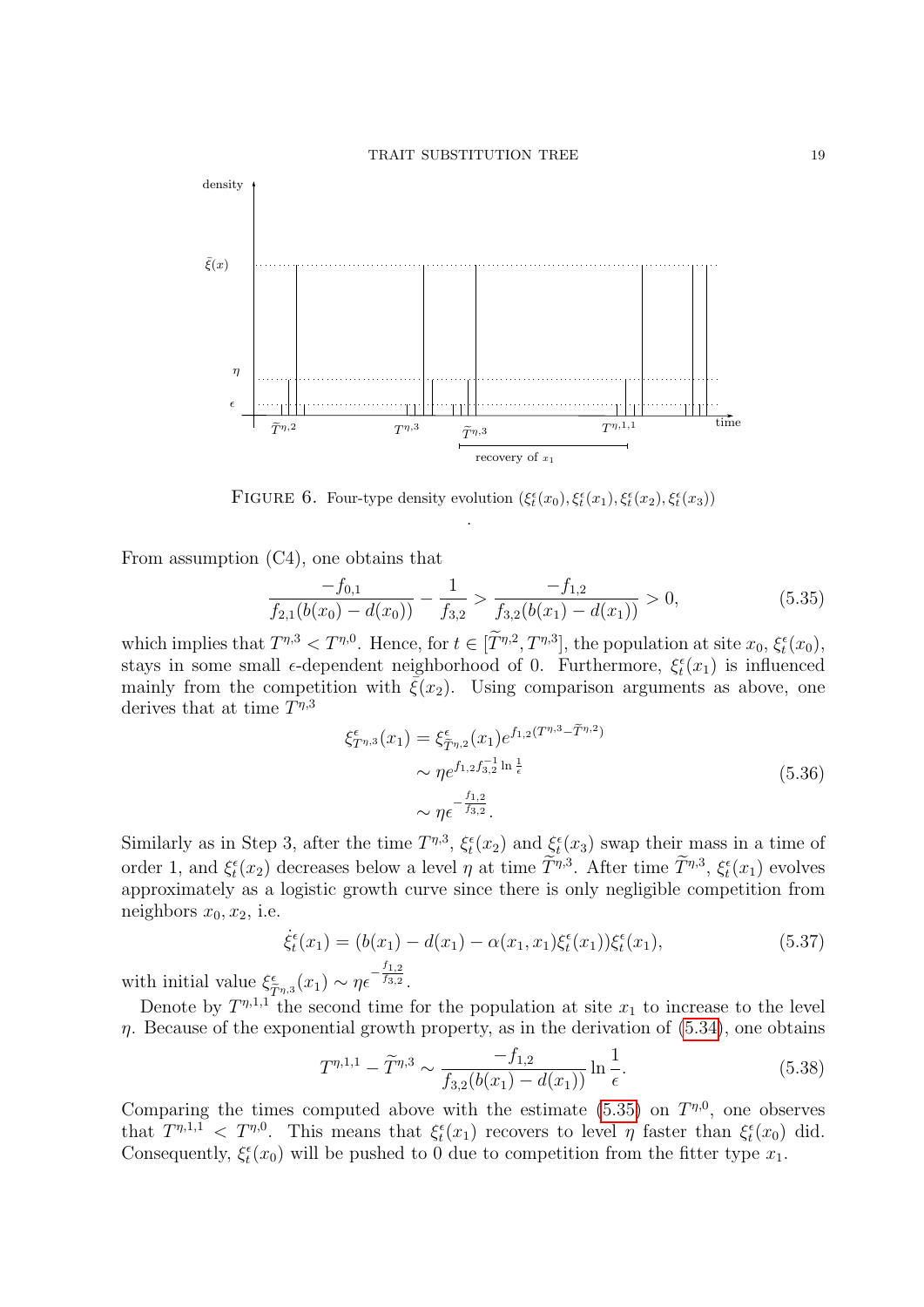Combining [\(5.33\)](#page-17-2), [\(5.38\)](#page-18-2) and the first two equations in [\(5.30\)](#page-17-3), we obtain the claimed form of the TST limiting configuration  $(U_t)$  for  $L = 3$ .

<span id="page-19-0"></span>**Lemma 5.4.** Assumption (C4) implies the following inequalities, for any  $4 \leq L \in \mathbb{N}$ 

<span id="page-19-1"></span>
$$
\frac{-f_{0,1}}{f_{2,1}(b(x_0) - d(x_0))} > \frac{1}{f_{3,2}} + \dots + \frac{1}{f_{L,L-1}},
$$
\n
$$
\frac{-f_{1,2}}{f_{3,2}(b(x_1) - d(x_1))} > \frac{1}{f_{4,3}} + \dots + \frac{1}{f_{L,L-1}},
$$
\n
$$
\vdots
$$
\n
$$
\frac{-f_{L-3,L-2}}{f_{L-1,L-2}(b(x_{L-3}) - d(x_{L-3}))} > \frac{1}{f_{L,L-1}}
$$
\n
$$
\frac{-f_{L-4,L-3}}{b(x_{L-4}) - d(x_{L-4})} - \frac{1}{f_{L-1,L-2}} - \frac{1}{f_{L,L-1}} > \frac{-f_{L-2,L-1}}{f_{L,L-1}(b(x_{L-2}) - d(x_{L-2}))},
$$
\n(5.39)

<span id="page-19-2"></span>
$$
\frac{1}{2}
$$

and

$$
\frac{-f_{0,1}}{f_{2,1}(b(x_0) - d(x_0))} - \frac{1}{f_{3,2}} - \frac{1}{f_{4,3}} > \frac{-f_{2,3}}{f_{4,3}(b(x_2) - d(x_2))}
$$

and so on.

 $\frac{f_{L-2,L-3}(b)}{h_{L-2,L-3}(b)}$ 

The proof of this Lemma follows iterations straightforward from assumption (C4). On the one hand, from  $(5.39)$ , it implies that when it passes to the limit process  $U_t$ , all processes except  $\xi_t^{\epsilon}(x_L)$  stay in  $\epsilon$ -dependent infinitesimal neighborhoods of 0 at time  $T^{\eta,L}$ which denotes the establishing time for type  $x<sub>L</sub>$ . It leads to monomorphic transportation of the mass from the initial trait  $x_0$  to the fittest trait  $x_L$  in the first half period. On the other hand, from [\(5.40\)](#page-19-2), it guarantees that the fitter one recovers earlier than the unfit traits alternatively backwards to the most unfit one.

*Proof of Theorem [3.1.](#page-6-1)* After justifying the form of  $(U_t)_{t>0}$  for  $L = 2$  in Proposition [5.2](#page-11-0) and  $L = 3$  in Proposition [5.3,](#page-17-0) we proceed the proof along two lines, according to whether L is an even or odd integer. We here only prove cases along the line when  $L$  is a even integer.

We now deduce the expression for  $(U_t)_{t>0}$  when  $L = 4$  based on the result for  $L = 2$ (see Remark [3.2](#page-6-2) (2) and Figure [2\)](#page-7-1).

Based on the analysis in the proof of Proposition [5.3,](#page-17-0) after time  $\tilde{T}^{\eta,3}$ , we introduce  $T^{\eta,4}$ which is defined as the first time for  $\xi_t^{\epsilon}(x_4)$  to reach the *η*-level. Similarly as before, we can show that

$$
T^{\eta,4} - \widetilde{T}^{\eta,3} \sim \frac{1}{f_{4,3}} \ln \frac{1}{\epsilon}.\tag{5.41}
$$

Then, after time  $T^{\eta,4}$ , to mimic Step 3 in the proof of Proposition [5.2,](#page-11-0) it follows with a selective sweep between subpopulation  $x_3$  and  $x_4$  until time  $T^{\eta,4}$  such that  $\xi_{\widetilde{T}^{\eta,4}}^{\epsilon}(x_3) = \eta$ .

At this stage,  $\xi_t^{\epsilon}(x_2)$  starts to recover due to the lack of competition from  $\xi_t^{\epsilon}(x_3)$ . Sim-ilarly as in the derivation of [\(5.38\)](#page-18-2), the time needed for  $\xi_t^{\epsilon}(x_2)$  to again reach the *η*-level

(5.40)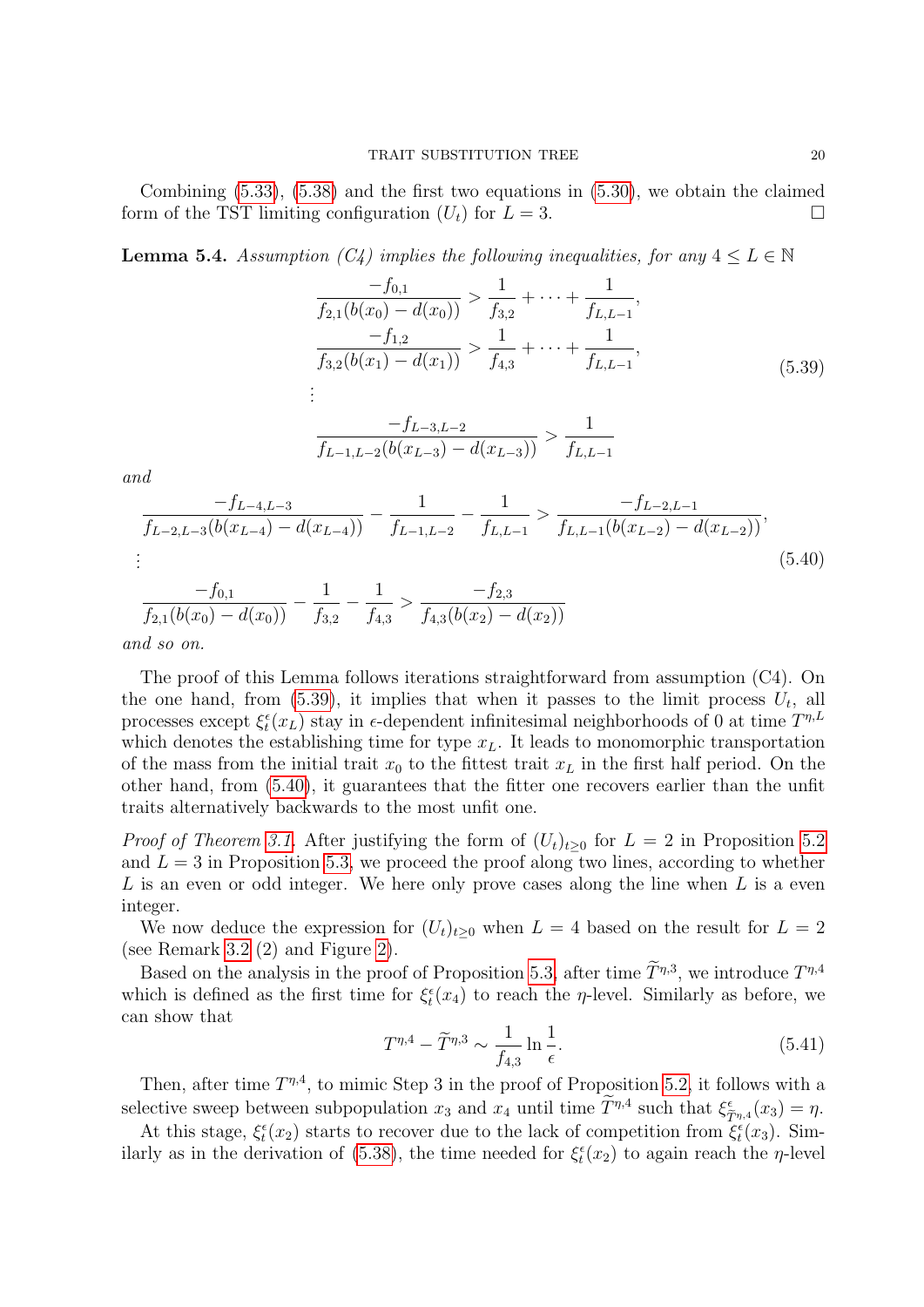(denoted by  $T^{\eta,2,2}$ ) can be computed explicitly

<span id="page-20-0"></span>
$$
T^{\eta,2,2} - \tilde{T}^{\eta,4} \sim \frac{-f_{2,3}}{f_{4,3}(b(x_2) - d(x_2))} \ln \frac{1}{\epsilon} =: S_2 \ln \frac{1}{\epsilon}
$$
 (5.42)

which, due to  $\widetilde{T}^{\eta,4} \sim I_4 \ln \frac{1}{\epsilon}$ , implies

$$
T^{\eta,2,2} \sim (I_4 + S_2) \ln \frac{1}{\epsilon}.
$$
\n(5.43)

After that, it will approach its equilibrium  $\bar{\xi}(x_2)$  as a solution of a logistic equation. Consequently,  $\xi_t^{\epsilon}(x_1)$  will drift to 0 due to competition from its fitter neighbor-trait  $x_2$ .

Recall from [\(5.34\)](#page-17-1) that

<span id="page-20-1"></span>
$$
T^{\eta,0} - \widetilde{T}^{\eta,4} \sim \left[ \frac{-f_{0,1}}{f_{2,1}(b(x_0) - d(x_0))} - \frac{1}{f_{3,2}} - \frac{1}{f_{4,3}} \right] \ln \frac{1}{\epsilon}
$$
  
 
$$
=: (S_0 + I_2 - I_4) \ln \frac{1}{\epsilon}
$$
 (5.44)

which implies

$$
T^{\eta,0} \sim (I_2 + S_0) \ln \frac{1}{\epsilon}.
$$
\n(5.45)

Combining the above two estimates [\(5.42\)](#page-20-0) and [\(5.44\)](#page-20-1) with assumption [\(5.40\)](#page-19-2), one observes that

$$
T^{\eta,2,2} - \tilde{T}^{\eta,4} < T^{\eta,0} - \tilde{T}^{\eta,4}.\tag{5.46}
$$

Moreover, we have

$$
\lim_{\eta \to 0} \frac{T^{\eta,2,2}}{\ln \frac{1}{\epsilon}} = \frac{1}{f_{1,0}} + \frac{1}{f_{2,1}} + \frac{1}{f_{3,2}} + \frac{1}{f_{4,3}} + \frac{|f_{2,3}|}{f_{4,3}(b(x_2) - d(x_2))} = I_4 + S_2,
$$
\n(5.47)

and

$$
\lim_{\eta \to 0} \frac{T^{\eta,0}}{\ln \frac{1}{\epsilon}} = I_2 + S_0. \tag{5.48}
$$

We thus obtain the explicit form of  $(3.6)$  for  $L = 4$ 

$$
U_{t} \equiv \begin{cases} \frac{\bar{\xi}(x_{0})\delta_{x_{0}}}{\bar{\xi}(x_{1})\delta_{x_{1}}} & \text{for } 0 \leq t \leq I_{1}, \\ \frac{\bar{\xi}(x_{1})\delta_{x_{1}}}{\bar{\xi}(x_{2})\delta_{x_{2}}} & \text{for } I_{1} < t \leq I_{2}, \\ \frac{\bar{\xi}(x_{2})\delta_{x_{2}}}{\bar{\xi}(x_{3})\delta_{x_{3}}} & \text{for } I_{3} < t \leq I_{4}, \\ \frac{\bar{\xi}(x_{4})\delta_{x_{4}}}{\bar{\xi}(x_{2})\delta_{x_{2}} + \bar{\xi}(x_{4})\delta_{x_{4}}} & \text{for } I_{4} + S_{2} < t \leq I_{2} + S_{0}, \\ \frac{\bar{\xi}(x_{0})\delta_{x_{0}} + \bar{\xi}(x_{2})\delta_{x_{2}} + \bar{\xi}(x_{4})\delta_{x_{4}} & \text{for } t > I_{2} + S_{0} \end{cases}
$$
\n
$$
(5.49)
$$

which is constructed on top of  $U_t$  for  $L = 2$  (see [\(5.2\)](#page-11-4)) by partitioning the interval  $(I_2, I_2 + S_0]$  into intervals  $(I_2, I_3] \cup (I_3, I_4] \cup (I_4, I_4 + S_2] \cup (I_4 + S_2, I_2 + S_0].$ 

To mimic a similar procedure, a TST process for  $L = 6$  can be obtained by connecting the TST process for  $L = 4$  with a sub-TST consisting of traits  $\{x_4, x_5, x_6\}$  specified as in Proposition [5.2.](#page-11-0)

Recursively, for all even integers  $L$ , the form of  $(3.6)$  follows.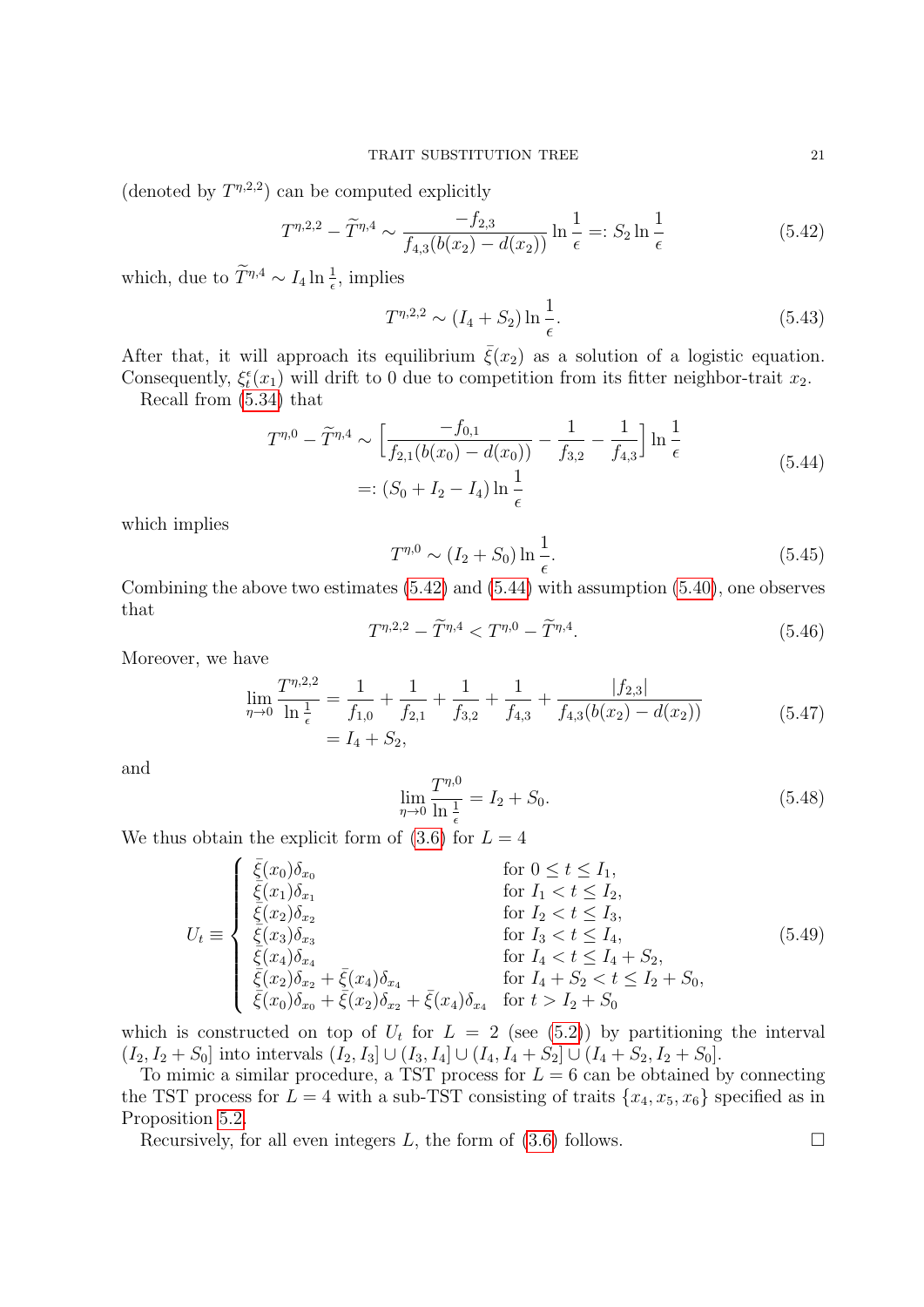#### TRAIT SUBSTITUTION TREE 22

<span id="page-21-0"></span>5.2. Proof of Theorem [4.3.](#page-10-2) To prove the Theorem [4.3,](#page-10-2) we proceeds by listing two key lemmas. In the first one, we conclude that the occurrence time of each successive mutation is asymptotically characterized by exponential distribution while rescaling time in an appropriate way. In the second lemma, we justify that a one-step transition from a current configuration to a new one is in probability one as the migration rate  $\epsilon$  tends to 0. To avoid repeating arguments, we here only prove the first case of Definition [4.1](#page-9-0) while the second one follows a same fashion. The proof is carried out by the method of mathematical induction.

For any non-negative integer l, denote by  $\Gamma^{(2l)}$  the atomic measure with finite support, i.e.,  $\Gamma^{(2l)} = \sum_{i=0}^{l} \bar{\xi}(x_{2i}^{(2l)})$  $(2i)$ ) $\delta_{x_{2i}^{(2l)}}$ . Similarly, set  $\Gamma^{(2l+1)} = \sum_{i=1}^{l+1} \bar{\xi}(x_{2i-1}^{(2l+1)})$  $\sum_{i=1}^{(2l+1)} \delta_{x_{2i-1}^{(2l+1)}},$  whose form is described as in Definition [4.1.](#page-9-0) As for the transition from  $\Gamma^{(0)}$  to  $\Gamma^{(1)}$ , it is trivial to be proved as in Proposition [5.2](#page-11-0) (a). To the end, it remains to show that the transition rule also holds from configuration  $\Gamma^{(2l)}$  to  $\Gamma^{(2l+1)}$  for any  $l \in \mathbb{N}$ . Denote by  $\mathbb{P}_{\Gamma^{(2l)}}$  the law of the process  $X_{\cdot}^{\epsilon,\sigma}$  with initial configuration  $\Gamma^{(2l)}$ . Denote by  $\tau^{\epsilon}$  the first time after 0 when there occurs a new mutation event.

<span id="page-21-1"></span>**Lemma 5.5.** Admit the same conditions as in Theorem  $\angle 4.3$ .

$$
\lim_{\epsilon \to 0} \mathbb{P}_{\Gamma^{(2l)}}(\tau^{\epsilon} > \frac{t}{\sigma}) = \exp\left(-t \sum_{i=0}^{l} \bar{\xi}(x_{2i}^{(2l)}) \mu(x_{2i}^{(2l)})\right). \tag{5.50}
$$

This lemma can be proved in a very similar way as the one for [\[3,](#page-27-1) Lemma 2 (c)]. We will not repeat the details here.

<span id="page-21-2"></span>**Lemma 5.6.** Assume  $X_0^{\epsilon,\sigma} = \Gamma^{(2l)} + \rho \delta_{x_{2k}^{(2l)}+h}$ . Then, for any  $\epsilon > 0$ , there exists a constant  $C > 0$  such that

$$
\lim_{\epsilon \to 0} \mathbb{P}\left(\tau^{\epsilon} > \ln\frac{1}{\epsilon}, \sup_{t \in (C \ln\frac{1}{\epsilon}, \tau^{\epsilon})} \|X_t^{\epsilon, \sigma} - \Gamma^{(2l+1)}\| < \varepsilon\right) = 1\tag{5.51}
$$

where  $\Gamma^{(2l+1)}$  is defined as in Definition [4.1](#page-9-0) (i), and  $\|\cdot\|$  is the total variation norm.

*Proof.* From Lemma [5.5](#page-21-1) and  $\frac{1}{\sigma} \gg \ln \frac{1}{\epsilon}$ , one concludes that, for any  $C > 0$ ,

$$
\lim_{\epsilon \to 0} \mathbb{P}(\tau^{\epsilon} > C \ln \frac{1}{\epsilon}) = 1.
$$

According to assumption (D1), there will be one and only one ranked position for the new trait  $x_{2k}^{(2l)} + h$  among the supporting traits  $\{x_0^{(2l)}\}$  $x_0^{(2l)}, \ldots, x_{2j}^{(2l)}$  $x_{2j}^{(2l)}, \ldots, x_{2l}^{(2l)}$  $\{2l \atop 2l \}$  of  $\Gamma^{(2l)}$ . We will classify two cases according to whether  $x_{2k}^{(2l)}$  + h falls on right or left hand side of some  $x_{2i}^{(2l)}$  $\sum_{2j}^{(2l)}$  for  $0 \leq j \leq l$ .

If there exists some  $x_{2i}^{(2l)}$  $\chi_{2j}^{(2l)}$   $(0 \leq j \leq l)$  such that  $x_{2k}^{(2l)} + h$  falls on the right of  $x_{2j}^{(2l)}$  $\mathbf{q}_j^{(2i)}$ , one has the local fitness order

$$
\ldots \prec x_{2j-1}^{(2l)} \prec x_{2j}^{(2l)} \prec x_{2k}^{(2l)} + h \prec x_{2j+1}^{(2l)} \prec \ldots \tag{5.52}
$$

Since it is unpopulated for both trait sites  $x_{2i}^{(2l)}$  $\chi_{2j-1}^{(2l)}$  and  $x_{2j+1}^{(2l)}$  at state  $\Gamma^{(2l)}$ , we consider  $(x_{2i}^{(2l)}$  $\langle 2l \rangle_{2j}, x_{2k}^{(2l)} + h$  as an isolated two-type system because of the assumption of nearestneighbor competition. By analysis in Lemma [5.1,](#page-11-3) the population density of this two-type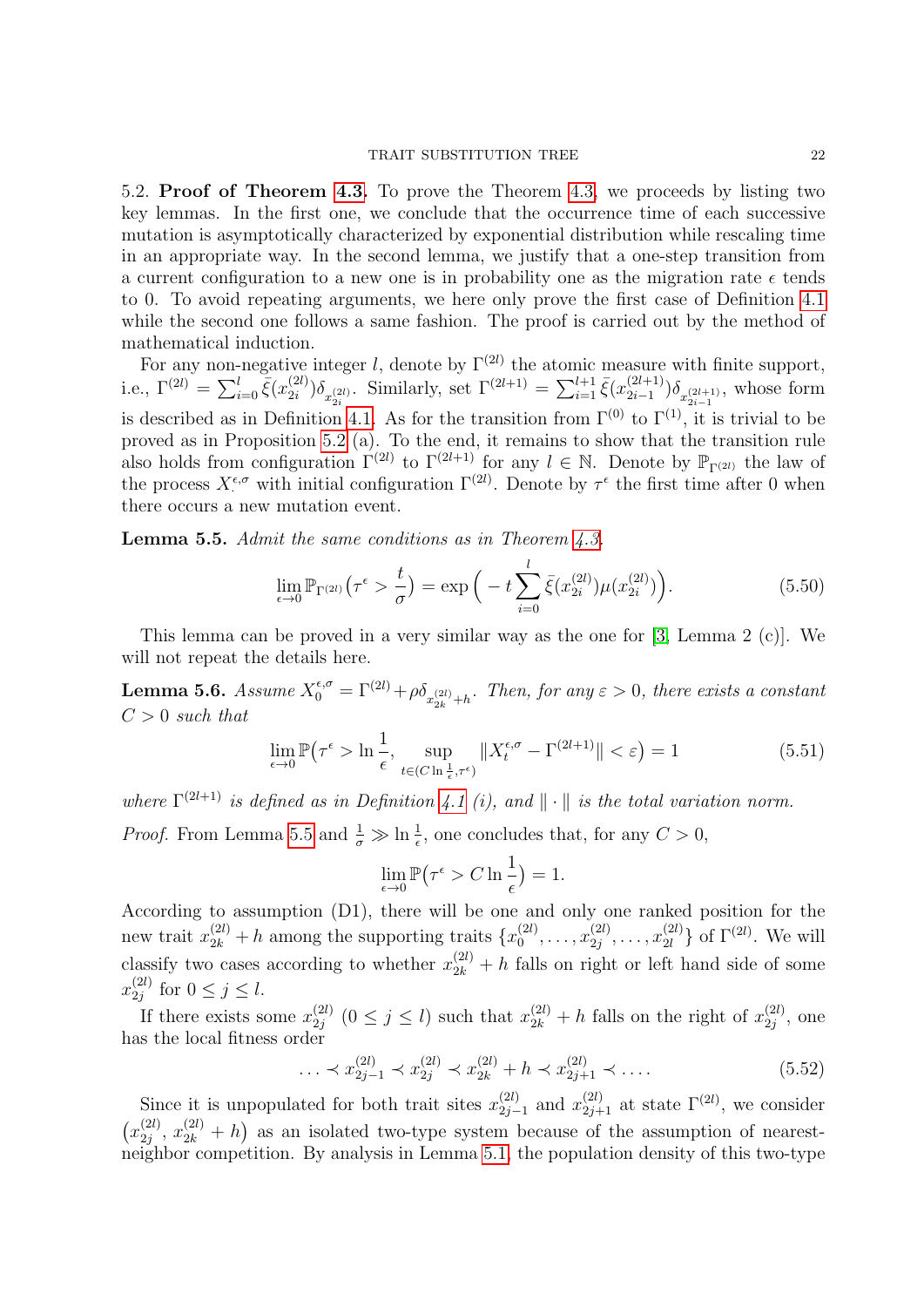system converges to  $(0, \bar{\xi}(x_{2k}^{(2l)}+h))$  in time of order  $O(\ln \frac{1}{\epsilon})$  as  $\epsilon \to 0$ . On the right hand side of this pair  $(x_{2i}^{(2l)})$  $x_{2i}^{(2l)}, x_{2k}^{(2l)} + h$ , the configuration  $\sum_{i=j+1}^{l} \bar{\xi}(x_{2i}^{(2l)})$  $\binom{2i}{2i} \delta_{x_{2i}^{(2l)}}$  keeps stable as at previous state  $\Gamma^{(2l)}$ . Whereas on the left hand side of  $x_{2i}^{(2l)}$  $\binom{2i}{2j}$ , population density of trait  $x_{2i-}^{(2l)}$  $\chi_{2j-1}^{(2l)}$ , due to the decay of its competitive fitter neighbor trait  $x_{2j}^{(2l)}$  $\frac{2}{2j}$ , recovers exponentially fast upto the stable equilibrium  $\bar{\xi}(x_{2i}^{(2l)})$  $\binom{2i}{2j-1}$  of the following logistic equation

$$
\dot{\xi}_t^{\epsilon}(x_{2j-1}^{(2l)}) = (b(x_{2j-1}^{(2l)}) - d(x_{2j-1}^{(2l)}) - \alpha(x_{2j-1}^{(2l)}, x_{2j-1}^{(2l)})\xi_t^{\epsilon}(x_{2j-1}^{(2l)}))\xi_t^{\epsilon}(x_{2j-1}^{(2l)}).
$$
(5.53)

Continuing in the same way, the mass occupation flips on the left hand side of the trait site  $x_{2i}^{(2l)}$  $\chi_{2j}^{(2l)}$  such that traits  $\{x_{2i}^{(2l)}\}$  $\{x_{2i-1}^{(2l)}, 1 \le i \le j\}$  get re-established while  $\{x_{2i}^{(2l)}\}$  $2_i^{(2i)}$ ,  $0 \le i \le j$  are eliminated. By similar arguments as in the finite trait case (see Section [5.1\)](#page-10-1), the entire rearrangement process can be completed in time of order  $O(\ln \frac{1}{\epsilon})$ . We obtain the new equilibrium configuration

$$
\Gamma^{(2l+1)} = \sum_{i=1}^{j} \bar{\xi}(x_{2i-1}^{(2l)}) \delta_{x_{2i-1}^{(2l)}} + \bar{\xi}(x_{2k}^{(2l)} + h) \delta_{x_{2k}^{(2l)}+h} + \sum_{i=j+1}^{l} \bar{\xi}(x_{2i}^{(2l)}) \delta_{x_{2i}^{(2l)}}.
$$
(5.54)

In the other case, the fitness location of trait  $x_{2k}^{(2l)} + h$  falls on the left hand side of some  $x_{2i}^{(2l)}$  $\sum_{2j}^{(2l)}$  for  $0 \leq j \leq l$ , that is,

$$
x_{2j-1}^{(2l)} \prec x_{2k}^{(2l)} + h \prec x_{2j}^{(2l)} \prec x_{2j+1}^{(2l)}.
$$

Similarly, consider the sub-populations  $(x_{2k}^{(2l)}+h, x_{2j}^{(2l)})$  as an isolated dimorphic system as in Lemma [5.1.](#page-11-3) Since  $\rho \to 0$  as  $\epsilon \to 0$ , we obtain that  $\left(\xi_t(x_{2k}^{(2l)} + h), \xi_t(x_{2j}^{(2l)})\right)$  $\binom{(2l)}{2j}$  $t \geq 0$ , starting with  $(\rho, \bar{\xi}(x_{2i}^{(2l)})$  $\binom{(2l)}{2j}$ , converges to  $\left(0,\bar{\xi}(x_{2j}^{(2l)})\right)$  $\binom{(2l)}{2j}$ . Consequently, due to a lack of competition from its nearest fitter neighbor  $x_{2k}^{(2l)} + h$ , sub-population  $x_{2j-1}^{(2l)}$  $\frac{2i}{2j-1}$  starts to recover, so does  $x_{2i-}^{(2l)}$  $\frac{2i}{2i-1}$  for every  $1 \leq i < j$ . Thus, we obtain the new equilibrium configuration

$$
\Gamma^{(2l+1)} = \sum_{i=1}^{j} \bar{\xi}(x_{2i-1}^{(2l)}) \delta_{x_{2i-1}^{(2l)}} + \sum_{i=j}^{l} \bar{\xi}(x_{2i}^{(2l)}) \delta_{x_{2i}^{(2l)}}.
$$

In conclusion, the new configuration  $\Gamma^{(2l+1)}$  is obtained by relabeling the traits as done in Definition [4.1](#page-9-0) (i).

Lemma [5.5,](#page-21-1) shows that the mutation occurs on the time scale  $O(\frac{1}{a})$  $\frac{1}{\sigma}$ ). Recall from Section [3](#page-4-0) that the time scale for fixation is  $O(\ln \frac{1}{\epsilon})$  on a finite trait space. Combining them with the time scale separation constraint  $\frac{1}{\sigma} \gg \ln \frac{1}{\epsilon}$  (heuristically introduced by Metz et al [\[17\]](#page-27-15) and mathematically developed by Champagnat [\[3\]](#page-27-1)), the proof of Theorem [4.3](#page-10-2) is as follows.

*Proof of Theorem [4.3.](#page-10-2)* For any non-negative  $L \in \mathbb{N}$ , let  $B^{(L)}$  be a measurable subset of  $\mathcal{X}^{L}$ , such that  $B^{(L)} := \{ \mathbf{x}^{(L)} = (x_0^{(L)} \)$  $x_0^{(L)}, \ldots, x_L^{(L)}$  $L_L^{(L)}$  :  $x_0^{(L)} \prec \ldots \prec x_L^{(L)}$  $_{L}^{(L)}$ } as in Assumption (D1).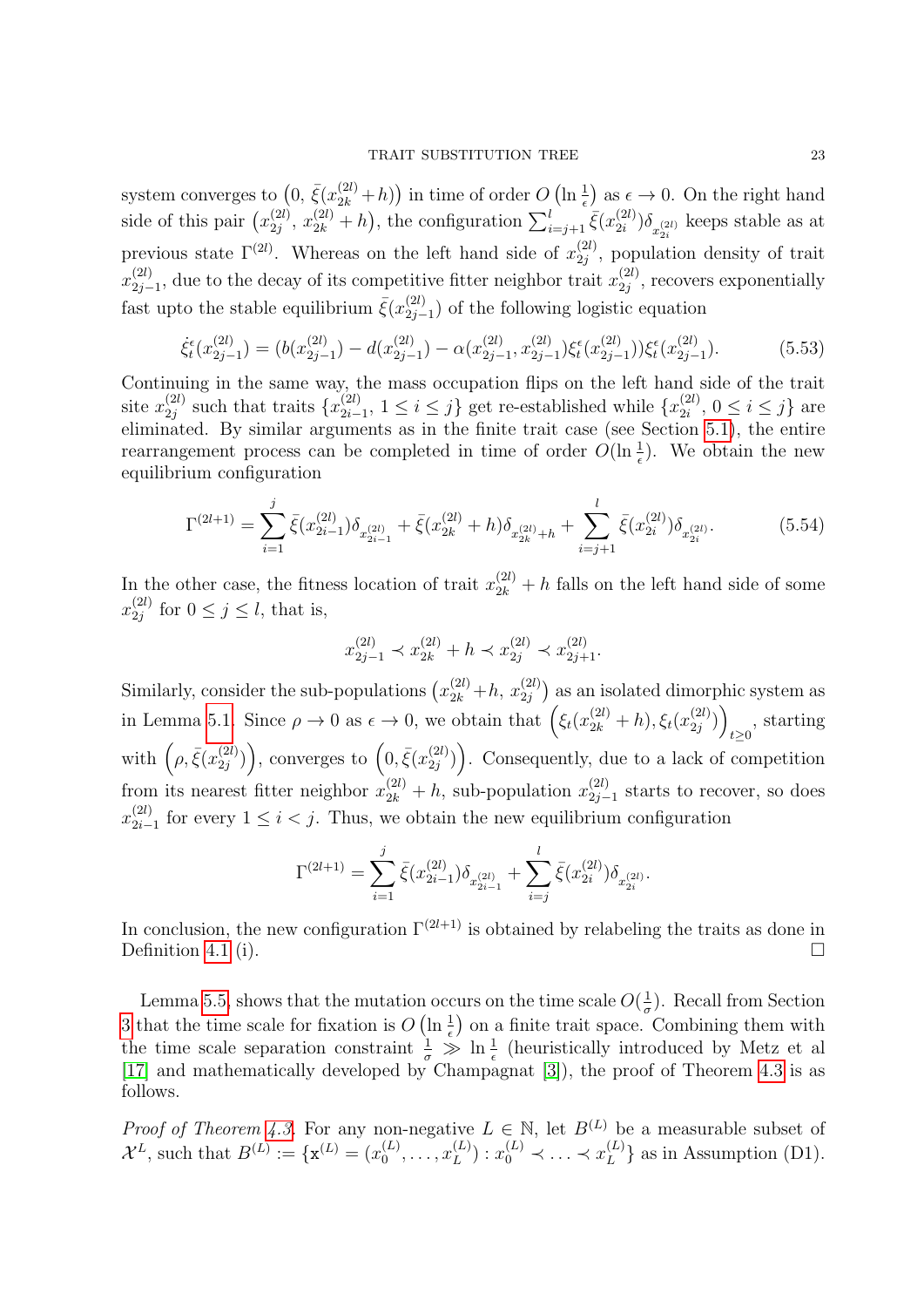Define, for any  $L = 2l$  even,

<span id="page-23-0"></span>
$$
\bar{n}(x_i^{(L)}) = \begin{cases} \bar{\xi}(x_i^{(L)}) & \text{for } i \text{ even integer} \\ 0 & \text{for } i \text{ odd integer}, \end{cases}
$$
\n(5.55)

and for  $L = 2l + 1$  odd,

<span id="page-23-1"></span>
$$
\bar{n}(x_i^{(L)}) = \begin{cases}\n0 & \text{for } i \text{ even integer} \\
\bar{\xi}(x_i^{(L)}) & \text{for } i \text{ odd integer.} \n\end{cases}
$$
\n(5.56)

Then the support process of  $(\Gamma_t)_{t\geq0}$  in Definition [4.1,](#page-9-0) denoted by  $(Z_t)_{t\geq0}$ , has the following infinitesimal generator

$$
G\varphi(\mathbf{x}^{(L)}) = \int_{\mathbb{R}^d} \left( \varphi(\mathbf{x}^{(L+1)}) - \varphi(\mathbf{x}^{(L)}) \right) \beta(\mathbf{x}^{(L)}) \kappa(\mathbf{x}^{(L)}, dh), \tag{5.57}
$$

where  $\beta(\mathbf{x}^{(L)}) = \sum_{l=1}^{L}$  $i=0$  $\bar{n}(x_i^{(L)}$  $\mu^{(L)}_{i})\mu(x_{i}^{(L)}$  $\binom{L}{i}$ , and the probability kernel

<span id="page-23-3"></span>
$$
\kappa(\mathbf{x}^{(L)}, dh) = \sum_{k=0}^{L} \frac{\bar{n}(x_k^{(L)}) \mu(x_k^{(L)})}{\beta(\mathbf{x}^{(L)})} p(x_k^{(L)}, dh), \tag{5.58}
$$

and  $\mathbf{x}^{(L+1)} = (x_1^{(L+1)})$  $\binom{(L+1)}{1}, \ldots, \binom{(L+1)}{L+1}$  is determined by  $\mathbf{x}^{(L)}$  and  $p(x_k^{(L)})$  $_k^{(L)}$ , dh) as in Definition [4.1.](#page-9-0)

According to Definition [4.1,](#page-9-0) let  $P_{\mathbf{x}^{(L)}}$  be the law of  $(Z_t)_{t\geq0}$  with initial state  $\mathbf{x}^{(L)}$ . Denote by  $(S_n)_{n\geq 1}$  the sequence of occurrence times of mutations. By applying the strong Markov property at  $S_1$ , we obtain

<span id="page-23-5"></span>
$$
P_{\mathbf{x}^{(L)}}\left(S_n < t < S_{n+1}, Z_t \in B^{(L+n)}\right)
$$
\n
$$
= \int_0^t \beta(\mathbf{x}^{(L)}) \exp^{-s\beta(\mathbf{x}^{(L)})} \int_{h \in \mathbb{R}^d} P_{\mathbf{x}^{(L+1)}}\left(S_{n-1} < t - s < S_n, Z_{t-s} \in B^{(L+n)}\right) \kappa(\mathbf{x}^{(L)}, dh) ds. \tag{5.59}
$$

In particular,

<span id="page-23-4"></span>
$$
P_{\mathbf{x}^{(L)}}\left(0 \le t < S_1, Z_t \in B^{(L)}\right) = 1_{\{\mathbf{x}^{(L)} \in B^{(L)}\}} \exp\left(-t\beta(\mathbf{x}^{(L)})\right). \tag{5.60}
$$

The idea of our proof for the theorem is to show that the same relation as above holds for the rescaled processes  $(X_{t/\sigma}^{\epsilon,\sigma})_{t\geq0}$  as taking  $\epsilon\to0$  when we replace  $Z_t$  by  $Supp(X_{t/\sigma}^{\epsilon,\sigma})$ and replace  $S_n$  by the *n*-th jump time  $\tau_n^{\epsilon}$  of  $(X_{t/\sigma}^{\epsilon,\sigma})_{t\geq 0}$ .

Let  $\mathbb{P}_{\mathbf{x}^{(L)}}$  be the law of  $(X^{\epsilon,\sigma}_{t/\sigma})_{t\geq 0}$  with initial state's support  $\mathbf{x}^{(L)}$ . Consider the quantity

$$
\mathbb{P}_{\mathbf{x}^{(L)}}\left(\tau_n^{\epsilon} < t < \tau_{n+1}^{\epsilon}, \, \operatorname{Supp}(X_{t/\sigma}^{\epsilon,\sigma}) \in B^{(L+n)}\right). \tag{5.61}
$$

For  $n = 0$ , it is implied from Lemma [5.5](#page-21-1) that

<span id="page-23-2"></span>
$$
\lim_{\epsilon \to 0} \mathbb{P}_{\mathbf{x}^{(L)}} \left( 0 \le t < \tau_1^{\epsilon}, \ Supp(X_{t/\sigma}^{\epsilon,\sigma}) \in B^{(L)} \right) = 1_{\{\mathbf{x}^{(L)} \in B^{(L)}\}} \exp\left( -t\beta(\mathbf{x}^{(L)}) \right). \tag{5.62}
$$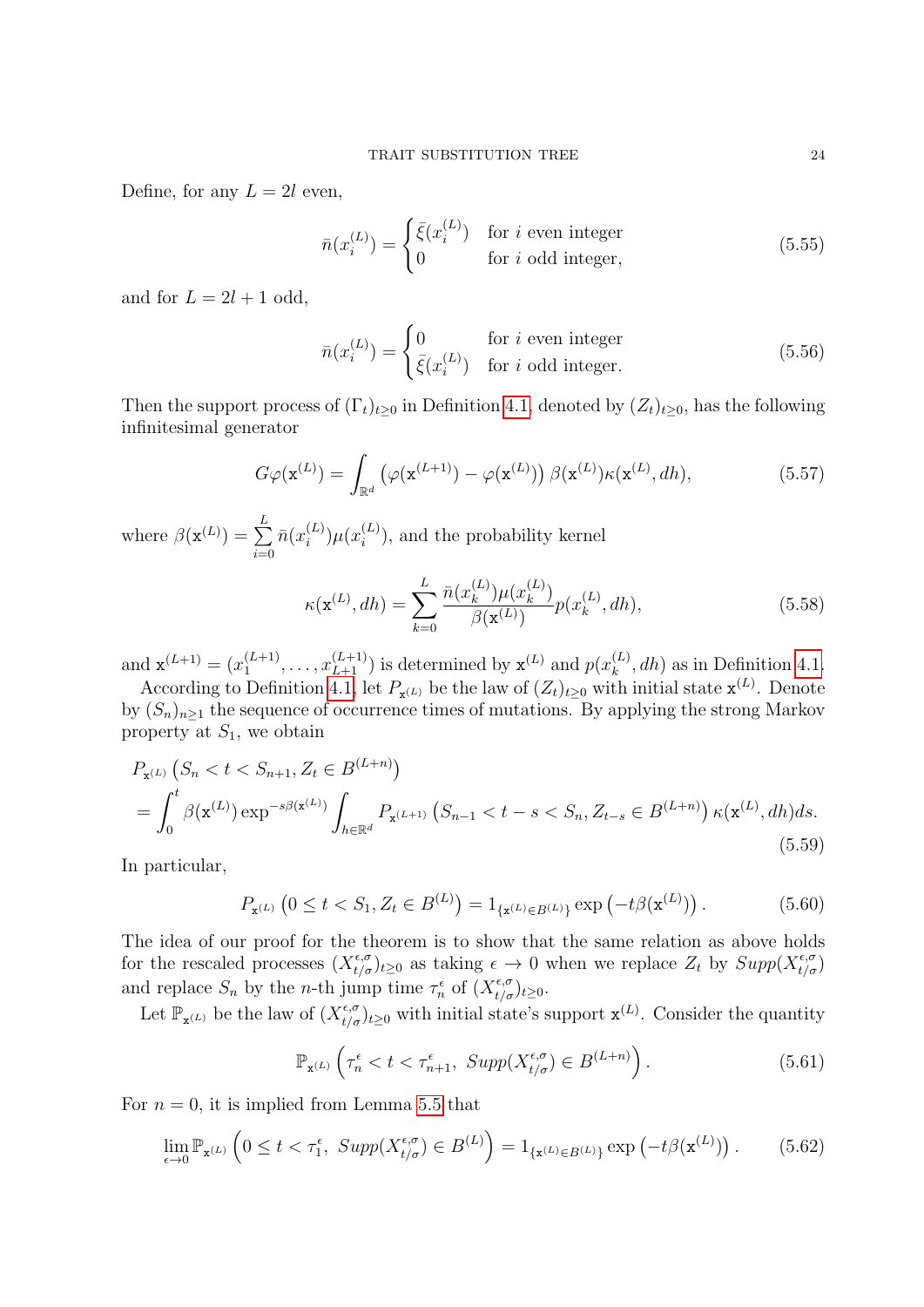For  $n \geq 1$ , by the strong Markov property at  $\tau_1^{\epsilon}$ , we obtain

<span id="page-24-0"></span>
$$
\mathbb{P}_{\mathbf{x}^{(L)}}\left(\tau_n^{\epsilon} < t < \tau_{n+1}^{\epsilon}, \ \operatorname{Supp}(X_{t/\sigma}^{\epsilon,\sigma}) \in B^{(L+n)}\right) \\
= \mathbb{P}_{\mathbf{x}^{(L)}}\left(\tau_1^{\epsilon} < t\right) \int_{h \in \mathbb{R}^d} \mathbb{P}_{\mathbf{x}^{(L+1)}}\left(\tau_{n-1}^{\epsilon} < t - \tau_1^{\epsilon} < \tau_n^{\epsilon}, \ \operatorname{Supp}(X_{\frac{t-\tau_1^{\epsilon}}{\sigma}}^{\epsilon}) \in B^{(L+n)}\right) \kappa^{\epsilon}(\mathbf{x}^{(L)}, dh) \\
\tag{5.63}
$$

where  $\kappa^{\epsilon}(\mathbf{x}^{(L)}, dh) = \sum_{L}^{L}$  $k=0$  $\xi_{\tau_1^{\epsilon}}^{\epsilon}(x_k^{(L)})\mu(x_k^{(L)})p(x_k^{(L)},dh)$  $\sum\limits_{k=0}^{L} \xi_{\tau_1^\epsilon}^\epsilon(x_k^{(L)}) \mu(x_k^{(L)})$ converges to  $\sum^L$  $k=0$  $\bar{n}(x_k^{(L)})\mu(x_k^{(L)})p(x_k^{(L)},dh)$  $\sum_{k=0}^{L} \bar{n}(x_k^{(L)}) \mu(x_k^{(L)})$ as  $\epsilon \to 0$ 

due to Theorem [3.1](#page-6-1) and the form of  $\bar{n}(\cdot)$  given in Eq.[\(5.55\)](#page-23-0) and [\(5.56\)](#page-23-1).

Substituting the terms on the RHS of Eq.[\(5.63\)](#page-24-0) by their limits when taking  $\epsilon \to 0$ , combining with  $(5.62)$  and  $(5.58)$ , we obtain

<span id="page-24-1"></span>
$$
\lim_{\epsilon \to 0} \mathbb{P}_{\mathbf{x}^{(L)}} \left( \tau_n^{\epsilon} < t < \tau_{n+1}^{\epsilon}, \text{Supp}(X_{t/\sigma}^{\epsilon,\sigma}) \in B^{(L+n)} \right)
$$
\n
$$
= \lim_{\epsilon \to 0} \int_0^t \beta(\mathbf{x}^{(L)}) \exp\left( -s\beta(\mathbf{x}^{(L)}) \right) \int_{h \in \mathbb{R}^d} \sum_{k=0}^L \frac{\bar{n}(x_k^{(L)}) \mu(x_k^{(L)}) p(x_k^{(L)}, dh)}{\sum_{k=0}^L \bar{n}(x_k^{(L)}) \mu(x_k^{(L)})}
$$
\n
$$
\cdot \mathbb{P}_{\mathbf{x}^{(L+1)}} \left( \tau_{n-1}^{\epsilon} < t - s < \tau_n^{\epsilon}, \text{Supp}(X_{\frac{t-s}{\sigma}}^{\epsilon,\sigma}) \in B^{(L+n)} \right) ds
$$
\n
$$
= \int_0^t \beta(\mathbf{x}^{(L)}) \exp\left( -s\beta(\mathbf{x}^{(L)}) \right)
$$
\n
$$
\int_{h \in \mathbb{R}^d} \lim_{\epsilon \to 0} \mathbb{P}_{\mathbf{x}^{(L+1)}} \left( \tau_{n-1}^{\epsilon} < t - s < \tau_n^{\epsilon}, \text{Supp}(X_{\frac{t-s}{\sigma}}^{\epsilon,\sigma}) \in B^{(L+n)} \right) \kappa(\mathbf{x}^{(L)}, dh) ds.
$$
\n
$$
(5.64)
$$

By  $(5.60)$  and  $(5.62)$ , we conclude that

$$
\lim_{\epsilon \to 0} \mathbb{P}_{\mathbf{x}^{(L)}} \left( 0 \le t < \tau_1^{\epsilon}, \text{Supp}(X_{t/\sigma}^{\epsilon,\sigma}) \in B^{(L)} \right) = P_{\mathbf{x}^{(L)}} \left( 0 \le t < S_1, Z_t \in B^{(L)} \right), \tag{5.65}
$$

and moreover, by [\(5.59\)](#page-23-5) and [\(5.64\)](#page-24-1), we conclude that

$$
\lim_{\epsilon \to 0} \mathbb{P}_{\mathbf{x}^{(L)}} \left( \tau_n^{\epsilon} < t < \tau_{n+1}^{\epsilon}, \operatorname{Supp}(X_{t/\sigma}^{\epsilon, \sigma}) \in B^{(L+n)} \right) = P_{\mathbf{x}^{(L)}} \left( S_n < t < S_{n+1}, Z_t \in B^{(L+n)} \right). \tag{5.66}
$$

Thus, by conditional probability and Lemma [5.6,](#page-21-2) for any  $\varepsilon > 0$ 

$$
\lim_{\epsilon \to 0} \mathbb{P}_{\mathbf{x}^{(L)}} \left( \tau_n^{\epsilon} < t < \tau_{n+1}^{\epsilon}, \ \operatorname{Supp}(X_{t/\sigma}^{\epsilon,\sigma}) \in B^{(L+n)}, \ \|X_{t/\sigma}^{\epsilon,\sigma} - \Gamma^{(L+n)}\| < \varepsilon \right)
$$
\n
$$
= \lim_{\epsilon \to 0} \mathbb{P}_{\mathbf{x}^{(L)}} \left( \tau_n^{\epsilon} < t < \tau_{n+1}^{\epsilon}, \ \operatorname{Supp}(X_{t/\sigma}^{\epsilon,\sigma}) \in B^{(L+n)} \right) \mathbb{P}_{\mathbf{x}^{(L+n)}} \left( \|X_{t/\sigma}^{\epsilon,\sigma} - \Gamma^{(L+n)}\| < \varepsilon \right)
$$
\n
$$
= P_{\mathbf{x}^{(L)}} \left( S_n < t < S_{n+1}, Z_t \in B^{(L+n)} \right). \tag{5.67}
$$

Therefore, Theorem [4.3](#page-10-2) is proved in the sense of one-dimensional time marginal distribution. It can be generalized to convergence in finite dimensional distribution similarly as in [\[3\]](#page-27-1).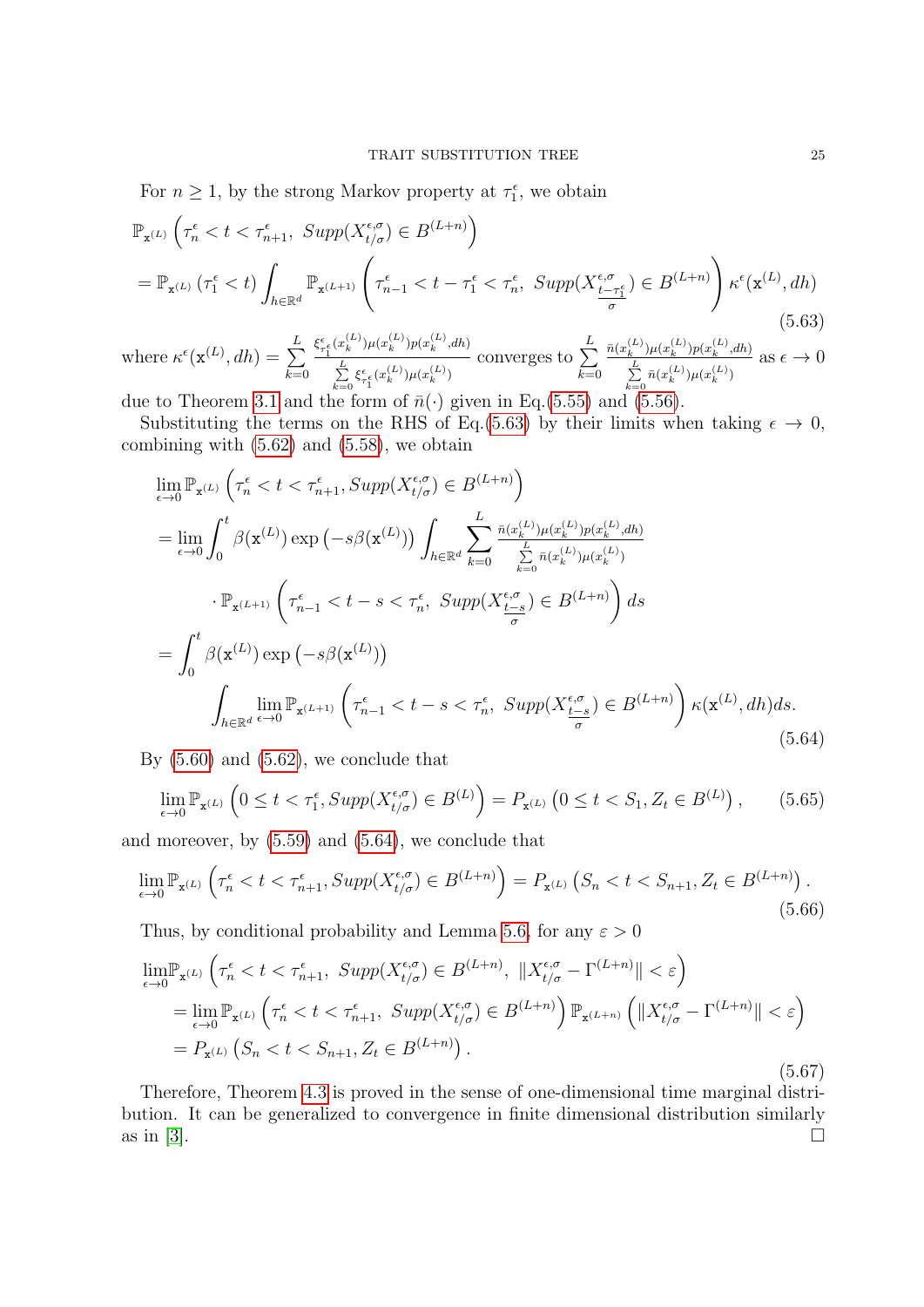#### TRAIT SUBSTITUTION TREE 26

### 6. Simulation algorithm

<span id="page-25-0"></span>The pathwise construction of the TST process defined in Definition [4.1](#page-9-0) leads to the following numerical algorithm for simulation of the TST process.

- Step 0. Specify the initial condition:  $\Gamma_0 = \Gamma^{(0)} = \bar{\xi}(x_0)\delta_{x_0}$ .
- Step 1. Simulate  $\tau_1$  exponential distributed with parameter  $\bar{\xi}(x_0)\mu(x_0)$ . Sample a new trait  $(x_0+h)$  with density  $p(x_0, dh)$ . If  $f(x_0+h, x_0) > 0$ , relabel  $x_0^{(1)}$  $y_0^{(1)} := x_0, x_1^{(1)}$  $x_1^{(1)} := x_0+h.$ Otherwise, relabel  $x_0^{(1)}$  $v_0^{(1)} := x_0 + h, x_1^{(1)} := x_0.$ Set  $\Gamma^{(1)} = \bar{\xi}(x_1^{(1)})$  $\binom{1}{1} \delta_{x_1^{(1)}},$  and  $\Gamma_t = \Gamma^{(0)}$  for  $t \in [0, \tau_1)$ .

Step 2. Simulate  $\tau_2$  exponential distributed with parameter  $\bar{\xi}(x_1^{(1)})$  $x_1^{(1)})\mu(x_1^{(1)}$  $\binom{1}{1}$ . Set  $\Gamma_t = \overline{\Gamma}^{(1)}$  for  $t \in [\tau_1, \tau_1 + \tau_2)$ . Sample a new trait  $(x_1^{(1)} + h)$  with density  $p(x_1^{(1)} + h)$  $j_1^{(1)}, dh$ . Choose one from the following to carry out:  $-$  if  $f(x_1^{(1)} + h, x_1^{(1)}) > 0$ , relabel  $x_0^{(2)}$  $y_0^{(2)} := x_0^{(1)}$  $\binom{1}{0},\,x_1^{(2)}$  $x_1^{(2)} := x_1^{(1)}$  $\binom{(1)}{1}, x_2^{(2)}$  $x_2^{(2)} := x_1^{(1)} + h;$  $-$  if  $f(x_1^{(1)} + h, x_1^{(1)})$   $\lt 0, f(x_1^{(1)} + h, x_0^{(1)}) > 0$ , relabel  $x_0^{(2)}$  $y_0^{(2)} := x_0^{(1)}$  $x_0^{(1)}, x_1^{(2)}$  $\binom{2}{1}$  :=  $x_1^{(1)} + h, x_2^{(2)} := x_1^{(1)}$  $\binom{1}{1}$ ;  $-$  if  $f(x_1^{(1)} + h, x_0^{(1)}) < 0$ , relabel  $x_0^{(2)}$  $y_0^{(2)} := x_1^{(1)} + h, x_1^{(2)} := x_0^{(1)}$  $\binom{1}{0},\,x_2^{(2)}$  $x_2^{(2)} := x_1^{(1)}$  $\frac{(1)}{1}$ . Set  $\Gamma^{(2)} = \bar{\xi}(x_0^{(2)})$  $\binom{2}{0}\delta_{x_0^{(2)}} + \bar{\xi}(x_2^{(2)})$  $\binom{2}{2}$  $\delta_{x_2^{(2)}}$ .

Step 2l+1. Generate  $\Gamma^{(2l+1)}$  from  $\Gamma^{(2l)} = \sum_{l=1}^{l}$  $i=0$  $\bar{\xi}(x_{2i}^{(2l)}$  $\sum_{i=2i}^{(2l)}\delta_{x_{2i}^{(2l)}}$  for  $l=1,2,\cdots$ .

 $\sum_{i=1}$ 

Simulate  $\tau_{2l+1}$  exponential distributed with parameter  $\sum_{l=1}^{l}$  $i=0$  $\bar{\xi}(x_{2i}^{(2l)}$  $_{2i}^{(2l)})\mu(x_{2i}^{(2l)}$  $\binom{(2i)}{2i}$ .

Set  $\Gamma_t = \Gamma^{(2l)}$  for  $t \in \left[\sum_{i=1}^{2l} \right]$  $i=1$   $i=1$  $\tau_i,$  $\sum_{ }^{2l+1}$  $\tau_i$ ). Select one trait  $x_{2k}^{(2l)}$  $\frac{1}{2k}$ , for any  $0 \leq k \leq l$ , to mutate with probability  $\frac{\bar{\xi}(x_{2k}^{(2l)})\mu(x_{2k}^{(2l)})}{\sum_{k} \sum_{i}^{(2l)}(2l)\chi_{i}}$  $\frac{\xi(x_{2k}^{(2k)})\mu(x_{2k}^{(2l)})}{\sum_{i=0}^l \bar{\xi}(x_{2i}^{(2l)})\mu(x_{2i}^{(2l)})}$ . Sample a new trait  $(x_{2k}^{(2l)}+h)$  with probability density  $p(x_{2k}^{(2l)})$  $\binom{2i}{2k}$ , dh). Choose one from the following three cases to carry out:

- if 
$$
f(x_{2k}^{(2l)}+h, x_{2l}^{(2l)}) > 0
$$
, relabel  $x_{2l+1}^{(2l+1)} := x_{2k}^{(2l)}+h, x_i^{(2l+1)} := x_i^{(2l)}$  for  $0 \le i \le 2l$ ;  
- if  $f(x_{2k}^{(2l)}+h, x_0^{(2l)}) < 0$ , relabel  $x_i^{(2l+1)} := x_{i-1}^{(2l)}$  for  $1 \le i \le 2l+1$ , and  $x_0^{(2l+1)} := x_{2k}^{(2l)}+h$ ;

- otherwise, there exists  $0 \leq j < l$  s.t.  $f(x_{2k}^{(2l)} + h, x_{2i}^{(2l)}) < 0$  for  $j < i \leq l$ , and  $f(x_{2k}^{(2l)}+h,x_{2j}^{(2l)})>0.$  Furthermore, \* if  $f(x_{2k}^{(2l)}+h, x_{2j+1}^{(2l)})$  < 0, relabel  $x_i^{(2l+1)}$  $i^{(2l+1)} := x_i^{(2l)}$  $i_i^{(2l)}$  for  $0 \le i \le 2j$ ,  $x_i^{(2l+1)}$  $i^{(2l+1)}:=$ 

$$
x_{i-1}^{(2l)} \text{ for } 2j+2 \le i \le 2l+1, \text{ and } x_{2j+1}^{(2l+1)} := x_{2k}^{(2l)} + h;
$$
  
\n
$$
* \text{ if } f(x_{2k}^{(2l)} + h, x_{2j+1}^{(2l)}) > 0, \text{ relabel } x_i^{(2l+1)} := x_i^{(2l)} \text{ for } 0 \le i \le 2j+1,
$$
  
\n
$$
x_i^{(2l+1)} := x_{i-1}^{(2l)} \text{ for } 2j+3 \le i \le 2l+1, \text{ and } x_{2j+2}^{(2l+1)} := x_{2k}^{(2l)} + h.
$$
  
\nSet  $\Gamma^{(2l+1)} = \sum_{i=1}^{l+1} \bar{\xi}(x_{2i-1}^{(2l+1)}) \delta_{x_{2i-1}^{(2l+1)}}.$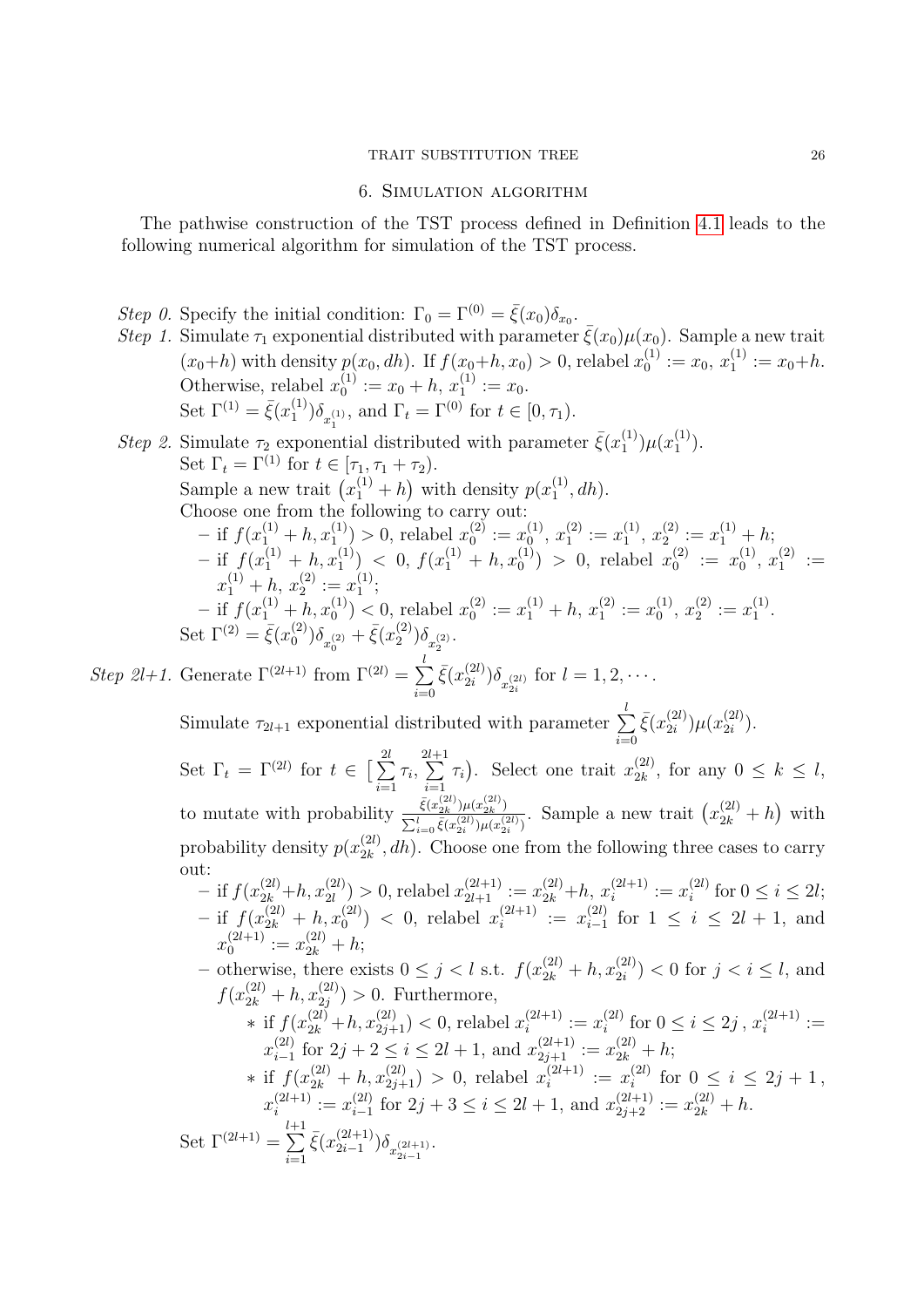Step 2l+2. To generate  $\Gamma^{(2l+2)}$  from  $\Gamma^{(2l+1)} = \sum_{l=1}^{l+1}$  $i=1$  $\bar{\xi}(x_{2i-1}^{(2l+1)}$  $\sum_{i=1}^{(2l+1)} \delta_{x_{2i-1}^{(2l+1)}}$  for  $l=1,2,\cdots$ .

This can be done as similar as the induction from  $\Gamma^{(2l)}$  to  $\Gamma^{(2l+1)}$ . So forth.

# Appendix A. Stability of a Lotka-Volterra system

<span id="page-26-0"></span>Consider a Lotka-Volterra system  $(n(x), n(y))$  satisfying the following equations.

<span id="page-26-1"></span>
$$
\begin{cases}\n\dot{n}_t(x) = (b(x) - d(x) - \alpha(x, x)n_t(x) - \alpha(x, y)n_t(y)) n_t(x) \\
\dot{n}_t(y) = (b(y) - d(y) - \alpha(y, x)n_t(x) - \alpha(y, y)n_t(y)) n_t(y).\n\end{cases} (A.1)
$$

Suppose that  $n_0(x), n_0(y) > 0$  and  $f(y, x) := b(y) - d(y) - \alpha(y, x)\bar{n}(x) > 0$ ,  $\bar{n}(x) =$  $b(x)-d(x)$  $\frac{x)-a(x)}{\alpha(x,x)}$ , and its symmetric form  $f(x,y) < 0$ . Then we conclude that  $(0,\bar{n}(y))$  is the only stable point.

In fact, there are four fixed points of above system, namely,  $(0,0)$ ,  $(\bar{n}(x), 0)$ ,  $(0, \bar{n}(y))$ , and  $(n^*(x), n^*(y))$ , where  $(n^*(x), n^*(y))$  is such that

$$
\begin{cases}\n b(x) - d(x) - \alpha(x, x)n_t(x) - \alpha(x, y)n_t(y) = 0 \\
 b(y) - d(y) - \alpha(y, x)n_t(x) - \alpha(y, y)n_t(y) = 0.\n\end{cases}
$$

By simple calculation, we obtain that

$$
\begin{cases}\n n^*(x) = \frac{\alpha(y,y)f(x,y)}{\alpha(x,x)\alpha(y,y)-\alpha(x,y)\alpha(y,x)} \\
 n^*(x) = \frac{\alpha(x,x)f(y,x)}{\alpha(x,x)\alpha(y,y)-\alpha(x,y)\alpha(y,x)}.\n\end{cases}
$$

To make sense of the solution as a population density (which must be non-negative), one needs  $f(x, y) \cdot f(y, x) > 0$ . It contradicts the assumption  $f(x, y) < 0, f(y, x) > 0$ . We thus exclude the solution  $(n^*(x), n^*(y))$ .

The Jacobian matrix for the system  $(A.1)$  at point  $(0, 0)$  is

$$
\left(\begin{array}{cc} b(x)-d(x) & 0 \\ 0 & b(y)-d(y) \end{array}\right).
$$

Obviously its eigenvalues are both positive. Thus  $(0, 0)$  is unstable.

The Jacobian matrix at point  $(\bar{n}(x), 0)$  is

$$
\begin{pmatrix}\n-(b(x) - d(x)) & -\alpha(x, y)\overline{n}(x) \\
0 & b(y) - d(y) - \alpha(y, x)\overline{n}(x)\n\end{pmatrix}
$$
\n
$$
= \begin{pmatrix}\n-(b(x) - d(x)) & -\alpha(x, y)\overline{n}(x) \\
0 & f(y, x)\n\end{pmatrix}.
$$

Since one of its eigenvalue  $-(b(x) - d(x))$  is negative whereas the other one is  $f(y, x) > 0$ , the equilibrium  $(\bar{n}(x), 0)$  is unstable.

The Jacobian matrix of system  $(A.1)$  at point  $(0, \bar{n}(y))$  is

$$
\left(\begin{array}{cc}b(x)-d(x)-\alpha(x,y)\bar{n}(y)&0\\-\alpha(y,x)\bar{n}(y)&-(b(y)-d(y))\end{array}\right)=\left(\begin{array}{cc}f(x,y)&0\\-\alpha(y,x)\bar{n}(y)&-(b(y)-d(y))\end{array}\right),
$$

whose eigenvalues are both negative because of the condition  $f(x, y) < 0$ . Thus  $(0, \bar{n}(y))$ is the only stable equilibrium of the system [\(A.1\)](#page-26-1).